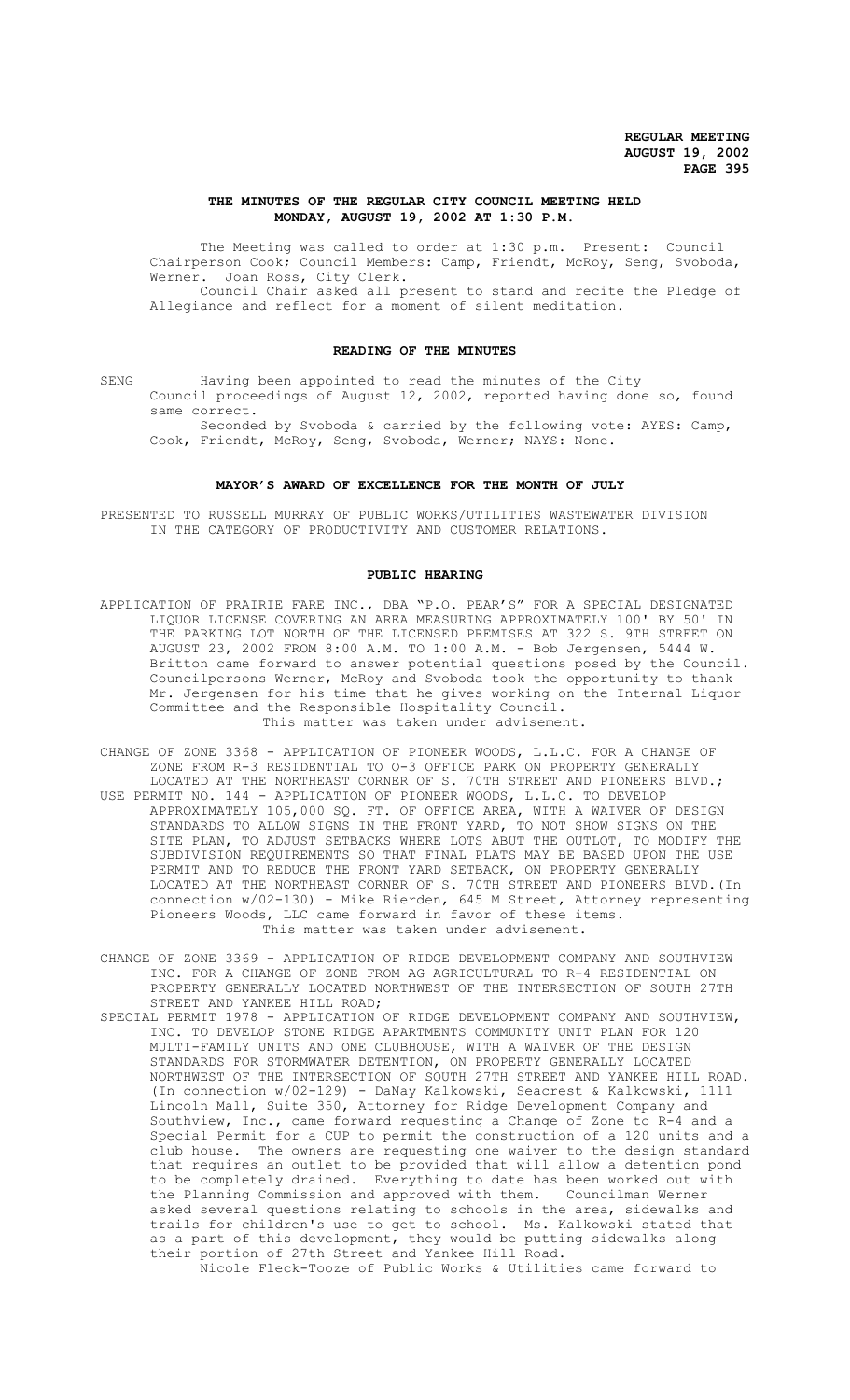> answer questions about the trails. She indicated that the north side of Yankee Hill Road is designated in the trails master plan for a trail and she was not sure what the timing is for the construction of such. Councilman Werner asked if parks were going to be taken care of in this development.

> Ray Hill, Planning Dept. came forward to answer questions and stated that the Parks Dept. was there for the review of the subdivision and community plan. In this general area there is planned just south of the Shopping area on the SW corner of 27th and Pine Lake Road that is a Folsom property and there is some negotiations going on between the school board and the city for a school site at that particular location and there may be some park associated with that.

> Lynn Johnson, Parks & Recreation Director came forward to answer<br>questions. He stated that Vavrina Meadows, which is immediately north He stated that Vavrina Meadows, which is immediately north and west of this area, there are two mini parks and we are trying a new concept there and also with the potential of a new elementary school in this area, we are working with the land owner to develop a park site there as well. The trail connection is intended to be on the North side of Yankee Hill Road and it would be directly adjacent to the roadway.

Councilman Werner asked if there will be nine acres of park in this area. Mr. Johnson stated it will depend on the negotiations and that one half mile away is Porter Park with is an eleven acre neighborhood park site that has frontage on 27th Street. Councilman Werner again questioned if the developers were going to set aside so much land or money given for the park process. Mr. Johnson explained that through the subdivision process that Parks Dept. has been able to request and negotiate with developers to get a donation of park land. The city has not been able to require it. These particular developers have not offered any park land.

Councilman Friendt asked Mr. Hill about the potential of twenty acres being developed and how much of the remainder of the section is developed. Mr. Hill responded that a majority of it except for the land immediately to the north and up to the Super Saver or about 78 acres are not developed.

Danny Walker, 427 E Street, came forward and talked about an article in the newspaper lately with trouble with detention ponds or cells that developers say they are going to put in and then they are not maintained. The developers become upset when the City Inspectors come on to the property to inspect these holding ponds or cells. He suggested that these developers be apprized that they will be subject to inspection.

Council Chair Cook noted that Planning Commission did add a condition that applicant, as owner of the property, recognizes that the design of the detention facilities could potentially result in additional maintenance issues and costs as the lot owners responsibility.

Ms. Kalkowski came forward for rebuttal and stated that as a CUP, we are required as an apartment area, that they are required to provide some recreational facilities on site. So there is a condition that the Planning Commission had that is a standard condition that we had to provide outdoor recreational facilities of a playground, swing and spring toys, ground surface, shaded seating areas for use along with the trails.

This matter was taken under advisement.

APPROVING A SUBLEASE AGREEMENT BETWEEN THE CITY AND THE STATE OF NEBRASKA DAS/STATE BUILDING DIVISION ON BEHALF OF HEALTH AND HUMAN SERVICES FOR A SUBLEASE OF SPACE AT 1010 N STREET TO PROVIDE JOB TRAINING AND EMPLOYMENT SERVICES UNDER THE WORKFORCE INVESTMENT ACT - Marc Wullschlager, Urban Development Director came forward in favor of the sublease agreement.

This matter was taken under advisement.

APPROVING A CONTRACT BETWEEN LINCOLN ELECTRIC SYSTEM AND MIDAMERICAN ENERGY COMPANY FOR PARTICIPATION IN THE COUNCIL BLUFFS NO. 4 COAL-FIRED POWER PLANT PROJECT AND AUTHORIZING LES TO SECURE LONG-TERM FINANCING FOR ITS INVESTMENT IN THIS PROJECT - Terry Bundy, CEO of Lincoln Electric System, came forward in favor of this project This matter was taken under advisement.

APPROVING THE LABOR CONTRACT BETWEEN THE CITY OF LINCOLN AND THE NATIONAL ASSOCIATION OF GOVERNMENT EMPLOYEES (NAGE) EFFECTIVE AUGUST 15, 2002 - Bob Valentine, 2660 Park Ave., came forward to ask how much this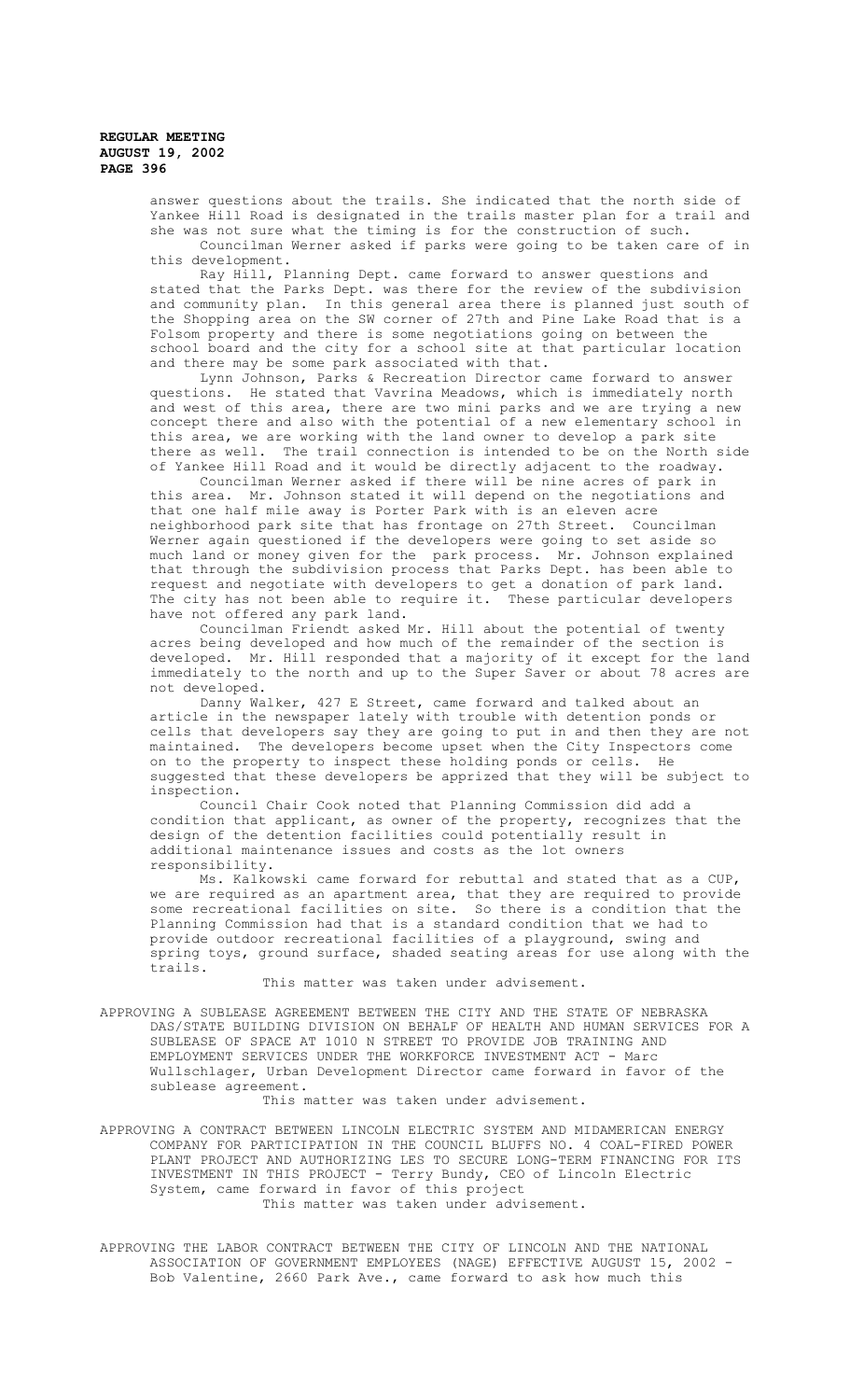contract will increase the city budget. Councilman Werner answered Mr. Valentine's question by explaining that the negotiations had resulted in a \$812,000 savings to help offset a deficit in the upcoming budget. Georgia Glass, Personnel Director came forward to answer questions

and stated that a 4% wage increase with the NAGE bargaining unit and that was in the neighborhood of \$800,000 and there was a delay for the increases of six months. So NAGE employees will not enjoy any wage increase, so they saved the city \$400,000. Additional concessions saved an additional \$400,000. Councilman Werner asked if two steps were added to the WAGE pay grid. Ms. Glass indicated that was correct and that 45% of the employees are at the top of their pay range and no longer eligible for merit increases.

Steve Hubka, City Budget Officer, came forward and stated he didn't have exact figures, but because of the step increases it will be a percent less from what it previously was, but it will be a savings the first year and in the coming years. He reported the savings in concessions of NAGE was \$818,000.

This matter was taken under advisement.

WAIVING DESIGN STANDARDS FOR STREET TREES AND SIDEWALKS ON Q STREET AND N. 36TH STREET, AND WAIVING STREET PAVING ON Q STREET, GENERALLY LOCATED AT N. 36TH AND Q STREETS - Gerald Spahn, representing his son and daughterin-law, Tom & Cindy, came forward (own property at 36th & Q Street) that is presently subdivided with a line running east and west. If this could be divided north and south it would allow them to sell off the lot to the east on their property. The Lincoln Housing Authority approached the owners and wanted to use it for a high school building project. Councilwoman Seng asked Ray Hill of Planning Dept. to come forward and discuss their decision. It is the Planning Departments recommendation that the waivers not be granted. Councilwoman McRoy asked if they could still subdivide. Mr. Hill explained that they had asked for an administrative subdivision and this would require them to pave all the abutting streets, install sidewalks and the street trees as well. This waiver is a method of relieving them of the standard requirements of the city.

This matter was taken under advisement.

SPECIAL PERMIT 1979 - APPLICATION OF CHICAGO, BURLINGTON AND QUINCY RAILROAD COMPANY FOR AUTHORITY TO CONSTRUCT A 143' TALL BROADCAST TOWER TO ACCOMMODATE ANTENNAE FOR ITS PRIVATE MICROWAVE COMMUNICATIONS SYSTEM, WITH A WAIVER OF THE LANDSCAPE REQUIREMENTS, ON PROPERTY GENERALLY LOCATED SOUTHWEST OF THE INTERSECTION OF NORTHWEST ROUNDHOUSE DRIVE AND WEST O STREET - Steve Clymer, Olsson Associates, and Bob Strommen, Burlington Northern Santa Fe, came forward in favor of this special permit.

Danny Walker, 427 E Street, came forward to correct the record that it should be known as the Burlington Northern Santa Fe Railroad. Councilman McRoy asked about opposition to the lights in the railroad yard. Mr. Strommen stated that there are no lights on the proposed tower.

This matter was taken under advisement.

SPECIAL PERMIT 1980 - APPLICATION OF TERI ERNISSE FOR AUTHORITY TO SELL ALCOHOLIC BEVERAGES FOR CONSUMPTION ON AND OFF THE PREMISES ON PROPERTY GENERALLY LOCATED AT 1400 SALTILLO ROAD - Terry and Teri Ernisse, 1029 M Street, came forward in favor of the special permit. This matter was taken under advisement.

WAIVING DESIGN STANDARDS FOR A PARKING LOT AND DRIVEWAY ON PROPERTY GENERALLY LOCATED AT S.W. 12TH STREET AND ROKEBY ROAD - Dan Kubr, owner of Vantage Point Homes, came forward in favor of this item. This matter was taken under advisement.

DIRECTING SUBMITTAL TO THE VOTERS OF A PROPOSED GENERAL OBLIGATION BOND ISSUE IN THE PRINCIPAL AMOUNT OF NOT TO EXCEED \$4,000,000.00 TO BE ALLOCATED FOR REPAIRS, RENOVATION, AND IMPROVEMENTS TO CERTAIN EXISTING PEDESTRIAN, BICYCLE AND OTHER NON-MOTOR VEHICLE SIDEWALKS, PATHS, AND TRAILS WITHIN THE CITY OF LINCOLN - Alan Abbott, Public Works & Utilities Director, came forward to explain this bond issue. He spoke about the complaints received on an annual basis about the condition of existing sidewalks. This bond issue would allow \$3,000,000 worth of funds to correct these situations over the next three years. Lynn Johnson, Director of Parks & Recs, came forward to provide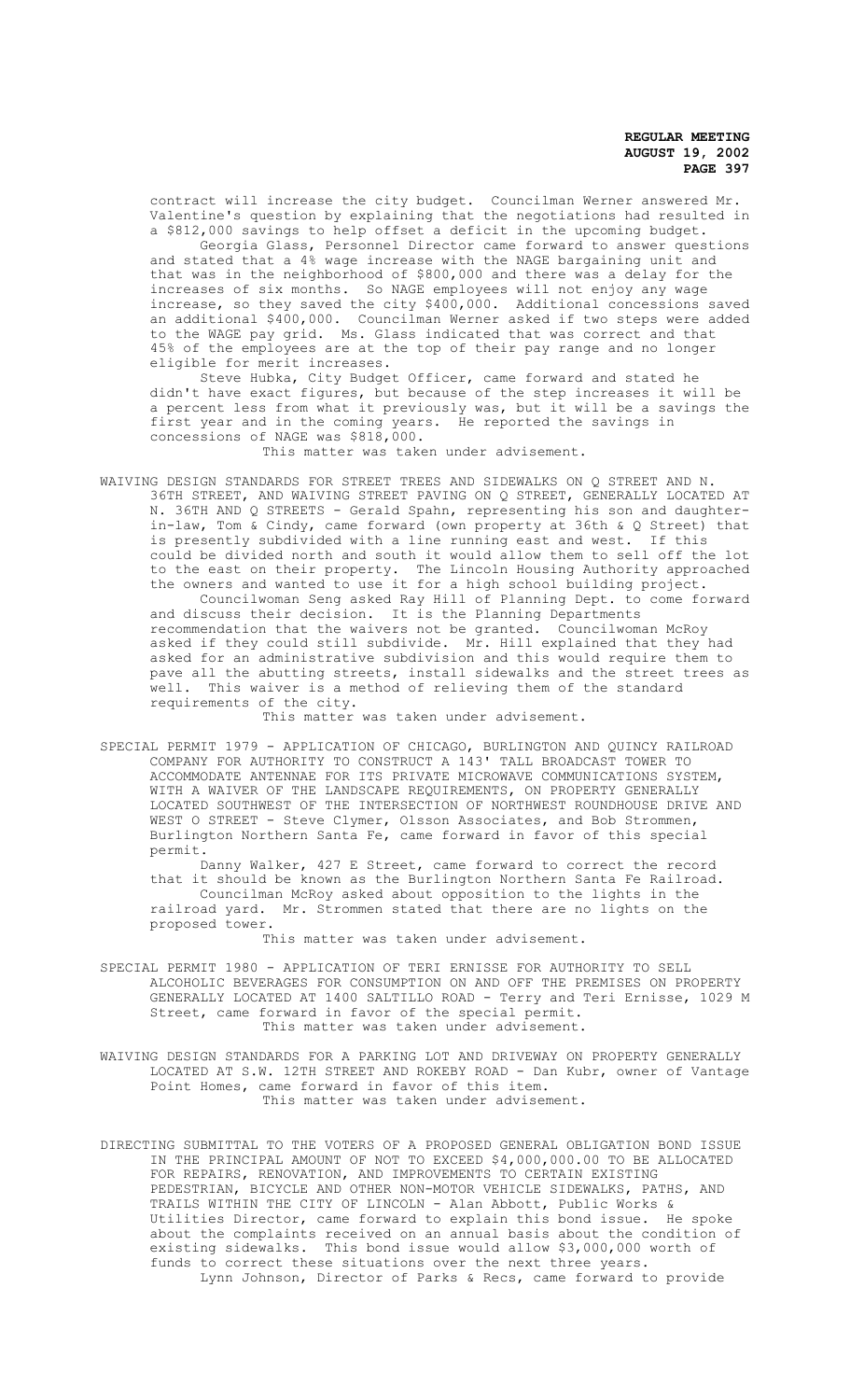> information regarding the use of the trails. He shared statistics from the Sigma Group on how much the trails are being used. The bond issue is requesting \$1,000,000 for trails use to upgrade six sections of trails to meet current standards. Lincoln's Trail system has been ranked in the top 10 in the nation for communities of our size. Currently there are plans to develop about a mile of trail every year. A majority of those funds come from private donations and grants and a portion from city funding.

Councilwoman Seng asked if Mr. Johnson had looked up what the voting was the last time there was a bond issue on trails. She reported that it had passed overwhelmingly. Mr. Johnson stated it was one of the highest supported bond issues that the city had back in 1989.

Councilman Friendt asked if we were to budget each year enough money to keep maintenance up where it should be, what would it be for trails and what would it be for sidewalks? Mr. Johnson stated that for a 50 year cycle, we should be budgeting about \$100,000 per year. Mr. Abbott replied that \$250,000 has been budgeted, and we are about forty years behind in correcting our sidewalks. We would need to spend \$250,000 and \$500,000 each year to maintain the system, once it was in acceptable condition.

Councilman Werner asked if any city dollars would be used to campaign for this issue. Mr. Abbott and Mr. Johnson both agreed that no money would be spent to urge the passage of these issues.

Bob Valentine, 2660 Park Ave., came forward to discuss that until 1994 property owners were responsible for fixing their own sidewalks and then the City Council voted to make it something that everybody in Lincoln paid for everybody else to fix their sidewalks. It became an amendment to the City Charter to take care of the sidewalks, why didn't we? Council Chair Cook responded by saying we don't have enough money without raising taxes more. Mr. Valentine replied that we found approximately \$1 to \$1.5 million build a baseball field and \$1 to \$1.5 million for Public Works to move.

Councilman Svoboda asked Mr. Valentine if he felt it was the responsibility of the voters of Lincoln to either vote this yea or nay. Mr. Valentine replied that he felt the baseball field was crammed down our throats. The function of government is to protect its citizens, to build roads and to educate the populous.

Craig Groat, 4935 Huntington Street, came forward and read from the City Charter regarding sidewalks and public ways. He indicated that the neighborhood associations need to be made aware of these particular laws.

Carol Brown, 2201 Elba Circle, came forward to share that she had broken a wrist while roller blading along Superior Street sidewalks, due to a bad sidewalk area. She is in favor of the people having a vote on this issue.

Nancy Loftis, 2534 A Street, came forward representing the Great Plains Trail Network and in support of the bond issue for the trails.

Clarice Bailey, 5500 "S" Street, came forward and stated she had called the Finance Dept. to find out how much we have currently on bond issues for the city. She was given the figure of \$52.2 million or nine She was given the figure of \$52.2 million or nine bond issues. She said a lot of the senior citizens are feeling the crunch in this economic situation. She also asked if the city was getting any revenue from the ballpark. Council Chair Cook responded that the city receives sales tax on the Haymarket Park Ballfield.

Jon Carlson, 1445 S. 20th, Pres. of the Near South Neighborhood Assoc., came forward in favor of putting this issue on the ballot.

Dan Evans, 2744 S. 33rd Street, came forward to ask why the city took so long to make the repairs of the sidewalks. Councilwoman Seng stated that she sends requests through all the time to make repairs. She feels that they are being repaired, but we still don't have enough money.

Alan Abbott, Director of Public Works & Utilities came forward to answer Mr. Evans questions. He stated that in 1994 when the change was made there was already a big backlog of repairs needed. The city said we would rather charge everybody \$138.00 to pay for the repairs in front of a few places, than the individual who would have to pay \$480.00 for the same footage in comparison. So we inherited a backlog of several million dollars. We spend presently \$250,00 to \$300,000 per year and that is not going to catch up with the \$7,000,000 backlog.

Joe Hampton, 3418 Cape Charles Road West, came forward and stated that the voters felt strongly enough about the repair of sidewalks that they amended the charter and said it is the city's responsibility. He suggested the city needs a better business plan and to sort out the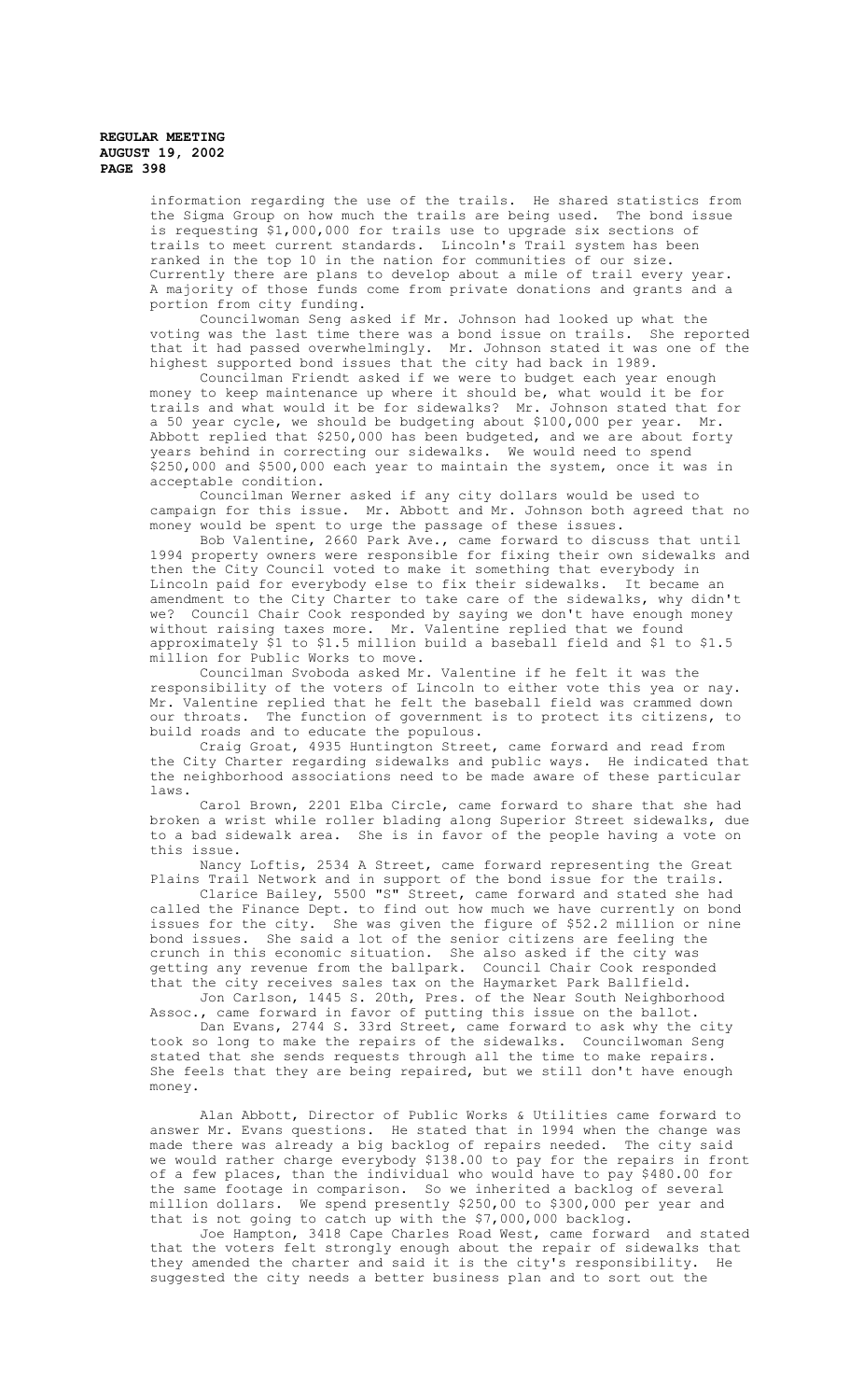proper use for bonds. Councilman Friendt stated that the reason why we are issuing bonds is to basically catch up.

Councilwoman McRoy asked Mr. Hampton if we were behind when he was on the City Council on sidewalks. Mr. Hampton said at that point in time it was the owner's responsibility.

Councilman Werner asked Mr. Hampton if the taxpayers wanted an increase or did they expect the funds to come out of general revenues?

Danny Walker, 427 E Street, came forward to say that this points to mismanagement of the City of Lincoln. He cited various projects that the city has put money into that would not have been necessary. He was in favor of this project being put on the ballot.

Councilwoman McRoy asked Lynn Johnson of Parks and Rec to clarify the funding for trails. Lynn Johnson came forward to explain that the Natural Resource District is in a partnership with the city.

Alan Abbott came back to the podium to clarify issues that the majority of money put in for the ballpark was for streets, bridges and sewer. The sewer was part of an overall plan, as well as the Charleston Street Bridge, for which the State of Nebraska advanced us bridge replacement money.

This matter was taken under advisement.

DIRECTING SUBMITTAL TO THE VOTERS OF A PROPOSED GENERAL OBLIGATION BOND ISSUE IN THE PRINCIPAL AMOUNT OF NOT TO EXCEED \$8,000,000.00 TO BE USED FOR TWO FIRE STATIONS, MODIFICATION AND REPAIR OF EXISTING FIRE STATIONS, AND PURCHASE OF EQUIPMENT - Mike Spadt, Fire Chief, came forward to explain the bond issue that will help the Fire Dept. with additional coverage for the north and south part of Lincoln. Also on the bond are AVL's (Automatic Vehicle Locators), upgrade of hand-held radio system, improvement of educational training and maintenance facility, station modifications, heavy rescue equipment, replacement of two aerial pumpers, breathing air cascade systems and two water tankers to serve areas of the community that don't have sustained water systems or infrastructures.

Councilwoman McRoy asked Chief Spadt to detail the time lines that are ahead. Chief Spadt indicated that it would be phased in over a 5 - 6 year period. The locations of the new stations would be at North 27th Street and I-80 and 56th Street between Pine Lake Road and Yankee Hill Road.

Councilman Svoboda questioned Chief Spadt about putting the AVL's on the bond issue. He indicated that he would be interested in seeing a breakdown of the itemized list. Chief Spadt responded that the AVL's deal with the safety component through this technology.

Councilman Werner asked if any public funds would be used to promote the passage of this bond issue. Chief Spadt answered in the negative.

Councilman Camp asked Chief Spadt for the dollar figure for the radios and the AVL's. Chief Spadt indicated it would be \$412,000 for 165 radios and this got held up before because of lack of coordination between three entities, Fire Communications and Public Works. Now all three entities are on board for the AVL's. Chief Spadt stated that the remote technology is needed to assist so we can identify where emergency vehicles are, so we can afford to the citizens of our community, the closest emergency vehicle available, and thus shorten the response time to the public's emergencies.

Councilman Friendt asked how we could have a full comprehensive discussion about this bond issues without things getting negative. Chief Spadt explained it was his responsibility to educate the community about what we have and what we don't have and what is required of insurance service offices, the National Fire Protection Association and what the community is comfortable with respect to response times and requirements. Chief Spadt explained that the ongoing cost of personnel or staffing costs for these fire stations that we are proposing is a \$3,000,000 addition to the fire department's tax fund supported budget.

Mark Munger, 3423 M Street, President of the Lincoln Firefighter's Association Local 644, came forward in support of the bond issue. He stated that currently the fire force does not have enough radios to go around. Another item that he mentioned was a sustainable water supply, due to the lack of tanker trucks. He requested the Council's support of this bond issue.

Councilman Svoboda indicated he would support a \$412,000 line item budget expenditure to pay for the radio equipment and it would be a small price to pay for the safety of our firemen.

Councilman Werner asked for explanation of this matter. Don Herz, Finance Director, came forward to explain that once we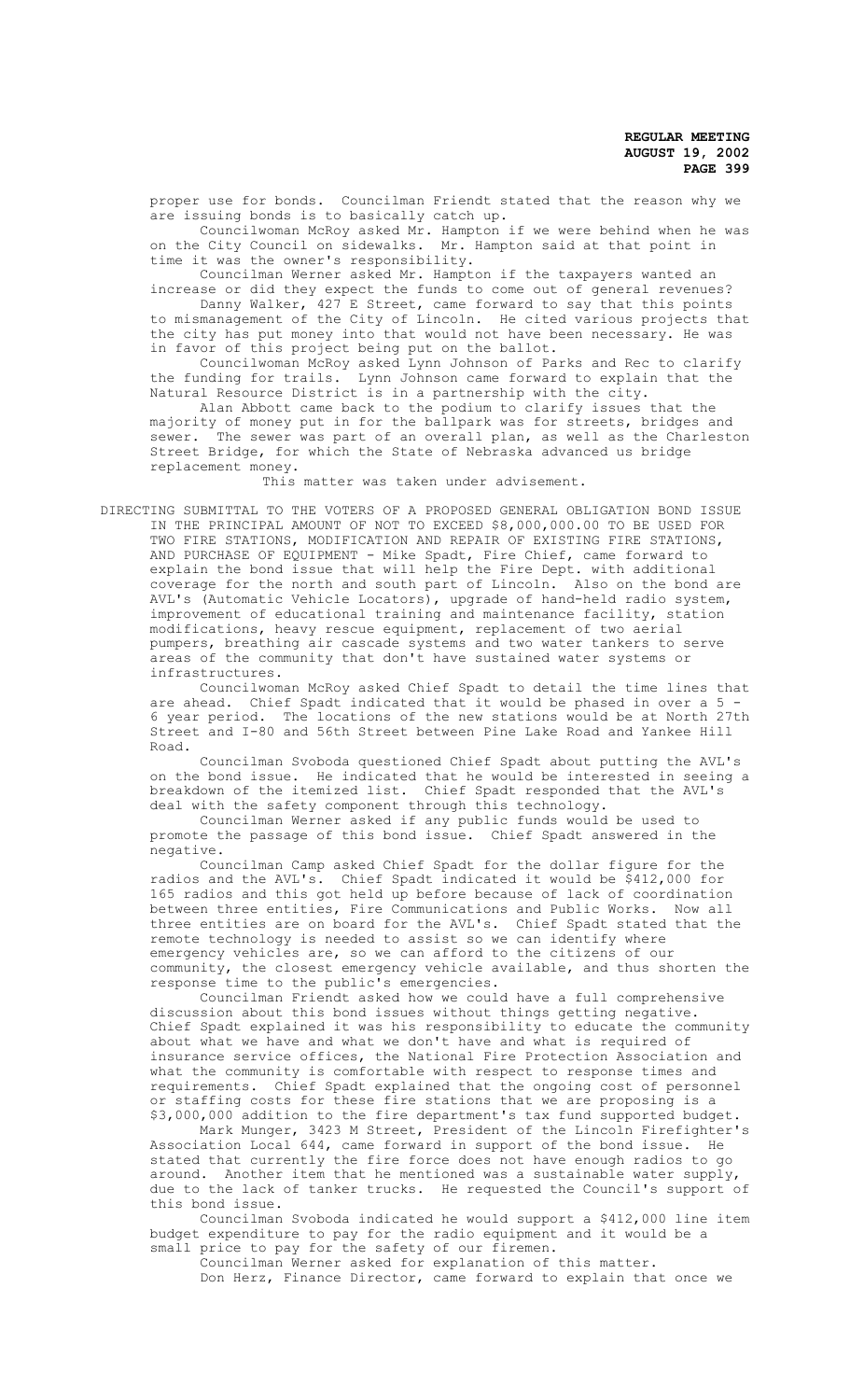> look at how to structure the bond issue, it is possible that the equipment part could be placed on a shorter term, perhaps ten year term and all of the real estate portion and equipment that last twenty years on a 20 year cycle.

Bob Valentine, 2660 Park Ave., came forward and noted that he was surprised to find out we needed more fire stations. He suggested audits may be necessary to find out the needs in certain areas. How much of the ambulance service is paid for out of the Fire Dept. budgets? No one has a clear picture of what the costs have been for the take over of the ambulance service and the elimination of eighty private sector jobs. He noted his understanding was that we would have an independent audit at<br>the end of this month. Hopefully those results of that audit will be Hopefully those results of that audit will be understandable. Councilman Cook suggested Mr. Valentine speak to Mr. Steve Hubka, the budget officer if he had further questions.

Councilman Werner added that he appreciated that fact that Mr. Valentine did come up and ask questions.

Chief Spadt responded that the agencies that direct the Fire Dept. as to a model as to how a community should look for fire protection and the radius each component of that should be able to respond to on a time component. The Department has a recommendation paper from them as to The Department has a recommendation paper from them as to how we should build for the future for our community and how it is growing. He stated that for your own insurance rates based on your homes, we should add two additional fire stations, one in the north and one in the south and each to be staffed one with a ladder company and engine company. They also suggest that the department add 50 FTE's in addition to the staff that is present today. Otherwise you have a negative impact on insurance rates for both businesses and homes. 1720, which is the National Fire Protection Association's recommendation on staffing levels and response times. The Department tries to adhere to these standards. And the ISO sends an independent agent in to evaluate your department and our accreditation people have reviewed our department and we have been re-accredited and they suggested in their statement paper that we need additional resources, both physical sites and staffing.

Councilman Camp stated he had not seen the recommendations. He questioned if it was really necessary to meet these required suggestions. Chief Spadt responded that by the City Charter he is required to serve and protect the public. The growth has been great both in the north and south areas and the response times are too long and we have not kept pace with the growth of the community.

Councilwoman Seng thanked Chief Spadt for bringing this bond issue forward. She spoke of a recent opportunity where she was able to ride along with the Fire Dept. and she noted that she was pleased with the protection she had living in the area where she is because of overlapping protection. She stated it made her aware of the need in those areas. As Council members it is our obligation to provide for the health and safety of the community. I will be encouraging people to get out and vote and I will vote to put it on the ballot.

Terry Ernisse, 1029 M Street, came forward in support of the bond issue being put on the November ballot.

Richard Meginnis, 238 So. 13th Street, representing the Lincoln Independent Business Association, came forward to request a delay on this matter and suggested that we need further discussions on this.

Councilwoman McRoy stated that she was in agreement that this topic be debated by the public. She asked Mr. Meginnis if his organization would be sponsoring a debate/forum and invite Chief Spadt and Alan Abbott to come and visit with his membership.

Councilman Werner asked Mr. Meginnis if he agreed that there may need to be a line item or a mill levy increase to pay for the ongoing operation. Mr. Meginnis said he did agree with that fact.

Chief Spadt responded to questions about the SE Rural Fire District. He acknowledged that this district is within the city limits and they respond to their districts in the rural setting and that the Lincoln Fire Dept. works hand in hand with this district in training and education.

Danny Walker, 427 E Street, came forward to comment that with the growth of the city, increasing fire protection and police is the price that we will have to pay accordingly. He did question if there would be a loss of jobs in the rural fire districts and if the Fire Department purchases the land or if the city purchases the land. He also suggested that new police substations within the fire stations would be a plus to the community as well. Chief Spadt indicated he had no intention of displacing any jobs as a result of this. We try to strive toward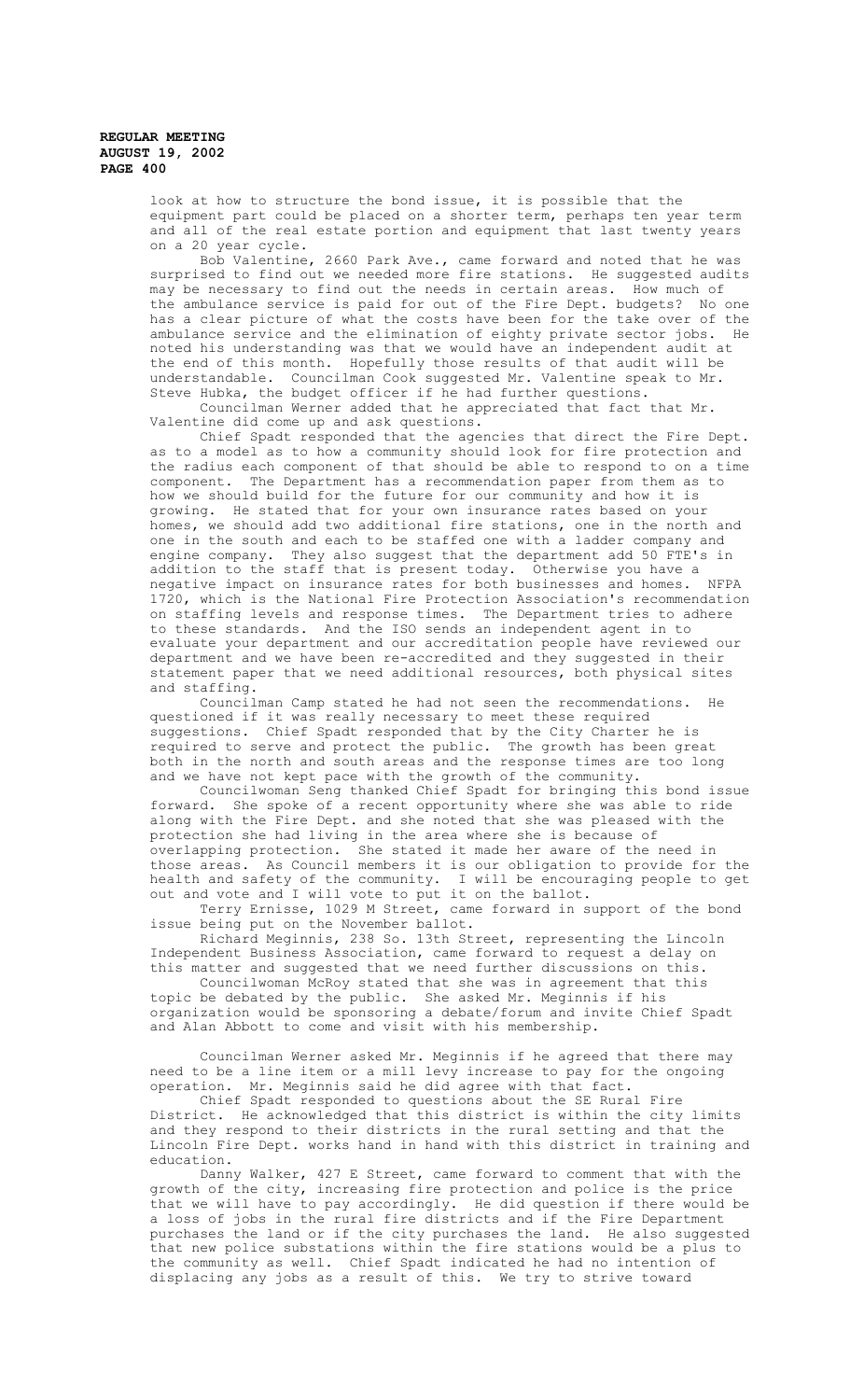interfacing with this district. There is money in the Capital Improvements Fund and it would be the responsibility of the city through the bond issue to acquire this land.

Councilman Svoboda asked for the rationale for this being on the November ballot rather than the May ballot. Chief Spadt stated this has been in the Fire Department's CIP since 1983 and we need the resources and delaying this just delays getting the project started. Chief Spadt also indicated that he would be willing to come out to the LIBA group to discuss this bond issue.

Council Chair Cook apologized to Chief Spadt for not allowing him to do the power point presentation at the formal Council meeting since it was presented in the pre-council this a.m.

#### **4:05 P.M. COUNCIL BREAK 4:20 P.M. COUNCIL RECONVENED**

- AMENDING THE CORPORATE LIMITS OF THE CITY BY ANNEXING APPROXIMATELY 113.05 ACRES OF PROPERTY GENERALLY LOCATED AT THE SOUTHEAST CORNER OF NORTH 84TH AND ADAMS STREETS.(IN CONNECTION W/02-111, 02R-147, 02R-148)(7/22/02 - P.H. & ACTION DELAYED 1 WK TO 7/29/02) (7/29/02 - P.H. & ACTION DELAYED 1 WK TO 8/5/02)(8/5/02 - P. H. & ACTION DELAYED 2 WKS TO 8/19/02);
- CHANGE OF ZONE 3355 APPLICATION OF PRAIRIE HOMES BUILDERS, INC. FOR A CHANGE OF ZONE FROM AG AGRICULTURAL DISTRICT TO R-3 RESIDENTIAL DISTRICT ON PROPERTY GENERALLY LOCATED AT THE SOUTHEAST CORNER OF NORTH 84TH AND ADAMS STREETS.(IN CONNECTION 2/02-110, 02R-147, 02R-148) (7/22/02 - P.H. & ACTION DELAYED 1 WK TO 7/29/02)(7/29/02 - P.H. & ACTION DELAYED 1 WK TO 8/5/02) (8/5/02 - P. H. & ACTION DELAYED 2 WKS TO 8/19/02);
- SPECIAL PERMIT 1959 APPLICATION OF PRAIRIE HOMES BUILDERS, INC. TO DEVELOP PRAIRIE VILLAGE COMMUNITY UNIT PLAN CONSISTING OF 174 SINGLE FAMILY AND 300 MULTI-FAMILY DWELLING UNITS, WITH A WAIVER OF THE BUILDING HEIGHT, ON PROPERTY GENERALLY LOCATED AT THE SOUTHEAST CORNER OF NORTH 84TH AND ADAMS STREETS. (IN CONNECTION W/02R-148, 02R-154, 02-110, 02-111) (7/22/02 - P.H. & ACTION DELAYED 1 WK TO 7/29/02) (7/29/02 - P.H. & ACTION DELAYED 1 WK TO 8/5/02) (8/5/02 - P. H. & ACTION DELAYED 2 WKS TO 8/19/02);
- ACCEPTING AND APPROVING THE PRELIMINARY PLAT OF PRAIRIE VILLAGE ADDITION FOR 179 LOTS, WITH WAIVERS OF NON-RADIAL LOT LINES, SEWER DEPTH AND DOUBLE FRONTAGE LOTS ON PROPERTY GENERALLY LOCATED AT THE SOUTHEAST CORNER OF NORTH 84TH AND ADAMS STREETS. (IN CONNECTION W/02R-147, 02R-154, 02-110, 02-111) (7/22/02 - P.H. & ACTION DELAYED 1 WK TO 7/29/02) (7/29/02 - P.H. & ACTION DELAYED 1 WK TO 8/5/02) (8/5/02 - P. H. & ACTION DELAYED 2 WKS TO 8/19/02);
- APPROVING THE PRAIRIE VILLAGE CONDITIONAL ANNEXATION AND ZONING AGREEMENT BETWEEN THE CITY AND PRAIRIE HOMES BUILDERS, INC. RELATING TO THE ANNEXATION OF APPROXIMATELY 113.05 ACRES OF PROPERTY GENERALLY LOCATED AT THE SOUTHEAST CORNER OF NORTH 84TH AND ADAMS STREET.(IN CONNECTION W/02-110, 02-111, 02R-147, 02R-148) (7/2/9/02 - P.H. & ACTION DELAYED 1 WK TO  $8/5/02$ ) ( $8/5/02$  - P. H. & ACTION DELAYED TWO WKS TO  $8/19/02$ ) Mark Hunzeker, 530 S. 13th St., Suite B:, Attorney representing Prairie Home Builders, came forward and stated this property was designated as Phase III in the 1994 Comp Plan, which is a designation which was reserved for land that was lacking most infrastructure required to support development. Now this project is in an area that had a trunk sewer line built through it more than five years ago that has 84th Street abutting it, that has Adams Street with new County asphalt paving abutting it, that has water available to it and which has property that was originally in Phase IV within 1,000 feet of it, that has been approved for development in this past year or two. So we didn't really think that Phase III was an appropriate designation, plus the fact that the Comprehensive Plan process which you finished up in March was well along by then and no one had suggested anything but, Tier I, Priority I for this particular site. So to suggest that we are premature in<br>bringing this project forward seems to me a bit disingenuous. The bringing this project forward seems to me a bit disingenuous. property on the west side of 84th Street which was facilitated by the construction of the trunk sewer line has been going on now for over five years. The development of this property should have been fairly obvious to someone who was concerned about planning for the construction of public infrastructure. Having said that we have had a number of different issues that have come up and I think I passed out a handout to you at the last public hearing indicating that the infrastructure improvements in Adams Street and 84th Street have all been the subject of negotiation as we came forward with this project and the property owners within this project have agreed to contribute to the cost of not only temporary improvements in Adams Street, but also the permanent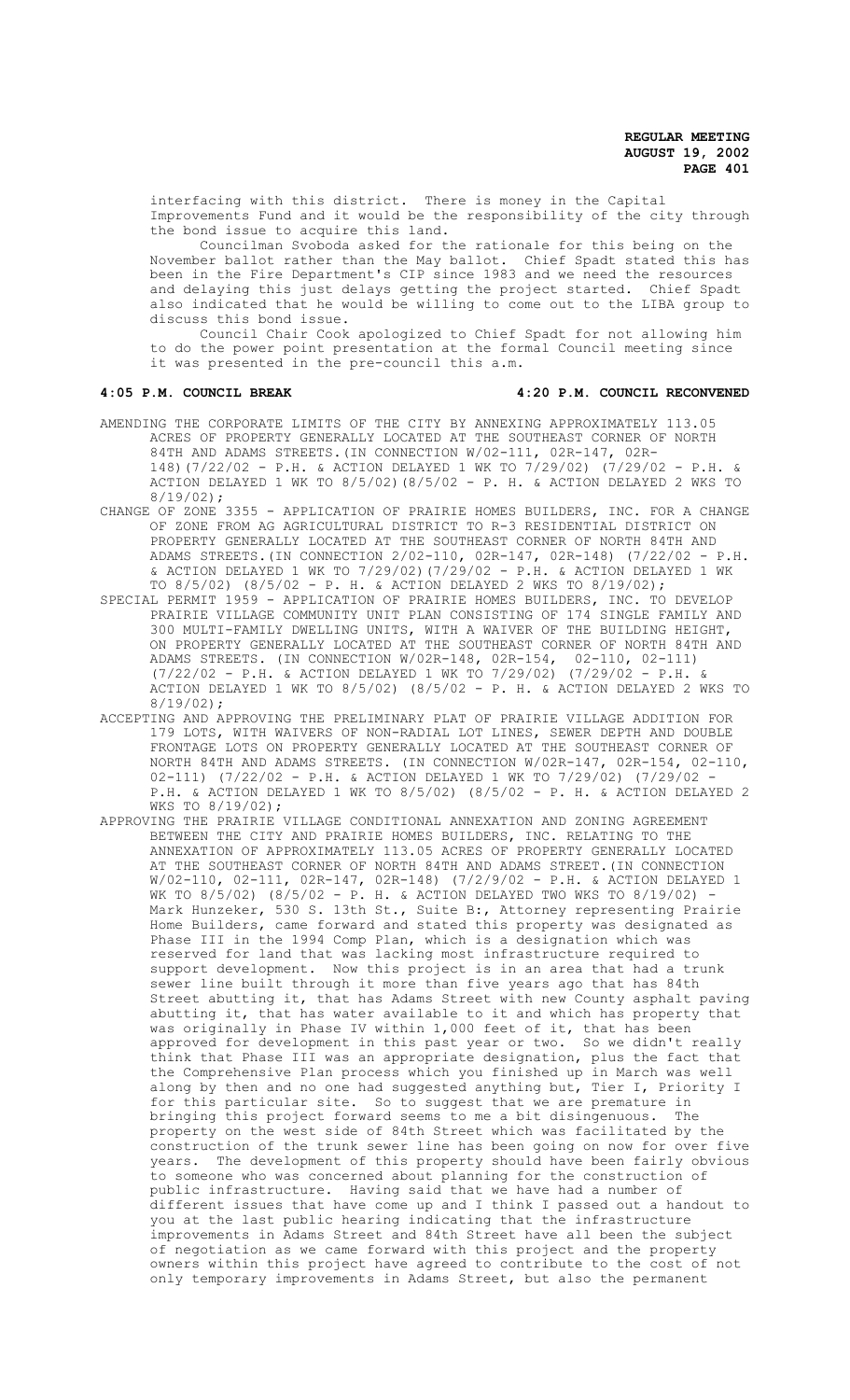improvements in Adams Street without even so much as getting credit for the temporary improvements against their obligation for the improvement of Adams Street on a permanent basis. We are down to and have still only one issue left to be resolved, which we have asked you to resolve. Leighton Avenue is a gravel road. Leighton Avenue is designated in the Comp Plan as a future collector, now that we are dealing with the new Comprehensive Plan, of course it wasn't designated in the old plan, but we now are dealing with it as a collector and we are being asked to contribute right of way, which exceeds a standard 60' needed for a public local street to extend that to 72' for a collector street, which we are willing to do. We were asked to pay for improvements in Leighton, which we are willing to pay half of the improvements to Leighton, to the extent of a local street as is generally the case with collector streets. We said to the City if you want us to have that paved as a condition of being able to plat lots along Leighton, you must be willing to create a district, because we don't control the land on the other side of the street. I said okay we will create a district, but you, Prairie Homes, have to pay the entire cost of the excess width of the collector street over and above a local street. We don't think of the collector street over and above a local street. that is fair. The property on the south side of Leighton is designated as commercial. Our property is all residential as it abuts Leighton. The property on the west side of 84th Street is commercial. Again our property is all residential. We have agreed to pay 25% of the cost of a signal at Leighton and 84th Street, which we think is probably generous given the traffic we generate as opposed to the commercial, but they are asking for our project to pay for all of the additional costs of widening that intersection at Adams and Leighton to meet up with the cross section on the west side of the commercial cross section by the way, and to address the additional widening for the collector size of Leighton as it abuts our property. We think that is excessive, we think it is unfair and we would like you to amend the agreement. I suggested to you in the motion to amend that was passed around last week. I assume that you have still copies of that amendment. So the purpose here as far as we are concerned is to say to you, we have put a lot of effort into working with the City to reach almost an agreement that is to say the least very generous on the part of this developer, but also to say we think that if you do not want to amend this agreement, we want to make sure that this record of this hearing shows clearly that we think that notwithstanding any terms of the agreement to the contrary, it is the position of my client that the agreement to the extent that it says that it is voluntary, that is it fair and that it reflects the rational nexus between this project and the improvements that it requires is or will be entered into only as a condition of approval and not because we think it is an appropriate or fair provision. Now I will give you a copy of what that says so you have it and I think it pretty well speaks for itself but basically the provision in the agreement says that the City has a legitimate interest in the public health safety and welfare, which of course is true and that they have made an individualized determination and agree that those conditions are related both in nature and extent and are in rough proportionality to the projected adverse impacts of full development of this property under the change of zone and we think that overstates the point significantly and we are willing and will if you decide to ignore our request for an amendment, we will sign that document, but we want to make sure that we are saying on the record and for the future, that this is not entered into voluntarily and that we are doing so only as a condition of approval and we think it is an unfair condition and we would still request that you amend it to make this a fair agreement. Councilman Camp stated that Mr. Hunzeker was making reference to

the impact fees. Mr. Hunzeker said he did not make reference to impact fees. Paragraph 22, the fair share paragraph, basically says that this agreement reflects an individualized determination and we agree that the conditions placed on the owners under this agreement including the obligation to pay future impact fees which are part of this agreement as well. In the event impact fees are enacted, we were forced to agree that we would abide by whatever ordinances approved subject to getting credit for payment of what is being required under this agreement. But this is an individualized determination and the costs that are imposed here are related both in nature and extent to the project and we think that at least to the extent of this particular item and frankly, to the extent of other items as well. If we are required to sign it without it being amended, that it is unfair and it does not reflect such a determination and is probably well beyond the city's authority to require.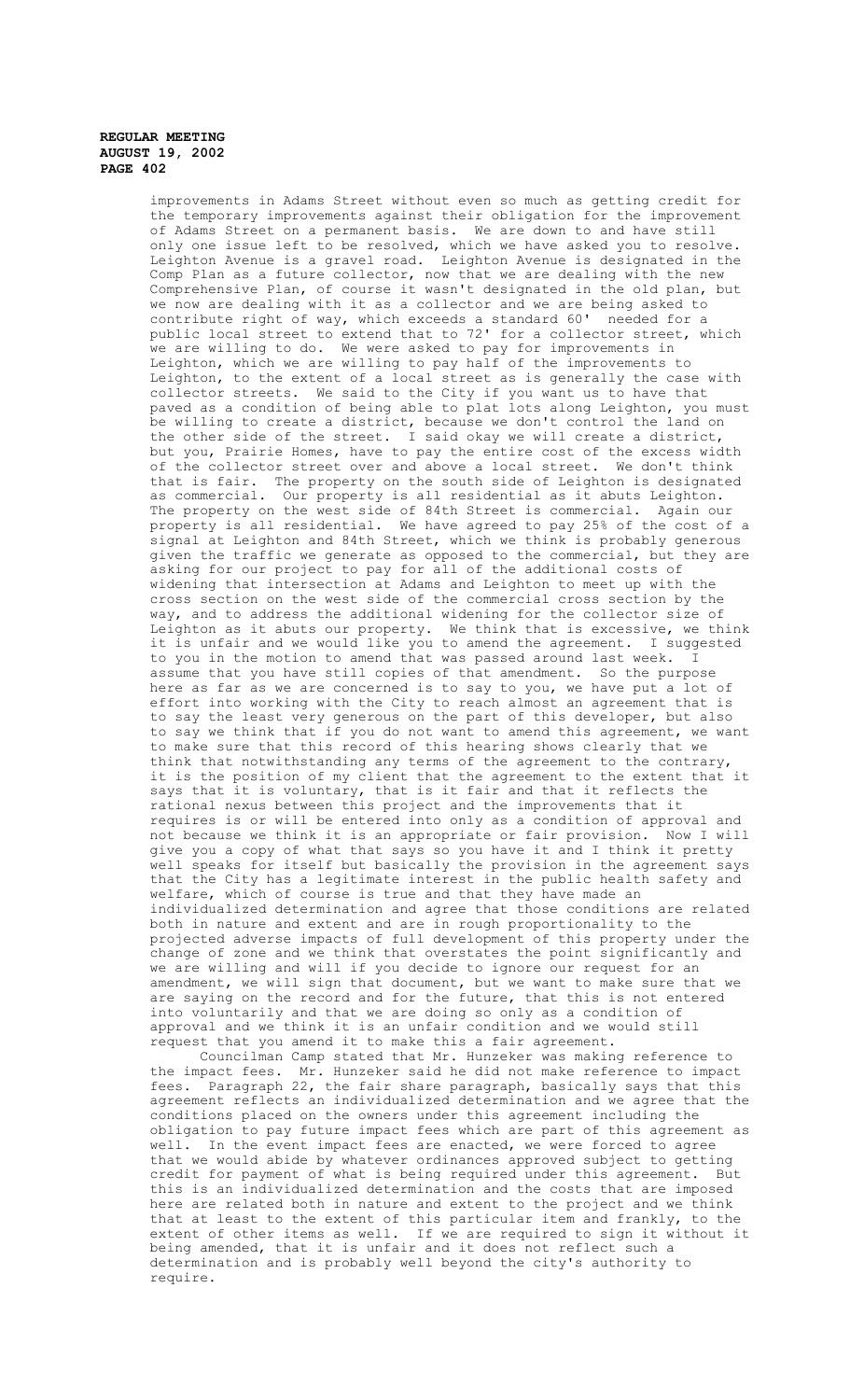Rick Onnen, 7924 Colby Street, came forward stating he has several ties to this project. First of all, I am the engineer and second of all I am member of Faith Lutheran Church, which owns property within the development and thirdly, I am a resident of Northern Lights, just across the street, so this affects me quite a bit. I am here in favor of the annexation as this would provide water and wastewater service to this location. However, the plans the city has in store for the church paying for the paving of the streets, approx. \$250,000, had not been projected by the church for costs involved in their building project.

Councilwoman Seng asked if he was speaking to Adams Street. I thought the question was in regard to Leighton Street. Mr. Onnen replied the request was for Leighton, we just want the Council to know what impacts this project is having on our church and school.

Councilwoman Seng replied it is a beautiful site, a beautiful building and we are sorry to have you move out of where you have been, but it opened up other avenues to other folks. I understand what you are going through. I think there are some rules and regulations that probably people were not really aware of at the beginning and this is tough.

Councilman Friendt asked Mr. Onen from his perspective in other projects, do these requests seem unique? Mr. Onnen replied that the climate at Public Works has changed remarkably in the last year. I think about a year ago is when they made the change to this new cross section and for the arterials. He commended the Public Works Dept. for trying to find a cross section that works for the future and not some temporary patch that you have to put in and tear out.

Councilman Camp remarked he would appreciate Mr. Onnen's input to help facilitate some of the discussions between the City and the property owners and developers.

Rev. Mark Hanneman, Pastor of Faith Lutheran Church at 6345 Madison Street, came forward to explain that the annexation has not worked in the favor of the church. The church would have to spend a considerable amount of money to create a water treatment system at our location if we are not able to hook up to city water and sewer systems. The church is willing to pay their fair share for the infrastructure, but they object to paying what seems like an excessive cost for the suburban section at 84th and Adams and they question if that extensive of a street improvement is really necessary. \$184,000.00 would be their share. They have signed the agreement, so they want to see things move forward.

Nicole Fleck-Tooze, Public Works and Utilities, came forward to answer questions about Leighton Street. It basically comes down to a policy decision, trying to remind you that we are talking about limited dollars we have available for street construction and our desire to focus those on the arterial street system. We do see a nexus between the improvements we are asking to Leighton Street beyond a local street, those being basically that third lane provides for the turning movements necessary to turn in at 87th street and the left turn at 84th street. Councilwoman Seng asked how much money? Ms. Fleck-Tooze stated she would have to pull out the figures to see how much the city is agreeing to move forward to annex enough of the southern property south of Leighton Street to allow for an assessment district so that the local street improvements on Leighton would be divided and shared between the property owners to the north and the south and then we are asking for the developer to pay for any costs beyond the costs of a local street on Leighton, which would basically bring it up to collector level, a \$40,000.00 difference.

Councilman Friendt asked if that enhancement be solely borne by this development? Ms. Fleck-Tooze responded that the way that the agreement is currently drafted, any enhancements to Leighton beyond the local street costs will be borne solely by the developer.

Councilman Camp asked what if we waited until the Southern portion develops? Ms. Fleck-Tooze replied, once a subdivision is approved, there is time allowed before the improvements have to be in place and for streets it is two years.

Councilman Camp asked if we could use a process similar to what had been done with Bryan LGH where they put in escrow the amount they are willing to pay, and then when any other development comes along, at that point make an assessment and have the completion.

Ray Hill, Planning Dept. came forward, stating he believed one reason we are talking about doing the improvements now is that we think it is unfair for those residents that move into the area to all of a sudden have their road torn up. What we are trying to do is get ahead of the program, which I think is what the Council is wanting to do and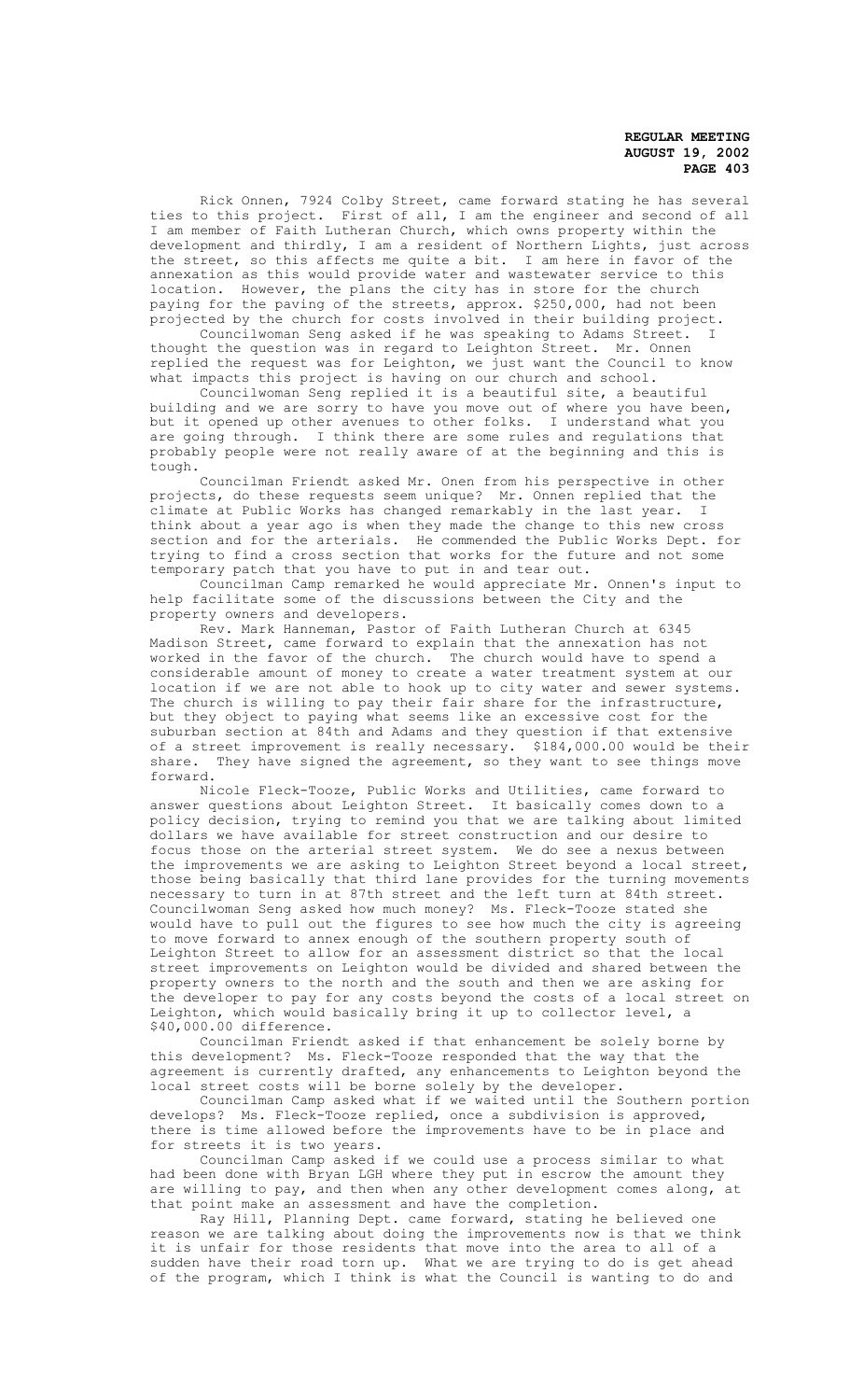get the improvements in place before development occurs.

Councilwoman Seng asked what the ability to recoup that from the development on the South or not? Ms. Fleck-Tooze replied the way the agreement is laid out right now, the City would provide for the annexation of enough of the development to the South to allow for an assessment district to be created, but the property to the South would only be able to be assessed for one-half the cost of a local street. Councilwoman Seng asked are we are asking one-half plus overage, is that right? And that is where the \$40,000 comes in?

Dana Roper, City Attorney, came forward and stated that Mr. Hunzeker is telling you is that we really don't have an agreement. He is saying that you are twisting my arm to get us to pay this and I want the ability to sue you for this improvement at a later point in time and so we want to make a good record that we are paying this under protest so that if you do annex excess, we can come back and sue you for this additional cost at a later point in time. I think you should consider whether you really want to annex them. You may be annexing them, buying a law suit, and if he is right, having to refund some of the money for this improvement.

Councilman Werner asked Ms. Fleck-Tooze if we pass this amendment, Mr. Hunzeker has asked us to pass, for them, they are willing to pay their half of the overage and who would pay the other half? Ms. Fleck-Tooze responded that it would be he City, the way this is laid out, they would pay for one-half of the costs of a local street, presumably the development or the property to the south would be assessed for the other half of the cost of a local street. The City would pick up the cost for anything above the local street construction costs. Councilman Werner asked if they were willing to pay half of that cost with this amendment. Ms. Fleck-Tooze stated this amendment is proposing that they only pay one-half of the cost of the local street. Councilman Werner: I don't understand why the property to the south share in that cost. Ms. Fleck-Tooze stated we have some previous court cases that say we are not allowed to assess for the costs of anything greater than a local street. Councilman Werner asked how it is zoned now? Ms. Fleck-Tooze answered that it was just AG right now. Councilman Werner queried why Mr. Hunzeker said it was commercial. Ms. Fleck-Tooze replied that he was referring to the land use plan where it is designated for commercial use, but it doesn't have any zoning or any development proposals at this time. Councilman Werner asked if we could change the zoning?

Ray Hill, Planning Dept. came forward to answer questions and stated, you could if you had an application before you, but there isn't an application before you at this time. It would have to come back through the Planning Commission. Councilman Werner asked if it could be changed based upon the comprehensive plan? Mr. Hill replied that it can, but you need an application before you to act upon. Ms. Fleck-Tooze added that it could be proposed, but it has to go through the process.

Councilman Friendt asked about the the amended version, vs. the annexation agreement that public works is recommending; would there be a difference in timing of starting and completing the road improvements based on money on either of these? Ms. Fleck-Tooze stated she didn't see any difference.

Councilman Camp asked if we annex as Dana was suggesting, what does that do to the church in this situation? Ms. Fleck-Tooze replied they would not receive any city services if they are not annexed.

Councilwoman Seng suggested if we did not annex it, they would have to pay for everything themselves out there and I think they indicated how expensive that is going to be and really difficult on them. Do you have any idea how much that is in comparison to paying \$40,000? Ms. Fleck-Tooze responded, I couldn't tell you, I could find out and let you know. I don't have that cost comparison in front of me. Councilwoman Seng surmised it would be a great deal more if they had to put in their own water system and their own wastewater.

Council Chair Cook commented that if we did not annex, we would not pass any of the other items either. Ms. Fleck-Tooze was affirmative with that statement. Council Chair Cook stated you can't assess for the additional width, but you can assess for the standard local street width and somebody just has to pay for the remainder over and above what the assessment district would provide. Ms. Fleck-Tooze agreed. Council Chair Cook surmised you are asking them to pay for the entire additional width, from their side and there is no way to and once you have annexed on the other side of the street to make them available for this assessment district, we can never in the future, through an annexation agreement make them pay some portion and we are done at this point.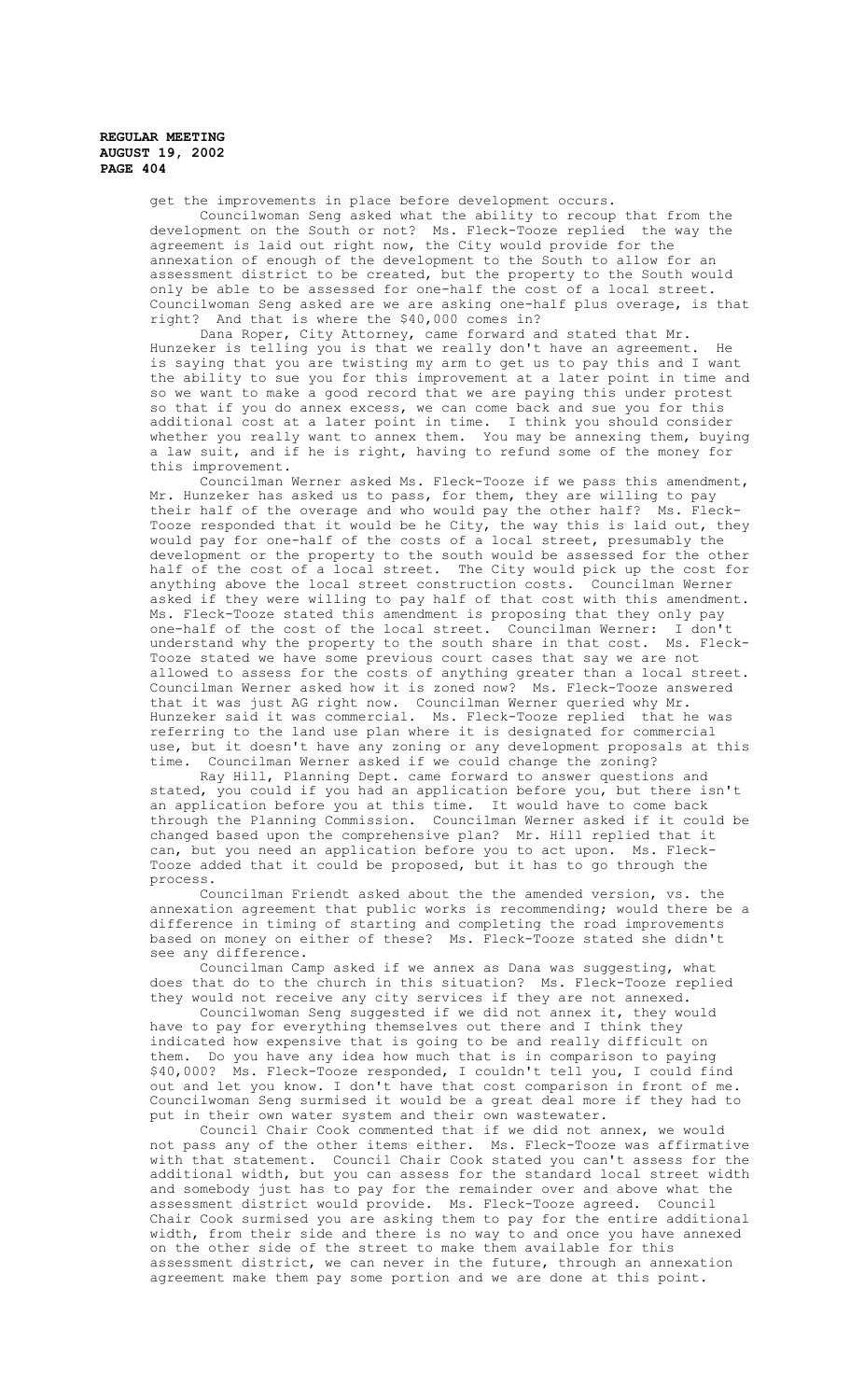Ms. Fleck-Tooze affirmed that statement. Council Chair Cook asked if<br>you didn't annex the other side of the street, what would happen? Ms. you didn't annex the other side of the street, what would happen? Fleck-Tooze indicated we wouldn't be able to assess them for half the cost of the local street. Council Chair Cook followed with this question, asking if through this annexation agreement, the applicant could be asked for half the cost of a local street and also half the cost of the additional width for a collector, thus they would pay half the cost of a collector street? Ms. Fleck-Tooze replied, we could have asked for that certainly. What our position was that the improvements that would be provided by this additional third land are really improvements that are required and needed for this development. Certainly they would accommodate additional traffic in the future, but they are really also required to provide safe turning lanes.

Council Chair Cook asked in the mean time how would the street be constructed? We pay for part of it and they would pay for half. Ms. Fleck-Tooze indicated that it would depend on the timing. I don't know that after it is constructed we would be able to come back and ask a future development to the south to pay. If this development comes forward and we move forward on this time frame with the construction and the city picks up those additional costs, I don't know that we have any ability to ask for those costs to be paid by the development to the south if it comes forward in the future.

Mr. Hunzeker came forward for rebuttal. Dana indicated to you that he thought that I was simply setting you up for a lawsuit and I think that vastly overstates this. I want to tell you that if I intend to sue you, I'll tell you, but I am not going to stand up here and threaten you, but if at some point you take action which requires that kind of action, we will also let you know that. This is simple a matter of the city utilizing excessive leverage in a situation where we have little or no control over the need to be annexed and as Nicole said, sure you could have asked for this or that or the other thing, hell you could have asked to have us to contribute to paving widening O Street. We wouldn't have had much that we could have said about it other than to come here and say this. You've got an annexation agreement in front of us that my client will sign regardless of which alternative you choose today, whether you amend this to be fair or not. We don't have a choice. This is a situation where this developer and two other land owners, people by the names of Wells, who are not here this evening, and the church, have been basically told you need to be annexed, we are not going to allow you to plat lots along Leighton Avenue until Leighton Avenue is paved and because you don't own land on both sides, maybe we will create a district. There is not even an absolute commitment on the city's part to create the district, but if we do, you have to pay in addition to that, which we can lawfully assess all of the additional cost of creating a collector street even though collector streets are by definition, streets which serve more than just the local traffic. It has to have a three lane cross section at 84th Street in order to match up with the commercial traffic on the west side of 84th Street. So yeah, if you want to leave it as gravel, we are perfectly content to<br>plat lots over there with a gravel street on Adams until such time a lots over there with a gravel street on Adams until such time as the City wants to create an assessment district, but by definition, with no benefit to the property owners on both sides of that additional paving, that is why they are saying we have to pay it.

Council Chair Cook: You said Adams, did you mean Leighton? Mr. Hunzeker: I meant Leighton. We are getting confused. I mean there is, the leverage on Adams was also excessive and we are simply down to the point where we think this is really one too much and it is unfair. I am asking you to change it. A \$40,000.00 item, we arrived at that number by simply using the city's own number of \$5.00 a square foot for streets, multiplying 6' x a quarter of a mile of frontage.

Councilman Friendt: Mark I will ask you the same question I asked the engineer and that is you have been involved in a lot of development and a lot of annexations, I hear you saying that this is above and beyond the kind of extractions that you have experienced with other similar types of developments. Is that accurate?

Mr. Hunzeker: I will give you basically the same answer that Rick did and that is that this process has changed a lot over the past year. The position of the City has hardened if you will, to the point of saying if you want to be annexed, if you want city services, if you want to be allowed to develop, you will do and pay the entire cost of abutting arterial streets and because we are not abutting an arterial on Leighton, apparently they ordered us to pay our half because they thought they could do a district, but also wanted a non-assessable portion. And that is the language that is in the agreement is that we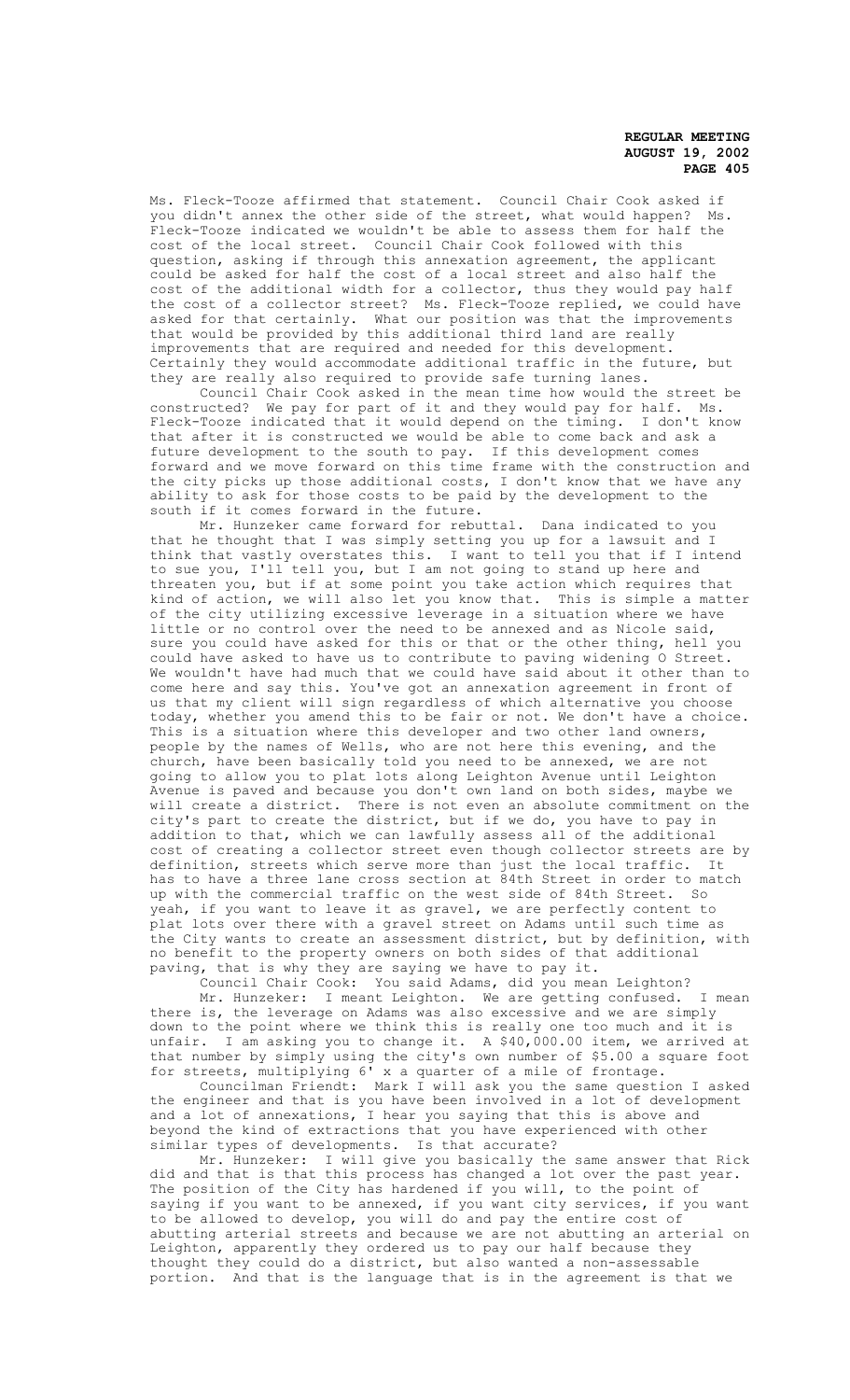will pay all of the non-assessable attributed to the extra paving width and any costs associated with the achievement of proper alignment on Leighton through the 84th street intersection. I mean that is the way it is worded even. So yeah, I think this is going considerably beyond what has historically been regarded as fair and I think that it has been extraordinarily difficult to get here because we have tried to contribute to those costs on the same basis as we have historically done.

Councilwoman Seng asked how far east Leighton goes past this development? Mr. Hunzeker: Not very far. Councilwoman Seng indicated she believed it stopped at about 98th Street. Mr. Hunzeker replied that for that reason to us, the concept of calling Leighton a collector street is somewhat suspect. The traffic coming from the east certainly doesn't require a left turn lane going from west to east into our property, because there just isn't much traffic there. There is a handful of acreages to the east of this property that probably generate 50 cars a day. There just isn't much out there and there won't be even in the new comprehensive plan. The new Comprehensive Plan Tier I, I have a map if you want to look at it, but the First Tier doesn't go very far east, so there won't be much in the way of additional urban growth to the east of this project. It is getting late and I don't want to continue and over burden you.

Councilwoman Seng asked Mr. Hunzeker what happens to Leighton Street after 98th and what is beyond that point? Mr. Hunzeker indicated it just T's into 98th Street and Stevens Creek is beyond, which would require a bridge.

Councilman Camp asked Mr. Hunzeker what it would it take to enact something that would not access you the \$40,000? Mr. Hunzeker replied to just adopt this amendment, change the agreement.

Ray Hill: Back on the discussion about Leighton Street, the fact that it is a collector street. Most collector streets do not exceed 1 ½ mile in length, so the fact that it only goes to 98th Street is actually longer than most collector streets, because we usually view collector streets as collecting traffic from within a square mile and so in that case at most time they do not exceed ½ mile in length.

Council Chair Cook: I was thinking that, some in older parts of town like D Street may go all the way across, but there are other newer<br>developments that tend to be squiggly and those certainly don't. I have developments that tend to be squiggly and those certainly don't. a question for Mr. Hunzeker. Would you be willing to discuss paying half of the cost to make this a collector width street, \$20,000 approximately.

Mr. Hunzeker: It seems to me we have been cutting the dog's tail off an inch at a time for quite a while here and it just seems to me that we ought to be able to reach a sensible agreement that the city has, as a city, some responsibility for oversized streets and this project is not causing a need for this collector to be built in its configuration as it is proposed.

Council Chair Cook: But that's the question because if in fact we were able to assess for the entire width, that's the way it would come out.

Mr. Hunzeker: If you were and frankly we would not object to an assessment like that if that's the way the city wanted to try and do it. I mean the fact of the matter is the property on the south side is going to be commercial, which does have as a standard a 32', 33' roadway. It seems to me that there would be a possibility that that could be assessed against the south side, but I'm not going to give an opinion on that. That is Dana's job.

Councilman Werner: Nicole if we pass this amendment, is there any chance that this would not be built as a collector? Because it will be built as a collector, it is just a matter of who pays that \$40,000. Because the last thing we want to do is have the south side be a commercial development and we tear something up that we just did and redo it.

Nicole: This is only discussion about who pays. There will be a collector.

This matter was taken under advisement.

## **MISCELLANEOUS BUSINESS**

Craig Groat, 4935 Huntington Street, came forward to discuss Impact Fees.

This matter was taken under advisement.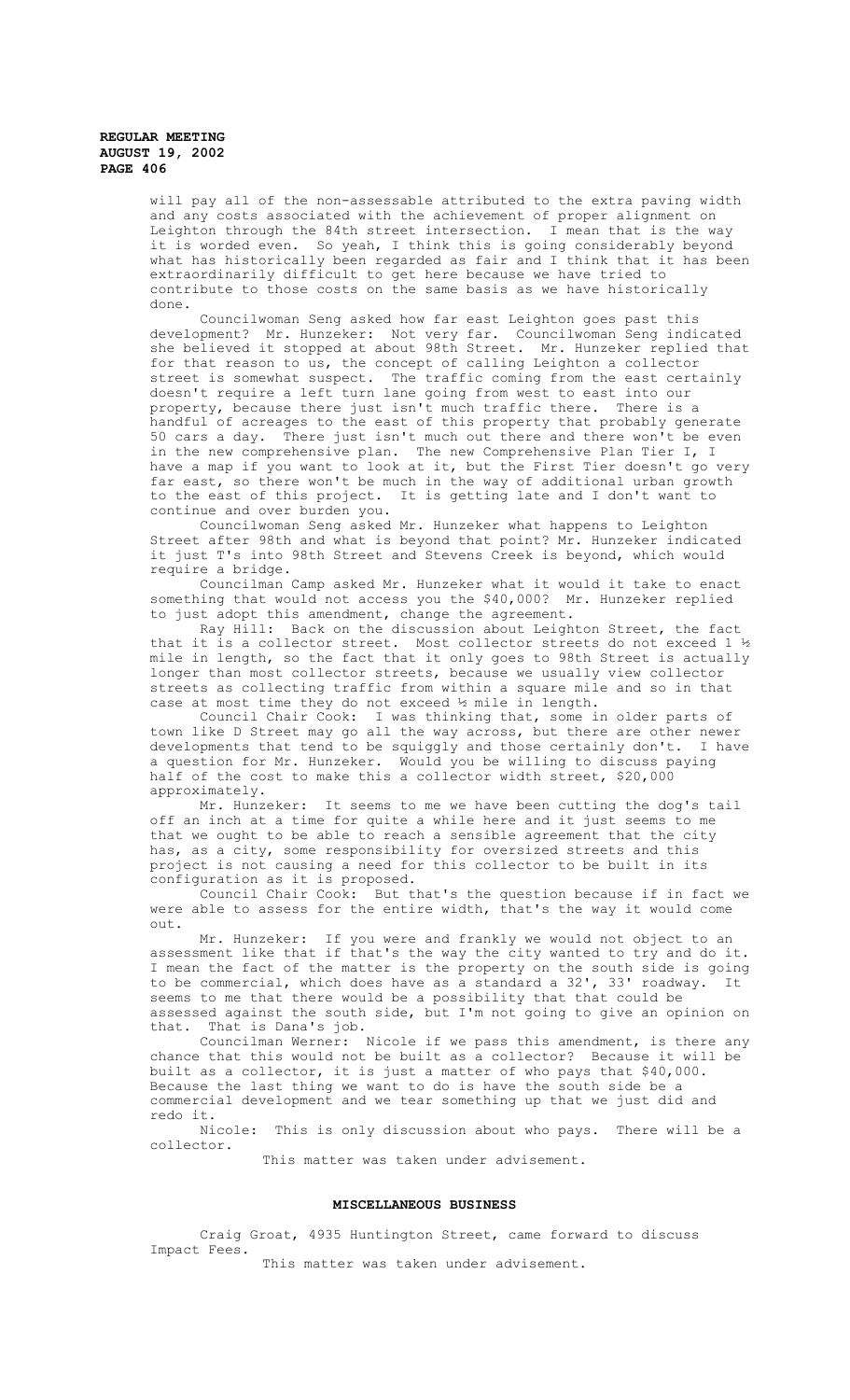## **\*\* END OF PUBLIC HEARING \*\***

# **COUNCIL ACTION**

#### **LIQUOR RESOLUTIONS**

APPLICATION OF PRAIRIE FARE INC., DBA "P.O. PEAR'S" FOR A SPECIAL DESIGNATED LIQUOR LICENSE COVERING AN AREA MEASURING APPROXIMATELY 100' BY 50' IN THE PARKING LOT NORTH OF THE LICENSED PREMISES AT 322 S. 9TH STREET ON AUGUST 23, 2002 FROM 8:00 A.M. TO 1:00 A.M. - CLERK read a resolution, introduced by Jon Camp, who moved its adoption for approval: A-81639A BE IT RESOLVED by the City Council of the City of Lincoln,

Nebraska:

That after hearing duly had as required by law, consideration of the facts of this application, the Nebraska Liquor Control Act, and the pertinent City ordinances, the City Council recommends that the application of Prairie Fare Inc. d/b/a "P.O. Pears" for a Special Designated License to cover an area measuring 100 feet by 50 feet in the parking lot at 322 South 9th Street, Lincoln, Nebraska, on the 23rd day of August, 2002, between the hours of 8:00 a.m. and 1:00 a.m., be approved with the condition that the premise complies in every respect with all City and State regulations.

BE IT FURTHER RESOLVED the City Clerk is directed to transmit a copy of this resolution to the Nebraska Liquor Control Commission. Introduced by Jon Camp

Seconded by Seng & carried by the following vote: AYES: Camp, Cook, Friendt, McRoy, Seng, Svoboda, Werner; NAYS: None.

#### **ORDINANCES - 2ND READING**

- CHANGE OF ZONE 3368 APPLICATION OF PIONEER WOODS, L.L.C. FOR A CHANGE OF ZONE FROM R-3 RESIDENTIAL TO O-3 OFFICE PARK ON PROPERTY GENERALLY LOCATED AT THE NORTHEAST CORNER OF S. 70TH STREET AND PIONEERS BLVD. (In connection  $w/02R-170$ ) - CLERK read an ordinance, introduced by Annette McRoy, for a Change of Zone 3368 - Application of Pioneer Woods, L.L.C. for a change of Zone from R-3 Residential to O-3 Office Park on property generally located at the Northeast Corner of S. 70th Street and Pioneers Blvd., the second time.
- CHANGE OF ZONE 3369 APPLICATION OF RIDGE DEVELOPMENT COMPANY AND SOUTHVIEW INC. FOR A CHANGE OF ZONE FROM AG AGRICULTURAL TO R-4 RESIDENTIAL ON PROPERTY GENERALLY LOCATED NORTHWEST OF THE INTERSECTION OF SOUTH 27TH STREET AND YANKEE HILL ROAD. (In connection w/02R-169) - CLERK read an ordinance, introduced by Annette McRoy, for a Change of Zone 3369 - Application of Ridge Development Company and Southview Inc. for a change of zone from AG Agricultural to R-4 Residential on property generally located at northwest of the intersection of South 27th Street and Yankee Hill Road, the second time.
- APPROVING A SUBLEASE AGREEMENT BETWEEN THE CITY AND THE STATE OF NEBRASKA DAS/STATE BUILDING DIVISION ON BEHALF OF HEALTH AND HUMAN SERVICES FOR A SUBLEASE OF SPACE AT 1010 N STREET TO PROVIDE JOB TRAINING AND EMPLOYMENT SERVICES UNDER THE WORKFORCE INVESTMENT ACT - CLERK read an ordinance, introduced by Annette McRoy, approving a sublease agreement between the City and the State of Nebraska DAS/State Building Division on behalf of Health and Human Services for a sublease of space at 1010 N Street to provide job training and employment services under the Workforce Investment Act, the second time.

## **RESOLUTIONS**

APPROVING A CONTRACT BETWEEN LINCOLN ELECTRIC SYSTEM AND MIDAMERICAN ENERGY COMPANY FOR PARTICIPATION IN THE COUNCIL BLUFFS NO. 4 COAL-FIRED POWER PLANT PROJECT AND AUTHORIZING LES TO SECURE LONG-TERM FINANCING FOR ITS INVESTMENT IN THIS PROJECT - CLERK read the following resolution, introduced by Coleen Seng, who moved its adoption:<br>A-81640 A RESOLUTION approving the contract between A RESOLUTION approving the contract between Lincoln Electric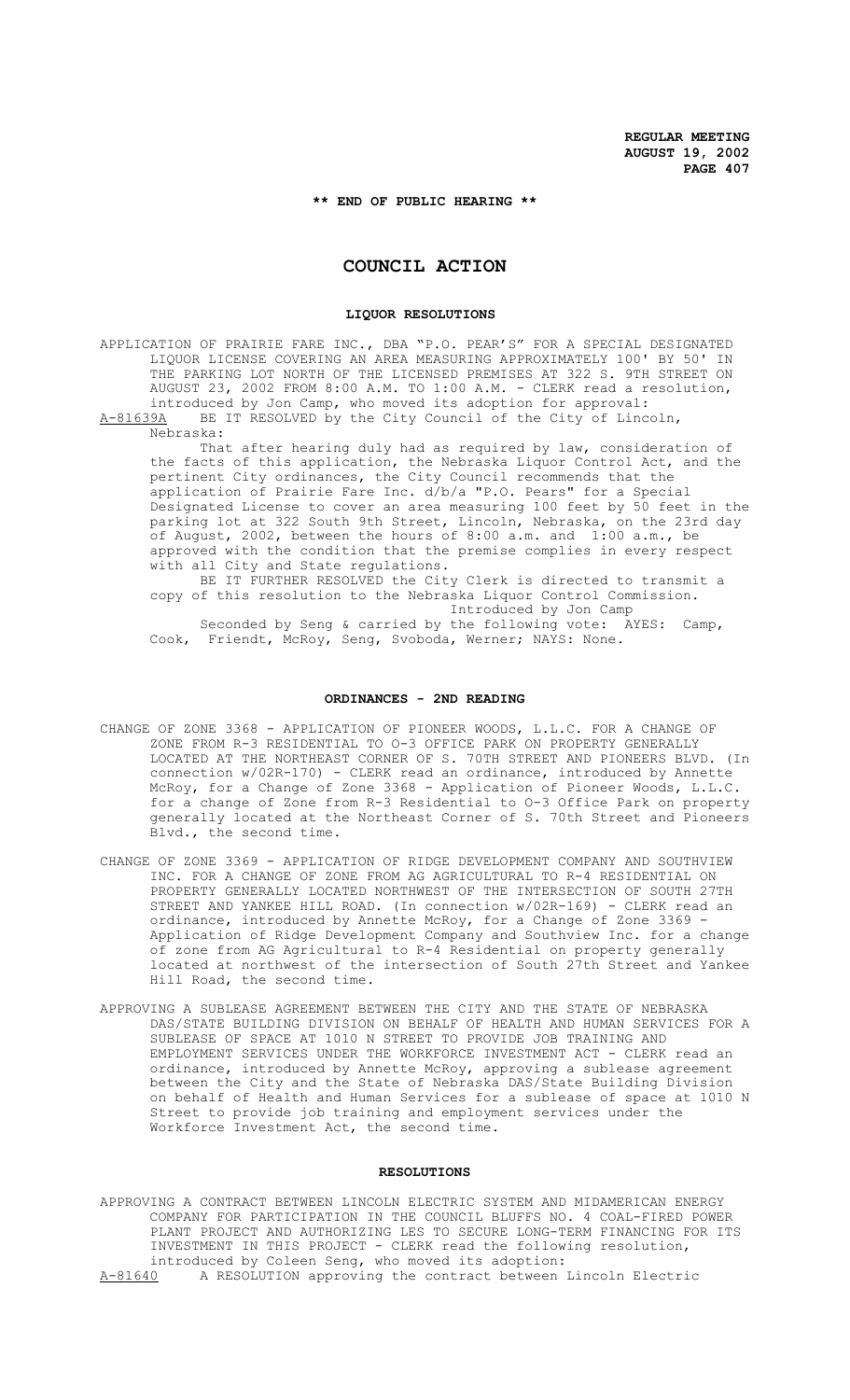System (LES) and MidAmerican Energy Company (MEC) regarding LES' joint ownership in the MidAmerican Energy coal-fired power plant known as Council Bluffs No. 4 in an amount up to a nominal 100 megawatts and authorizing LES to secure long-term financing for its investment in this project.

WHEREAS, LES as part of its ongoing responsibility to review and assess anticipated power supply needs for the future, has analyzed anticipated power supply resource needs and alternatives for meeting those needs; and

WHEREAS, LES' integrated resource planning process has evaluated a broad range of traditional, renewable, and demand-side resources and identified a regional base load resource as the low-cost option that would best fulfill LES' needs; and

WHEREAS, the addition of a base load resource is considered necessary due to the delay and cancellation of the Iatan power plant in which the LES Administrative Board had previously approved LES' participation; and

WHEREAS, MidAmerican Energy Company (MEC) is proposing to construct a 750 megawatt coal-fired base load power plant known as Council Bluffs No. 4, which is a project that would fit LES' needs and criteria and would serve to replace the Iatan project in LES' power supply plans; and

WHEREAS, Council Bluffs No. 4 is anticipated to begin commercial operation in May 2007; and

WHEREAS, the LES Administrative Board had approved a commitment of up to a nominal 100 megawatts in Council Bluffs No. 4; and

WHEREAS, the Nebraska Power Review Board entered an Order on July 11, 2002, approving LES' application for up to a nominal 100 megawatt participation in Council Bluffs No. 4; and

WHEREAS, LES anticipates the issuance of long-term bonds to finance its participation in the Council Bluffs No. 4 power plant; and

WHEREAS, Section 4.24.070(d)(2) of the Lincoln Municipal Code requires City Council approval of contracts LES seeks to enter that require the issuance of bonds, notes, or other forms of similar longterm borrowings.

NOW, THEREFORE, BE IT RESOLVED, by the City Council of the City of Lincoln, Nebraska:

That the contract between Lincoln Electric System and MidAmerican Energy Company containing substantially the same substantive content as that contained in the copy which is attached regarding LES' joint ownership in the MidAmerican Energy coal-fired power plant known as Council Bluffs No. 4 in an amount up to a nominal 100 megawatts is approved and the LES is authorized to secure long-term financing for its investment in this project.

The City Clerk is directed to transmit one fully executed copy of this Resolution to the LES Administrator and CEO.

Introduced by Coleen Seng Seconded by Camp & carried by the following vote: AYES: Camp, Cook, Friendt, McRoy, Seng, Svoboda, Werner; NAYS: None.

REAPPOINTING PATRICIA TAFT TO THE CABLE ADVISORY BOARD FOR A THREE-YEAR TERM EXPIRING JULY 1, 2005 - CLERK read the following resolution, introduced by Coleen Seng, who moved its adoption:

A-81641 BE IT RESOLVED by the City Council of the City of Lincoln, Nebraska:

That the reappointment of Patricia Taft to the Cable Advisory Board for a three-year term expiring July 1, 2005 is hereby approved. Introduced by Coleen Seng Seconded by Svoboda & carried by the following vote: AYES: Camp, Cook, Friendt, McRoy, Seng, Svoboda, Werner; NAYS: None.

APPOINTING HERB FRIEDMAN AND DONNA BEHLEN TO THE CABLE ADVISORY BOARD FOR THREE-YEAR TERMS EXPIRING JULY 1, 2005 - CLERK read the following

resolution, introduced by Coleen Seng, who moved its adoption: A-81642 BE IT RESOLVED by the City Council of the City of Lincoln, Nebraska:

That the appointment of Herb Friedman and Donna Behlen to the Cable Advisory Board for three-year terms expiring July 1, 2005 is hereby approved.

Introduced by Coleen Seng Seconded by Svoboda & carried by the following vote: AYES: Camp, Cook, Friendt, McRoy, Seng, Svoboda, Werner; NAYS: None.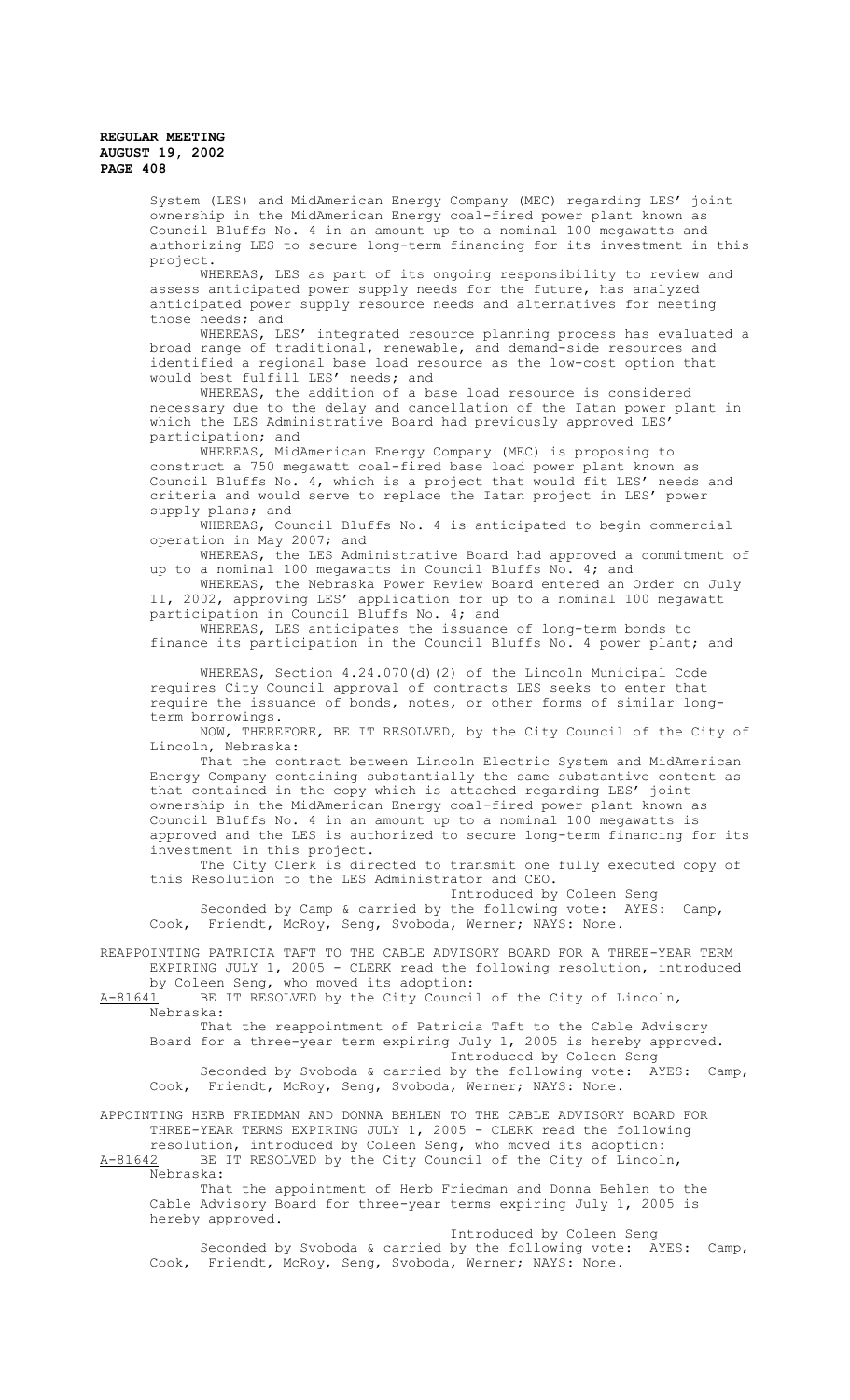REAPPOINTING MARI LANE AND DONALD STADING TO THE CHARTER REVISION COMMISSION FOR FOUR-YEAR TERMS EXPIRING JULY 15, 2006 - CLERK read a resolution, introduced by Coleen Seng, who moved its adoption: A-81643 BE IT RESOLVED by the City Council of the City of Lincoln, Nebraska: That the reappointment of Mari Lane and Donald Stading to the Charter Revision Commission for four-year terms expiring July 15, 2006 is hereby approved. Introduced by Coleen Seng Seconded by Svoboda & carried by the following vote: AYES: Camp, Cook, Friendt, McRoy, Seng, Svoboda, Werner; NAYS: None. REAPPOINTING WILLIAM D. BLUE TO THE LINCOLN HOUSING AUTHORITY BOARD FOR A FIVE-YEAR TERM EXPIRING JULY 1, 2007 - CLERK read the following resolution, introduced by Coleen Seng, who moved its adoption: A-81644 BE IT RESOLVED by the City Council of the City of Lincoln, Nebraska: That the reappointment of William D. Blue to the Lincoln Housing Authority Board for a five-year term expiring July 1, 2007 is hereby approved. Introduced by Coleen Seng Seconded by Svoboda & carried by the following vote: AYES: Camp, Cook, Friendt, McRoy, Seng, Svoboda, Werner; NAYS: None. APPROVING THE LABOR CONTRACT BETWEEN THE CITY OF LINCOLN AND THE NATIONAL ASSOCIATION OF GOVERNMENT EMPLOYEES (NAGE) EFFECTIVE AUGUST 15, 2002 - CLERK read the following resolution, introduced by Coleen Seng, who moved its adoption:<br>A-81645 BE IT RESOLVE BE IT RESOLVED by the City Council of the City of Lincoln, Nebraska: That the attached labor agreement between the City of Lincoln and the National Association of Government Employees (NAGE), to be effective August 15, 2002, is hereby approved, and the Mayor is authorized to execute the same on behalf of the City. Introduced by Coleen Seng Seconded by Svoboda & carried by the following vote: AYES: Camp, Cook, Friendt, McRoy, Seng, Svoboda, Werner; NAYS: None. WAIVING DESIGN STANDARDS FOR STREET TREES AND SIDEWALKS ON Q STREET AND N. 36TH STREET, AND WAIVING STREET PAVING ON Q STREET, GENERALLY LOCATED AT N. 36TH AND Q STREETS - CLERK read the following resolution, introduced by Coleen Seng, who moved its adoption: Seconded by Svoboda & **LOST** by the following vote: AYES: Friendt; NAYS: Camp, Cook, McRoy, Seng, Svoboda, Werner. The resolution, having **LOST**, was assigned File **#38-4411** and was placed on file in the Office of the City Clerk. SPECIAL PERMIT 1978 - APPLICATION OF RIDGE DEVELOPMENT COMPANY AND SOUTHVIEW, INC. TO DEVELOP STONE RIDGE APARTMENTS COMMUNITY UNIT PLAN FOR 120 MULTI-FAMILY UNITS AND ONE CLUBHOUSE, WITH A WAIVER OF THE DESIGN STANDARDS FOR STORMWATER DETENTION, ON PROPERTY GENERALLY LOCATED NORTHWEST OF THE INTERSECTION OF SOUTH 27TH STREET AND YANKEE HILL ROAD - PRIOR to reading: MCROY Moved to delay action on Bill No. 02R-169 for one week to 8/26/02. Seconded by Svoboda & carried by the following vote: AYES: Camp, Cook, Friendt, McRoy, Seng, Svoboda; NAYS: Werner. USE PERMIT NO. 144 - APPLICATION OF PIONEER WOODS, L.L.C. TO DEVELOP APPROXIMATELY 105,000 SQ. FT. OF OFFICE AREA, WITH A WAIVER OF DESIGN STANDARDS TO ALLOW SIGNS IN THE FRONT YARD, TO NOT SHOW SIGNS ON THE SITE PLAN, TO ADJUST SETBACKS WHERE LOTS ABUT THE OUTLOT, TO MODIFY THE SUBDIVISION REQUIREMENTS SO THAT FINAL PLATS MAY BE BASED UPON THE USE PERMIT AND TO REDUCE THE FRONT YARD SETBACK, ON PROPERTY GENERALLY LOCATED AT THE NORTHEAST CORNER OF S. 70TH STREET AND PIONEERS BLVD. -PRIOR to reading: CAMP Moved to delay action on Bill No. 02R-170 for one week to 8/26/02. Seconded by Svoboda & carried by the following vote: AYES: Camp, Cook, Friendt, McRoy, Seng, Svoboda, Werner; NAYS: None.

SPECIAL PERMIT 1808B - APPLICATION OF NEBCO, INC. TO AMEND THE FALLBROOK COMMUNITY UNIT PLAN TO EXPAND THE BOUNDARIES, REVISE THE LAYOUT OF A PORTION OF THE SINGLE FAMILY RESIDENTIAL AREA, AND TO TRANSFER DWELLING UNITS TO THE SINGLE FAMILY RESIDENTIAL AREA, WITH A WAIVER OF DESIGN STANDARDS TO ALLOW AN INTERSECTION WITH A GRADE GREATER THAN 3%, ON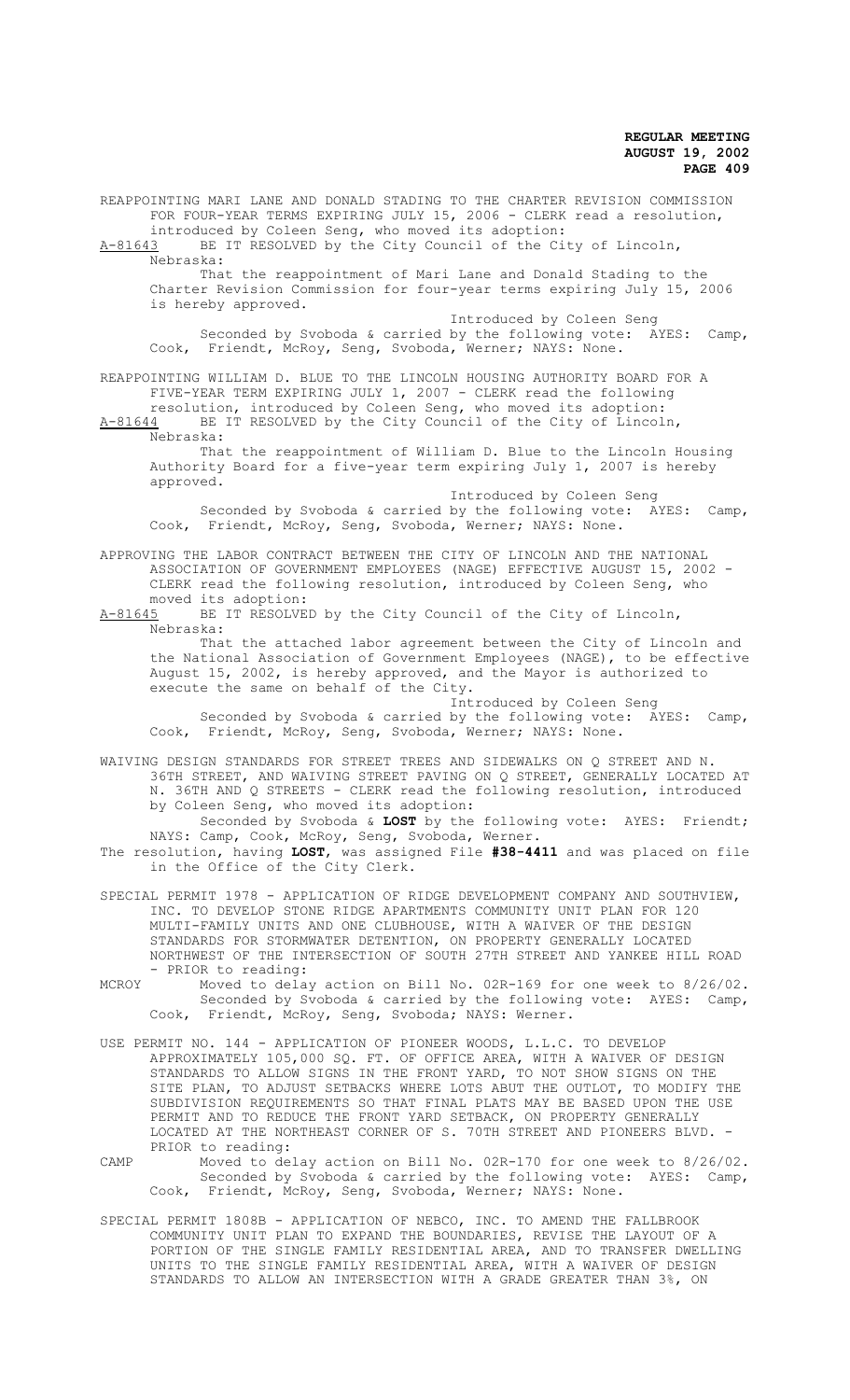PROPERTY GENERALLY LOCATED NORTH OF HIGHWAY 34, SOUTH OF ALVO ROAD AND WEST OF NORTH 1ST STREET - CLERK read the following resolution, introduced by Coleen Seng, who moved its adoption:<br>A-81646 WHEREAS, NEBCO, Inc. has submitted an applic

WHEREAS, NEBCO, Inc. has submitted an application designated as Special Permit No. 1808B for authority to amend Fallbrook Community Unit Plan to expand the boundaries of the CUP, revise the layout of a portion of the single-family residential area, to transfer dwelling units to the single-family residential area, to waive non-radial lot lines, and to allow an intersection with a grade greater than 3%, on property located north of Highway 34, south of Alvo Road and west of North 1st Street, and legally described to wit:

> Outlots A, B, H, J, M, and a portion of N, O, Q, R, and T, Fallbrook Addition; Lots 5 through 7, Block 10; Lots 1 through 9, Block 12; Lots 1 and 2, Block 13; Lots 1 through 8 and Lots 10 through 15, Block 11; all of Fallbrook Addition, Lots 1 through 12, Block 1, Lots 1 through 18, Block 2, Outlots A, B, and C,

Fallbrook 1st Addition; Lots 1 through 12 and Outlots A and B, Fallbrook 3rd Addition, and Lot 8 I.T.; all located in the South Half of Section 34, Township 11 North, Range 6 East, Lancaster County, Nebraska;

WHEREAS, the real property adjacent to the area included within the site plan for this community unit plan will not be adversely affected; and

WHEREAS, the requested waiver to allow non-radial lot line is not necessary as the non-radial lot lines provide a better street and lot layout and are permissible pursuant to Lincoln Municipal Code § 26.23.140(c).

WHEREAS, said site plan together with the terms and conditions hereinafter set forth are consistent with the intent and purpose of Title 27 of the Lincoln Municipal Code to promote the public health, safety, and general welfare.

NOW, THEREFORE, BE IT RESOLVED by the City Council of the City of Lincoln, Nebraska:

That the application of NEBCO, Inc., hereinafter referred to as "Permittee", to amend Fallbrook Community Unit Plan to expand the boundaries of the CUP, revise the layout of a portion of the singlefamily residential area, and to transfer dwelling units to the singlefamily residential area, on the property legally described above, be and the same is hereby granted under the provisions of Section 27.63.320 and Chapter 27.65 of the Lincoln Municipal Code upon condition that construction and operation of said dwelling units be in strict compliance with said application, the site plan, and the following additional express terms, conditions, and requirements:

1. This permit approves 316 dwelling units and a waiver of the urban public street Design Standards to allow the intersection at N.W. 6th Street and Blue Sage Road to have a grade greater than  $3.0\%$ .<br>2. Before

Before receiving building permits:<br>a. The Permittee must submit a

- The Permittee must submit a revised and reproducible final plan including five copies to the Planning Department.
- b. The construction plans must conform to the approved plans.
- c. Final plats within the area of this community unit plan must be approved by the City.

3. Before occupying the dwelling units all development and construction must be completed in conformance with the approved plans. 4. All privately-owned improvements must be permanently maintained by the owner or an appropriately established homeowners association approved by the City Attorney.<br>5. The site plan approved by this

The site plan approved by this permit shall be the basis for all interpretations of setbacks, yards, locations of buildings, location of parking, and circulation elements, and similar matters.

6. The terms, conditions, and requirements of this resolution shall be binding and obligatory upon the Permittee, its successors, and assigns. The building official shall report violations to the City Council which may revoke the special permit or take such other action as may be necessary to gain compliance.

7. The Permittee shall sign and return the City's letter of acceptance to the City Clerk within 30 days following approval of the special permit, provided, however, said 30-day period may be extended up to six months by administrative amendment. The City Clerk shall file a copy of the resolution approving the special permit and the letter of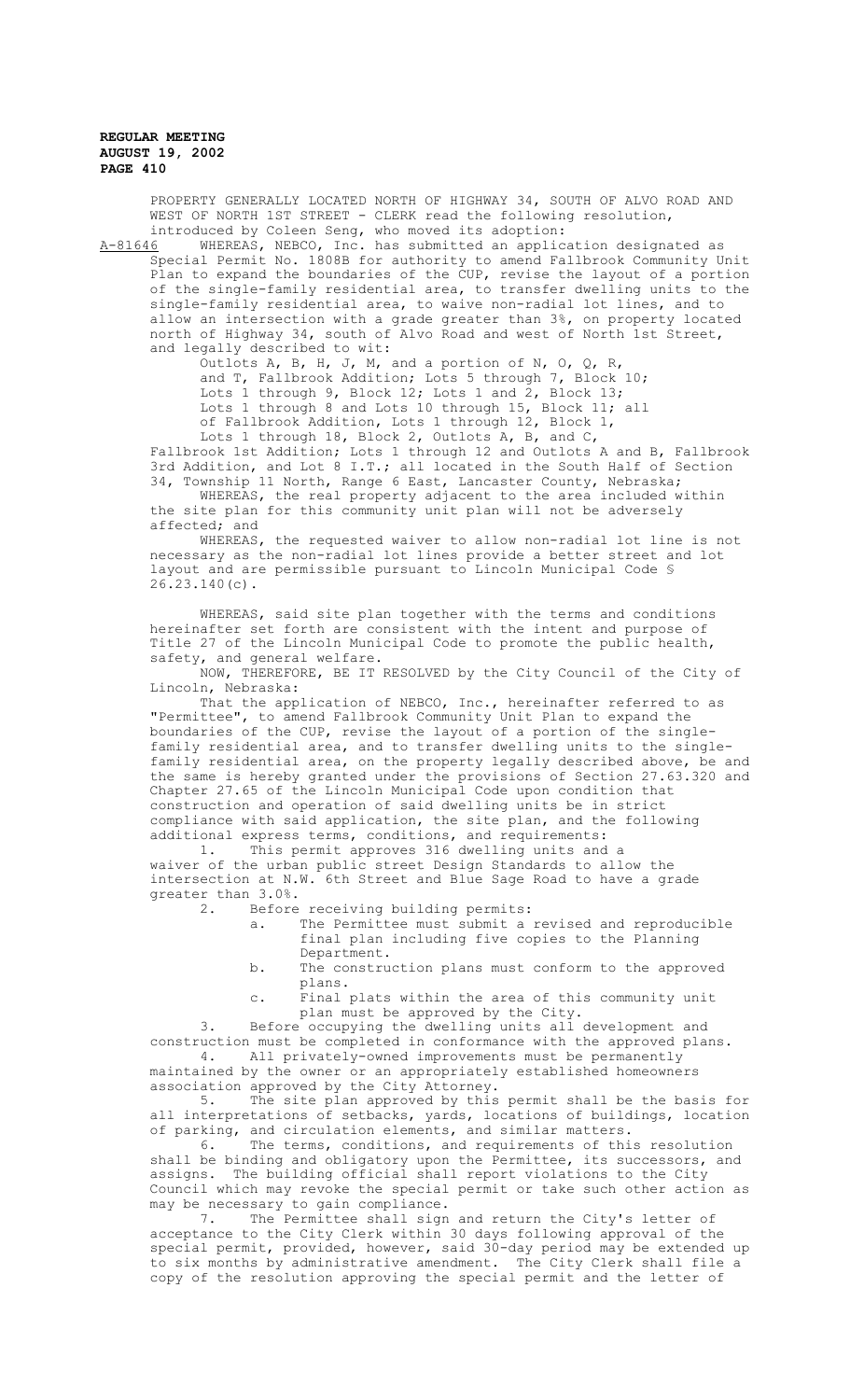acceptance with the Register of Deeds, filing fees therefor to be paid in advance by the Permittee.

8. The site plan as approved with this resolution voids and supersedes all previously approved site plans, however all resolutions approving previous permits remain in force unless specifically amended by this resolution.

Introduced by Coleen Seng Seconded by Friendt & carried by the following vote: AYES: Camp, Cook, Friendt, McRoy, Seng, Svoboda, Werner; NAYS: None.

SPECIAL PERMIT 1979 - APPLICATION OF CHICAGO, BURLINGTON AND QUINCY RAILROAD COMPANY FOR AUTHORITY TO CONSTRUCT A 143' TALL BROADCAST TOWER TO ACCOMMODATE ANTENNAE FOR ITS PRIVATE MICROWAVE COMMUNICATIONS SYSTEM, WITH A WAIVER OF THE LANDSCAPE REQUIREMENTS, ON PROPERTY GENERALLY LOCATED SOUTHWEST OF THE INTERSECTION OF NORTHWEST ROUNDHOUSE DRIVE AND WEST O STREET - CLERK read the following resolution, introduced by Coleen Seng, who moved its adoption:<br>A-81647 WHEREAS, Chicago, Burlington,

WHEREAS, Chicago, Burlington, and Quincy Railroad Company has submitted an application designated as Special Permit No. 1979 for authority to construct a 143' tall broadcast tower and a waiver of the landscaping requirements on property located southwest of the intersection of Northwest Roundhouse Drive and West O Street, and legally described to wit:

Lot 109 I.T. located in the Northwest Quarter of Section 27, Township 10 North, Range 7 East of the 6th P.M., Lancaster County, Nebraska; and

WHEREAS, the community as a whole, the surrounding neighborhood, and the real property adjacent to the area included within the site plan for this wireless communications facility will not be adversely affected by granting such a permit; and

WHEREAS, said site plan together with the terms and conditions hereinafter set forth are consistent with the comprehensive plan of the City of Lincoln and with the intent and purpose of Title 27 of the Lincoln Municipal Code to promote the public health, safety, and general welfare.

NOW, THEREFORE, BE IT RESOLVED by the City Council of the City of Lincoln, Nebraska:

That the application of Chicago, Burlington, and Quincy Railroad Company, hereinafter referred to as "Permittee", to construct a 143' tall broadcast tower be and the same is hereby granted under the provisions of Section 27.63.150 of the Lincoln Municipal Code upon condition that construction of said broadcast tower be in strict compliance with said application, the site plan, and the following additional express terms, conditions, and requirements: 1. This permit approves a 143' tall broadcast tower and a

waiver to the design standard for landscaping.<br>2 Before receiving building permits:

Before receiving building permits:

- a. The Permittee must submit an acceptable plan and five copies.
- b. The construction plans must conform to the approved plans.

3. Before using the facility, all development and construction must be completed in conformance with the approved plans.

4. The site plan approved by this permit shall be the basis for all interpretations of setbacks, yards, locations of buildings, location of parking and circulation elements, and similar matters.<br>5. The terms, conditions, and requirements of th

The terms, conditions, and requirements of this resolution shall be binding and obligatory upon the Permittee and the Permittee's successors and assigns. The building official shall report violations to the City Council which may revoke the special permit or take such other action as may be necessary to gain compliance.<br>6. The Permittee shall sign and return the

The Permittee shall sign and return the City's letter of acceptance to the City Clerk within 30 days following approval of the special permit, provided, however, said 30-day period may be extended up to six months by administrative amendment. The City Clerk shall file a copy of the resolution approving the special permit and the letter of acceptance with the Register of Deeds, filing fees therefor to be paid in advance by the Permittee.

Introduced by Coleen Seng Seconded by Camp & carried by the following vote: AYES: Camp, Cook, Friendt, McRoy, Seng, Svoboda, Werner; NAYS: None.

SPECIAL PERMIT 1980 - APPLICATION OF TERI ERNISSE FOR AUTHORITY TO SELL ALCOHOLIC BEVERAGES FOR CONSUMPTION ON AND OFF THE PREMISES ON PROPERTY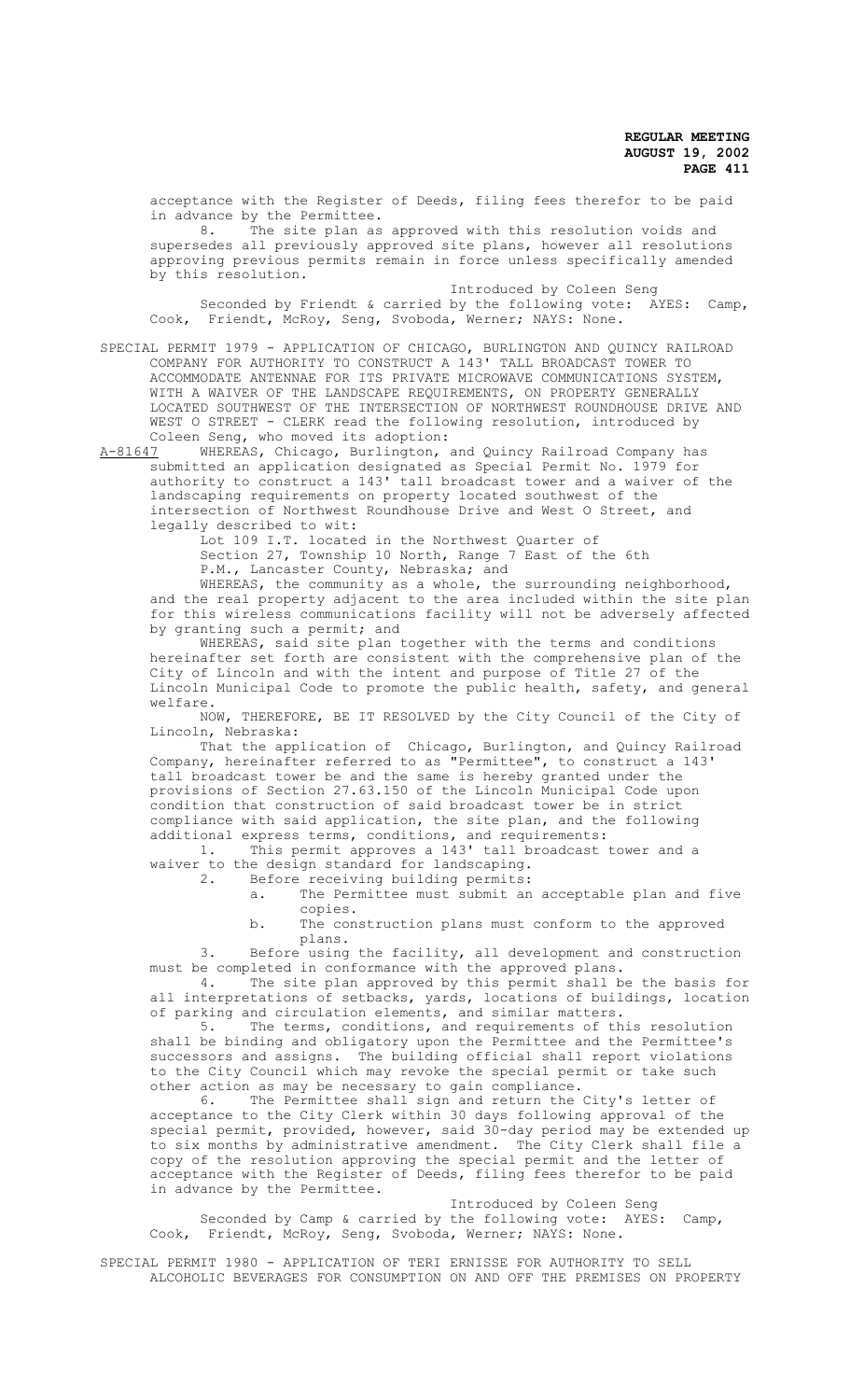GENERALLY LOCATED AT 1400 SALTILLO ROAD - CLERK read the following resolution, introduced by Coleen Seng, who moved its adoption: A-81648 MHEREAS, Terry and Teri Ernisse have submitted an application designated as Special Permit No. 1980 for authority to sell alcoholic beverages for consumption on and off the premises generally located at 1400 Saltillo Road, legally described as: Lot 5, except the south 33 feet thereof; Lot 7, except the south 33 feet thereof; and Lot 11, all located in the Southeast Quarter of Section 35, Township 9 North, Range 6 East of the 6th P.M., Lancaster County, Nebraska; and Lot 52, and that part of Lot 53 more particularly described as follows: Beginning at a point on the west line of the Southwest Quarter of Section 36, Township 9 North, Range 6 East of the 6th P.M., Lancaster County, Nebraska, said point being 650.57 feet, measured north 00 degrees 31 minutes 00 seconds east from the southwest corner of said Southwest Quarter; thence south 07 degrees 53 minutes 00 seconds east, a distance of 228.58 feet to a point of curvature; thence southeasterly along the arc of a curve to the left having a radius of 539.06 feet and a central angle of 51 degrees 53 minutes 00 seconds, an arc distance of 562.97 feet to the point of ending on the south line of said Southwest Quarter, said point being 366.57 feet measured south 89 degrees 56 minutes 00 seconds east from the southwest corner of said Southwest Quarter, together with one-half of the vacated road adjacent on the west; WHEREAS, the real property adjacent to the area included within the site plan for this permit to sell alcoholic beverages on and off the premises will not be adversely affected; and

WHEREAS, said site plan together with the terms and conditions hereinafter set forth are consistent with the intent and purpose of Title 27 of the Lincoln Municipal Code to promote the public health, safety, and general welfare.

NOW, THEREFORE, BE IT RESOLVED by the City Council of the City of Lincoln, Nebraska:

That the application of Terry and Teri Ernisse, hereinafter referred to as "Permittee", to sell alcoholic beverages for consumption on and off the premises on property legally described above be and the same is hereby granted under the provisions of Sections 27.63.680 and 27.63.685 of the Lincoln Municipal Code upon condition that operation of said licensed premises be in strict compliance with said application, the site plan, and the following additional express terms, conditions, and requirements:

1. This permit approves the sale of alcoholic beverages for consumption on and off the premises only.

2. The terms, conditions, and requirements of this resolution shall be binding and obligatory upon the Permittee, their successors, and assigns. The building official shall report violations to the City Council which may revoke the special permit or take such other action as may be necessary to gain compliance.

3. The Permittee shall sign and return the City's letter of acceptance to the City Clerk within 30 days following approval of the special permit, provided, however, said 30-day period may be extended up to six months by administrative amendment. The City Clerk shall file a copy of the resolution approving the special permit and the letter of acceptance with the Register of Deeds, filing fees therefor to be paid in advance by the Permittee.

Introduced by Coleen Seng Seconded by Svoboda & carried by the following vote: AYES: Camp, Cook, Friendt, McRoy, Seng, Svoboda, Werner; NAYS: None.

WAIVING DESIGN STANDARDS FOR A PARKING LOT AND DRIVEWAY ON PROPERTY GENERALLY LOCATED AT S.W. 12TH STREET AND ROKEBY ROAD - CLERK read the following resolution, introduced by Coleen Seng, who moved its adoption:

A-81649 WHEREAS, Vantage Pointe Homes, Inc. has requested a waiver of the surfacing requirements for a parking lot and driveway on property generally located at S.W. 12th Street and Rokeby Road and legally described as:

> Lot 19 I.T., located in the Southwest Quarter of Section 27, Township 9 North, Range 6 East of the of the 6th P.M., Lancaster County, Nebraska; WHEREAS, the City Council finds that: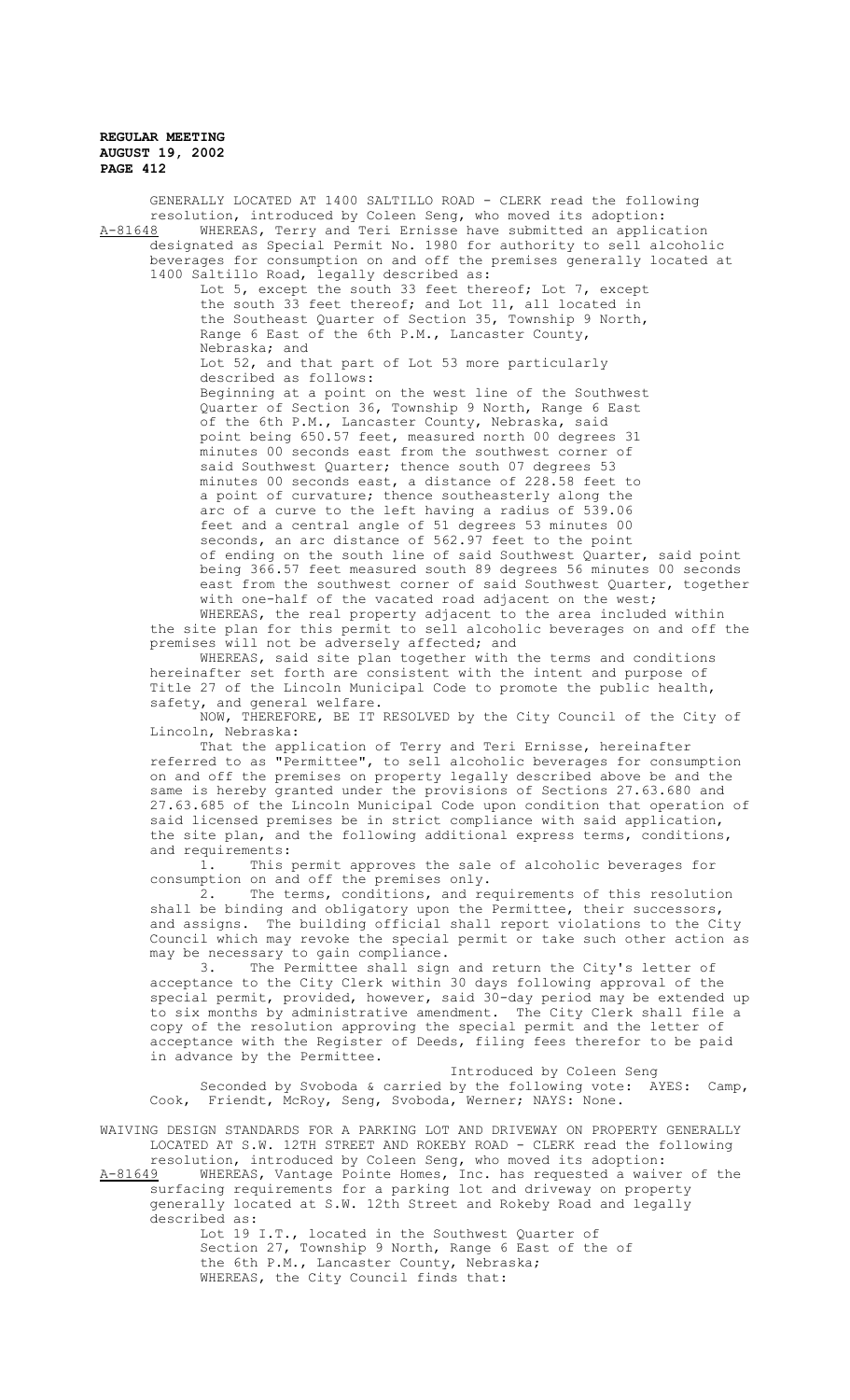a. The parking lot for which the waiver of the surfacing requirement is requested is to be used for employee parking and is located wholly within an industrial district; and

b. The site plan identifies that the drives and parking area will be surfaced with gravel which will provide reasonable control of dust, runoff, and safe circulation; and

c. The location of the parking lot is approximately 250 feet away from the nearest of four single-family houses in the area and the parking lot is a sufficient distance from surrounding uses that it will not adversely affect the surrounding uses; and

d. The amount of paving required would put the applicant at a disadvantage for its type of business.

NOW, THEREFORE, BE IT RESOLVED by the City Council of the City of Lincoln, Nebraska:

In consideration of the findings made above, the requirement for the paving of the parking lot and drives for the Vantage Pointe Homes manufacturing plant located at 1000 West Rokeby Road on property legally described above is hereby waived pursuant to § 27.67.100(c) of the Lincoln Municipal Code under the following conditions:

1. If it is later found that dust or noise, created by the use of the parking lot exceeds the maximum levels set forth in Title 8 of the Lincoln Municipal Code, then such waiver may, after notice and hearing by the City Council, be revoked. Thereafter, the use of such parking lot shall cease unless surfaced in accordance with the adopted design standards.<br>2. At su

At such time as the streets within the unincorporated village of Rokeby are paved, the drives, driving aisles and parking stalls shall be paved.

Introduced by Coleen Seng Seconded by Svoboda & carried by the following vote: AYES: Camp, Cook, Friendt, McRoy, Seng, Svoboda, Werner; NAYS: None.

DIRECTING SUBMITTAL TO THE VOTERS OF A PROPOSED GENERAL OBLIGATION BOND ISSUE IN THE PRINCIPAL AMOUNT OF NOT TO EXCEED \$4,000,000.00 TO BE ALLOCATED FOR REPAIRS, RENOVATION, AND IMPROVEMENTS TO CERTAIN EXISTING PEDESTRIAN, BICYCLE AND OTHER NON-MOTOR VEHICLE SIDEWALKS, PATHS, AND

TRAILS WITHIN THE CITY OF LINCOLN - PRIOR to reading:<br>FRIENDT Moved to split the sidewalks and trails into two Moved to split the sidewalks and trails into two separate bonds issues for the public to vote on.

Seconded by Svoboda & LOST by the following vote: AYES: Camp, Friendt, Svoboda; NAYS: Cook, McRoy, Seng, Werner.

CLERK Read the following resolution, introduced by Coleen Seng, who moved its adoption:<br>A-81650 WHEREAS, in o

WHEREAS, in order to fund necessary repairs, renovation, and improvements to certain existing pedestrian, bicycle and other non-motor vehicle sidewalks, paths, and trails within the City of Lincoln, it is necessary to issue general obligation bonds and to levy a tax for the payment thereof, and

WHEREAS, it is in the best interests of the City of Lincoln to present the question of the issuance of such bonds and the levying of a tax to pay the same to the electors at the general election to be held on Tuesday, November 5, 2002.

NOW, THEREFORE, BE IT RESOLVED by the City Council (the "Council") of the City of Lincoln, Nebraska (the "City") as follows:

- 1. The Council hereby finds and determines that:
	- a. It is necessary and in the best interests of the City to make necessary repairs, renovations, and improvements to certain existing pedestrian, bicycle, and other non-motor vehicle sidewalks, paths, and trails within the City of Lincoln (the "Improvements") which shall include, but shall not necessarily be limited to, some or all of the improvements and extensions generally described in Attachments 1 and 2 appended hereto and made a part hereof by reference.
	- b. The estimated cost to the City of completing the Improvements will be not less than Four Million Dollars (\$4,000,000), and in order to finance the cost thereof, it will be necessary for the City to issue its general obligation bonds in the principal amount of not to exceed Four Million Dollars (\$4,000,000), such bonds to be dated at the time of their issuance, and to become due and payable on such dates, bear interest at such rates, and to have such other terms as may be fixed by the City at the time of their issuance.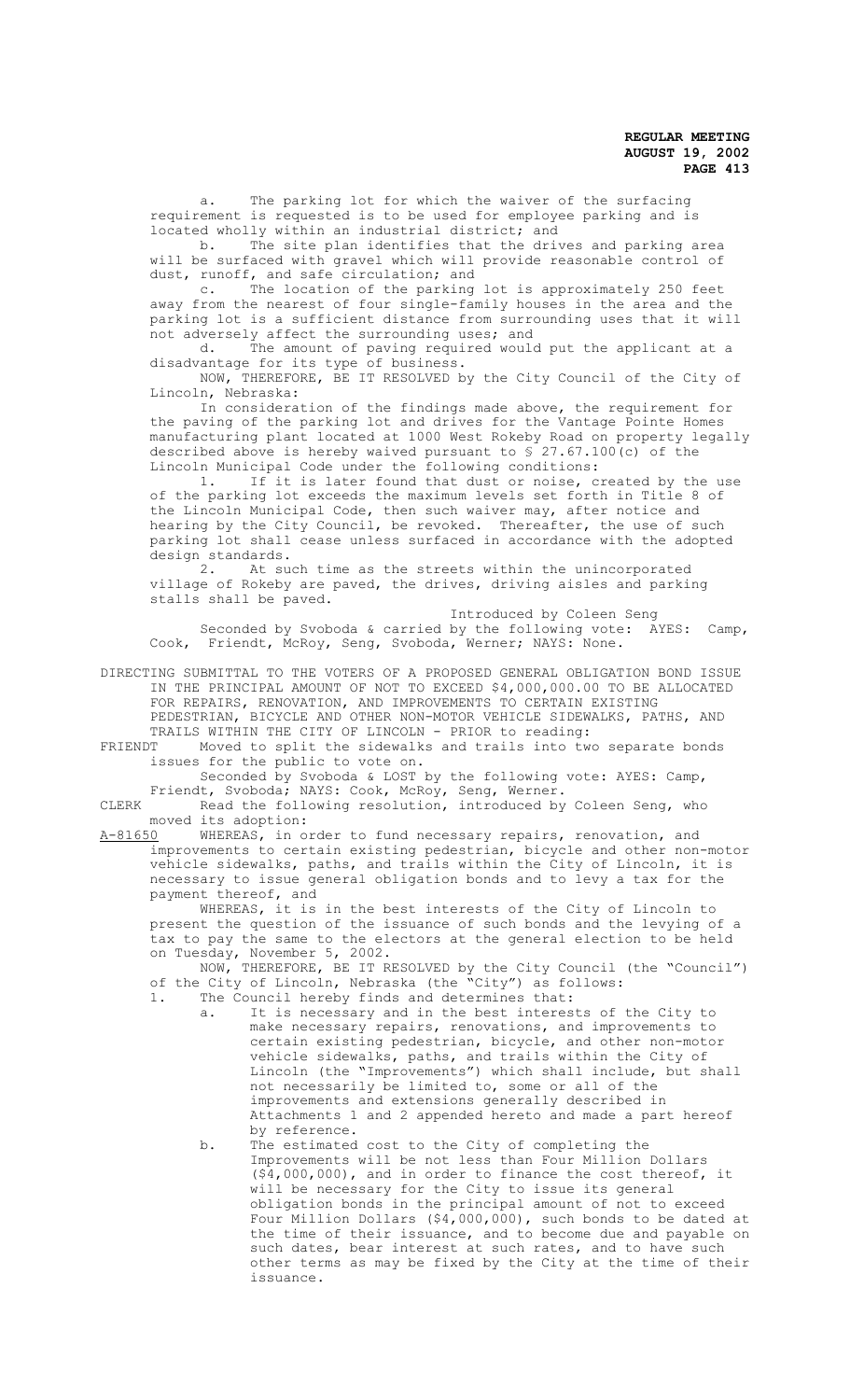- c. It will be necessary to cause to be levied and collected annually a tax in addition to all other taxes upon the taxable property in the City sufficient to pay the principal and interest accruing on such general obligation bonds as the same become due.
- d. It is in the best interests of the citizens of the City to present the question of the issuance of such general obligation bonds and the levying of a tax to pay the same to the duly qualified electors of the City at the general election to be held on November 5, 2002.

2. The following proposition shall be submitted to the qualified electors of the City at the general election to be held on November 5, 2002.

(FORM OF BALLOT)

TRAILS AND SIDEWALK IMPROVEMENT BOND ISSUE

STATE OF NEBRASKA

CITY OF LINCOLN

OFFICIAL BALLOT GENERAL ELECTION - NOVEMBER 5, 2002 GENERAL OBLIGATION BONDS

"SHALL THE CITY OF LINCOLN, NEBRASKA, ISSUE ITS GENERAL OBLIGATION BONDS IN THE PRINCIPAL AMOUNT OF NOT TO EXCEED \$4,000,000 FOR THE PURPOSE OF PAYING COSTS INCIDENT TO REPAIRING, RENOVATING AND IMPROVING CERTAIN EXISTING PEDESTRIAN, BICYCLE AND OTHER NON-MOTOR VEHICLE SIDEWALKS, PATHS, AND TRAILS; SAID BONDS TO BE DATED AT THE TIME OF THEIR ISSUANCE AND TO BECOME DUE AND PAYABLE ON SUCH DATES, BEAR INTEREST AT SUCH RATES, AND HAVE SUCH OTHER TERMS AS MAY BE FIXED BY THE CITY AT THE TIME OF THEIR ISSUANCE; AND "SHALL THE CITY CAUSE TO BE LEVIED AND COLLECTED ANNUALLY A TAX IN ADDITION TO ALL OTHER TAXES UPON THE TAXABLE PROPERTY IN THE CITY SUFFICIENT IN RATE AND AMOUNT TO PAY THE PRINCIPAL OF AND INTEREST ON SAID BONDS AS THE SAME BECOME DUE AND PAYABLE?" VOTE FOR or AGAINST

 $\Box$  FOR said General Obligation Bonds and Tax Levy.

 $\Box$  AGAINST said General Obligation Bonds and Tax Levy.

Voters desiring to vote in favor of the proposition shall mark in the square opposite the words "FOR said General Obligation Bonds and Tax Levy." Voters desiring to vote against the proposition shall mark in the square opposite the words "AGAINST said General Obligation Bonds and Tax Levy."<br>3. The City Clerk shall

The City Clerk shall cause a notice of said election to be given as provided by Article III, Section 1 of the Charter of the City as required by law; and the Mayor be and is hereby directed to proclaim and give notice that at the general election to be held in the City on Tuesday, November 5, 2002, there will be submitted to the qualified electors of the City, for adoption or rejection, the general obligation bond authorization question set forth in paragraph 2 hereof; and the City Clerk is further directed to publish said proclamation as provided by law.

4. The said general election will be held in each election district within the City and at the polling places designated by the Election Commissioner of Lancaster County, Nebraska.

5. The City Clerk is further directed to notify the Election Commissioner of Lancaster County of the general election and the general obligation bond authorization question set forth in paragraph 2 hereof, and to procure the necessary ballots and make all other necessary arrangements for the same.

6. The polling places for said general election shall be open from 8:00 a.m. to 8:00 p.m. on Tuesday, November 5, 2002, and a copy of the general obligation bond authorization question to be submitted shall be posted at each place of voting during the hours said polls are open.

7. Said general election shall be conducted in accordance with the Charter of the City and the laws of the State of Nebraska applicable to such elections for cities of the primary class, and the ballots shall be counted, the returns made, and the results canvassed as provided for by law, and all such steps shall be taken as are provided by law in the ascertainment of the results of said election.

Introduced by Coleen Seng

Seconded by Svoboda & carried by the following vote: AYES: Cook, Friendt, McRoy, Seng, Werner; NAYS: Camp, Svoboda.

DIRECTING SUBMITTAL TO THE VOTERS OF A PROPOSED GENERAL OBLIGATION BOND ISSUE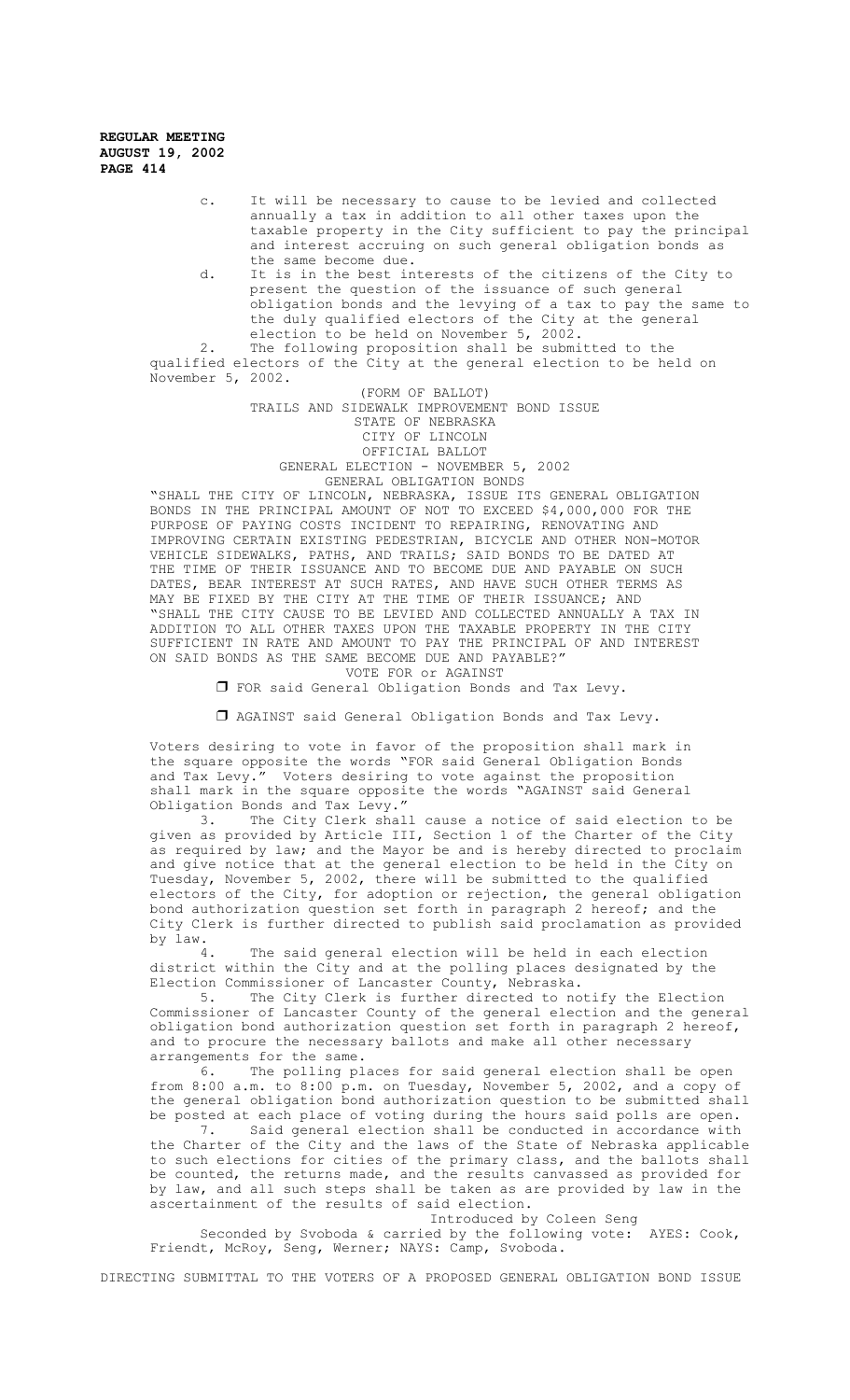IN THE PRINCIPAL AMOUNT OF NOT TO EXCEED \$8,000,000.00 TO BE USED FOR TWO FIRE STATIONS, MODIFICATION AND REPAIR OF EXISTING FIRE STATIONS, AND PURCHASE OF EQUIPMENT - PRIOR to reading: CAMP Moved to place Bill No 02R-176 on pending. Motion died for lack of second. CLERK Read the following resolution, introduced by Coleen Seng, who moved its adoption:<br>A-81651 WHEREAS, in o WHEREAS, in order to fund the construction and equipping of two new fire stations to provide service to the southeast and north portions of the City, to make certain capital improvements and acquire fire fighting equipment including but not limited to automatic vehicle locators (AVL) on emergency vehicles, replacement radio equipment, a heavy rescue vehicle, remodel and add onto Fire Stations 3, 5, and 6, two aerial ladders, construct an education/training and fleet service campus at 300 South Street, relocate fire station 11 to improve service to the west portion of the City, two breathing air refill cascade systems, two water tankers and various items of fire department equipment, it is necessary to issue general obligation bonds and to levy a tax for the payment thereof, and WHEREAS, it is in the best interests of the City of Lincoln to present the question of the issuance of such bonds and the levying of a tax to pay the same to the electors at the general election to be held on Tuesday, November 5, 2002. NOW, THEREFORE, BE IT RESOLVED by the City Council (the "Council") of the City of Lincoln, Nebraska (the "City") as follows: 1. The Council hereby finds and determines that: a. In order to adequately and efficiently carry out its responsibilities and obligations in the operation of the Lincoln Fire Department, it is necessary to construct two new fire stations to provide service to the southeast and north portions of the City; and to make certain capital improvements and acquire fire fighting equipment including but not limited to: (i) automatic vehicle locators (AVL) on emergency vehicles; (ii) replacement radio equipment; (iii) a heavy rescue vehicle; (iv) remodel and add onto fire station 3, 5, and 6; (v) two aerial ladders; (vi) construct an education/training and fleet service campus at 300 South Street; (vii) relocate fire station 11 to improve service to the west portion of the City; (viii) two breathing air refill cascade systems; (ix) two water tankers; and (x) various items of fire department equipment. b. The estimated cost to the City of completing the Improvements will be not less than Eight Million Dollars (\$8,000,000), and in order to finance the cost thereof, it will be necessary for the City to issue its general obligation bonds in the principal amount of not to exceed Eight Million Dollars (\$8,000,000), such bonds to be dated at the time of their issuance, and to become due and payable on such dates, bear interest at such rates, and to have such other terms as may be fixed by the City at the time of their issuance. c. It will be necessary to cause to be levied and collected annually a tax in addition to all other taxes upon the taxable property in the City sufficient to pay the principal and interest accruing on such general obligation bonds as the same become due. d. It is in the best interests of the citizens of the City to present the question of the issuance of such general obligation bonds and the levying of a tax to pay the same to the duly qualified electors of the City at the general election to be held on November 5, 2002. 2. The following proposition shall be submitted to the qualified electors of the City at the general election to be held on November 5, 2002. (FORM OF BALLOT) FIRE DEPARTMENT CONSTRUCTION AND IMPROVEMENT BOND ISSUE STATE OF NEBRASKA CITY OF LINCOLN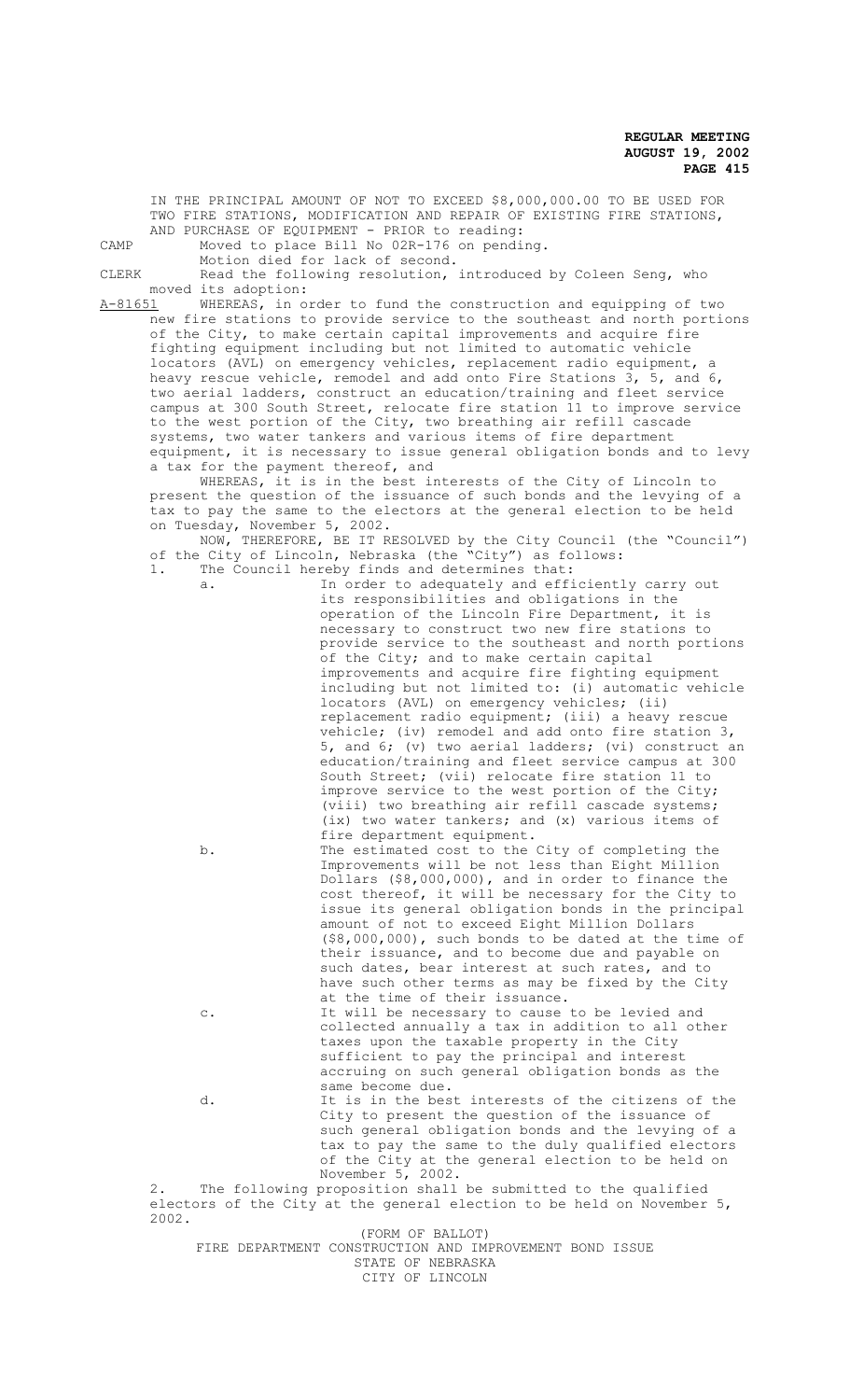#### OFFICIAL BALLOT GENERAL ELECTION - NOVEMBER 5, 2002 GENERAL OBLIGATION BONDS

"SHALL THE CITY OF LINCOLN, NEBRASKA, ISSUE ITS GENERAL OBLIGATION BONDS IN THE PRINCIPAL AMOUNT OF NOT TO EXCEED \$8,000,000 FOR THE PURPOSE OF PAYING COSTS INCIDENT TO THE CONSTRUCTION AND EQUIPPING OF TWO NEW FIRE STATIONS TO PROVIDE SERVICE TO THE SOUTHEAST AND NORTH PORTIONS OF THE CITY, TO MAKE CERTAIN CAPITAL IMPROVEMENTS AND ACQUIRE FIRE FIGHTING EQUIPMENT INCLUDING BUT NOT LIMITED TO AUTOMATIC VEHICLE LOCATORS (AVL) ON EMERGENCY VEHICLES, REPLACEMENT RADIO EQUIPMENT, A HEAVY RESCUE VEHICLE, REMODEL AND ADD ONTO FIRE STATIONS 3, 5, AND 6, TWO AERIAL LADDERS, CONSTRUCT AN EDUCATION/TRAINING AND FLEET SERVICE CAMPUS AT 300 SOUTH STREET, RELOCATE FIRE STATION 11 TO IMPROVE SERVICE TO THE WEST PORTION OF THE CITY, TWO BREATHING AIR REFILL CASCADE SYSTEMS, TWO WATER TANKERS AND VARIOUS ITEMS OF FIRE DEPARTMENT EQUIPMENT; SAID BONDS TO BE DATED AT THE TIME OF THEIR ISSUANCE AND TO BECOME DUE AND PAYABLE ON SUCH DATES, BEAR INTEREST AT SUCH RATES, AND HAVE SUCH OTHER TERMS AS MAY BE FIXED BY THE CITY AT THE TIME OF THEIR ISSUANCE; AND

"SHALL THE CITY CAUSE TO BE LEVIED AND COLLECTED ANNUALLY A TAX IN ADDITION TO ALL OTHER TAXES UPON THE TAXABLE PROPERTY IN THE CITY SUFFICIENT IN RATE AND AMOUNT TO PAY THE PRINCIPAL OF AND INTEREST ON SAID BONDS AS THE SAME BECOME DUE AND PAYABLE?" VOTE FOR or AGAINST

 $\Box$  FOR said General Obligation Bonds and Tax Levy.

 $\Box$  AGAINST said General Obligation Bonds and Tax Levy. Voters desiring to vote in favor of the proposition shall mark in the square opposite the words "FOR said General Obligation Bonds<br>and Tax Levy." Voters desiring to vote against the proposition Voters desiring to vote against the proposition shall mark in the square opposite the words "AGAINST said General Obligation Bonds and Tax Levy."

3. The City Clerk shall cause a notice of said election to be given as provided by Article III, Section 1 of the Charter of the City as required by law; and the Mayor be and is hereby directed to proclaim and give notice that at the general election to be held in the City on Tuesday, November 5, 2002, there will be submitted to the qualified electors of the City, for adoption or rejection, the general obligation bond authorization question set forth in paragraph 2 hereof; and the City Clerk is further directed to publish said proclamation as provided by law.

The said general election will be held in each election district within the City and at the polling places designated by the Election Commissioner of Lancaster County, Nebraska.

5. The City Clerk is further directed to notify the Election Commissioner of Lancaster County of the general election and the general obligation bond authorization question set forth in paragraph 2 hereof, and to procure the necessary ballots and make all other necessary arrangements for the same.

6. The polling places for said general election shall be open from 8:00 a.m. to 8:00 p.m. on Tuesday, November 5, 2002, and a copy of the general obligation bond authorization question to be submitted shall be posted at each place of voting during the hours said polls are open.

7. Said general election shall be conducted in accordance with the Charter of the City and the laws of the State of Nebraska applicable to such elections for cities of the primary class, and the ballots shall be counted, the returns made, and the results canvassed as provided for by law, and all such steps shall be taken as are provided by law in the ascertainment of the results of said election.

Introduced by Coleen Seng Seconded by Seng & carried by the following vote: AYES: Cook, Friendt, McRoy, Seng, Svoboda, Werner; NAYS: Camp.

APPOINTING GLENN FRIENDT TO THE COMMUNITY DEVELOPMENT TASK FORCE FOR A ONE-YEAR TERM EXPIRING AUGUST 31, 2003 - CLERK read the following resolution, introduced by Coleen Seng, who moved its adoption:

A-81652 BE IT RESOLVED by the City Council of the City of Lincoln, Nebraska:

That the appointment of Glenn Friendt to the Community Development Task Force for a one-year term expiring August 31, 2003 is hereby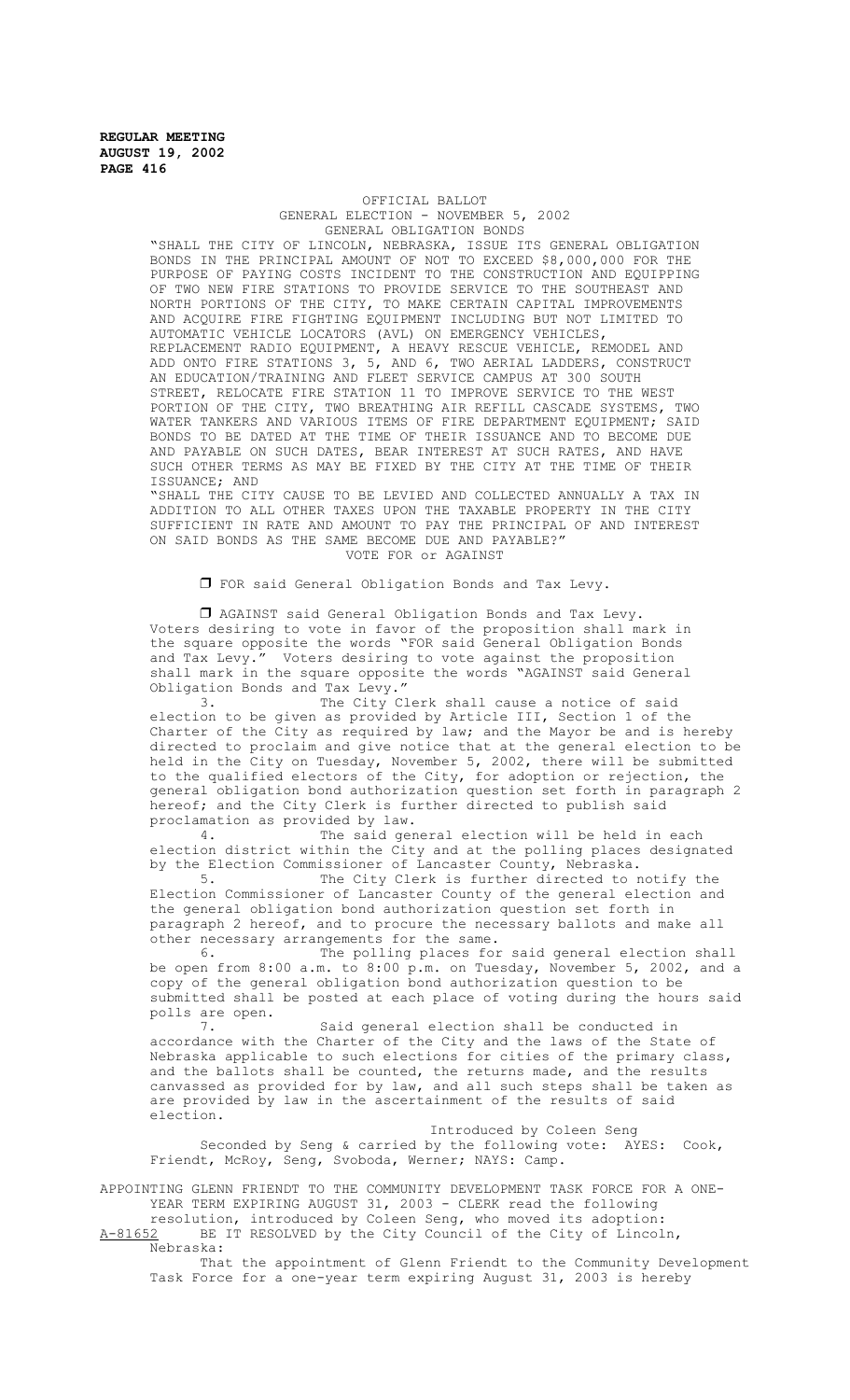approved.

Introduced by Coleen Seng Seconded by Camp & carried by the following vote: AYES: Camp, Cook, Friendt, McRoy, Seng, Svoboda, Werner; NAYS: None.

REAPPOINTING JONATHAN COOK, GLENN FRIENDT, AND COLEEN SENG TO THE RAILROAD TRANSPORTATION SAFETY DISTRICT FOR ONE-YEAR TERMS EXPIRING AUGUST 31, 2003 - CLERK read the following resolution, introduced by Coleen Seng,

who moved its adoption:<br>A-81653 BE IT RESOLVED bv BE IT RESOLVED by the City Council of the City of Lincoln, Nebraska:

That the reappointment of Jonathan Cook, Glenn Friendt, and Coleen Seng to the Railroad Transportation Safety District for one-year terms expiring August 31, 2003 is hereby approved.

Introduced by Coleen Seng Seconded by Camp & carried by the following vote: AYES: Camp, Cook, Friendt, McRoy, Seng, Svoboda, Werner; NAYS: None.

REAPPOINTING ANNETTE MCROY TO THE JOINT BUDGET COMMITTEE FOR A TWO-YEAR TERM EXPIRING AUGUST 31, 2004 - CLERK read the following resolution,

introduced by Coleen Seng, who moved its adoption:<br>A-81654 BE IT RESOLVED by the City Council of the Ci BE IT RESOLVED by the City Council of the City of Lincoln,

Nebraska:

That the reappointment of Annette McRoy to the Joint Budget Committee for a two-year term expiring August 31, 2004 is hereby approved.

Introduced by Coleen Seng Seconded by Camp & carried by the following vote: AYES: Camp, Cook, Friendt, McRoy, Seng, Svoboda, Werner; NAYS: None.

APPROVING THE PRAIRIE VILLAGE CONDITIONAL ANNEXATION AND ZONING AGREEMENT BETWEEN THE CITY AND PRAIRIE HOMES BUILDERS, INC. RELATING TO THE ANNEXATION OF APPROXIMATELY 113.05 ACRES OF PROPERTY GENERALLY LOCATED AT THE SOUTHEAST CORNER OF NORTH 84TH AND ADAMS STREET.(IN CONNECTION W/02-110, 02-111, 02R-147, 02R-148) (7/2/9/02 - P.H. & ACTION DELAYED 1 WK TO  $8/5/02$ ) ( $8/5/02$  - P. H. & ACTION DELAYED TWO WKS TO  $8/19/02$ ) PRIOR to reading:<br>FRIENDT Moved to wa

Moved to waive Council rules to read and vote on Item #27 before Item # 23.

Seconded by Svoboda & carried by the following vote: AYES: Camp, Cook, Friendt, McRoy, Seng, Svoboda, Werner; NAYS: None.

SENG Moved to amend Bill No. 02R-154 by adding to the Agreement on Page 8, paragraph 5b: (after the words by Prairie Home Builders, Inc.) , not to exceed \$20,000.00.

Seconded by Friendt & carried by the following vote: AYES: Cook, Friendt, McRoy, Seng, Werner; NAYS: Camp, Svoboda.

CLERK Read the following resolution, introduced by Coleen Seng, who moved its adoption:<br>A-81655 BE IT RESOLVE

BE IT RESOLVED by the City Council of the City of Lincoln, Nebraska:

That the agreement titled Prairie Village Conditional Annexation and Zoning Agreement (Annexation Agreement), which is attached hereto, marked as Attachment "A" and made a part hereof by reference, between the City of Lincoln and Prairie Homes Builders, Inc. (Owner), outlining certain conditions and understandings between the City and said Owner relating to the annexation of approximately 113.05 acres of property generally located at the southeast corner of North 84th Street and Adams Street is approved.

BE IT FURTHER RESOLVED that the Mayor is authorized to execute the Annexation Agreement on behalf of the City.

BE IT FURTHER RESOLVED that the City Clerk is directed to return one fully executed copy of this Agreement to Rick Peo, Chief Assistant City Attorney, for distribution to the Owner.

BE IT FURTHER RESOLVED that the City Clerk is directed to record the Annexation Agreement or a summary memorandum thereof with the Register of Deeds, filing fees to be paid by the Owner.

Introduced by Coleen Seng

Seconded by Svoboda & carried by the following vote: AYES: Camp, Cook, Friendt, McRoy, Seng, Svoboda, Werner; NAYS: None.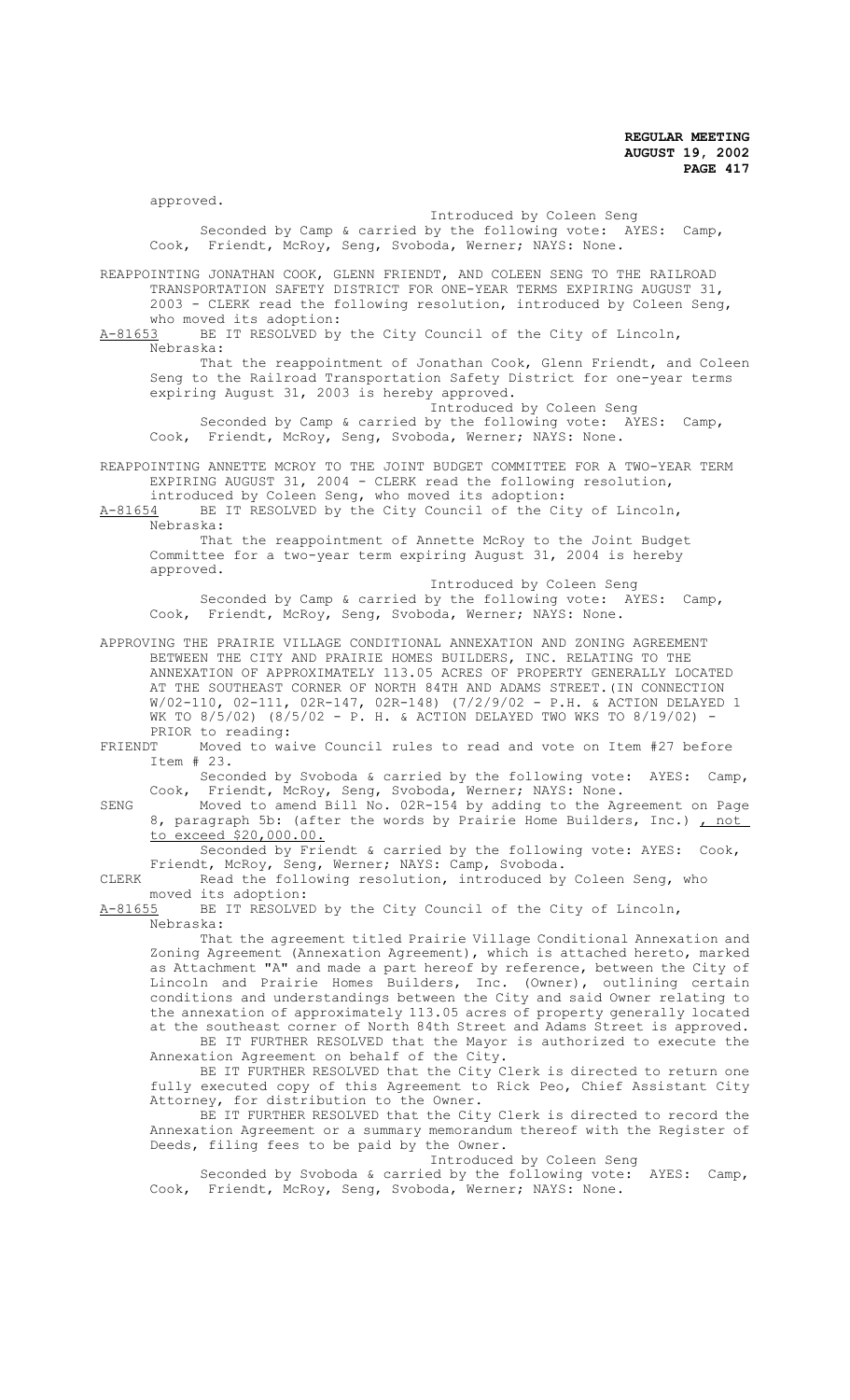- SPECIAL PERMIT 1959 APPLICATION OF PRAIRIE HOMES BUILDERS, INC. TO DEVELOP PRAIRIE VILLAGE COMMUNITY UNIT PLAN CONSISTING OF 174 SINGLE FAMILY AND 300 MULTI-FAMILY DWELLING UNITS, WITH A WAIVER OF THE BUILDING HEIGHT, ON PROPERTY GENERALLY LOCATED AT THE SOUTHEAST CORNER OF NORTH 84TH AND ADAMS<br>STREETS.(IN CONNECTION W/02R-148, 02R-154, 02-110, 02-111) (7/22/02 -STREETS.(IN CONNECTION W/02R-148, 02R-154, P.H. & ACTION DELAYED 1 WK TO 7/29/02) (7/29/02 - P.H. & ACTION DELAYED 1 WK TO 8/5/02) (8/5/02 - P. H. & ACTION DELAYED 2 WKS TO 8/19/02) - CLERK read the following resolution, introduced by Terry Werner, who moved its
- adoption:<br>A-81656 WHE A-81656 WHEREAS, Prairie Homes Builders, Inc. has submitted an application designated as Special Permit No. 1959 for authority to construct Prairie Village Community Unit Plan consisting of 174 single family and 300 multifamily dwelling units, with a waiver to the building height in the multifamily area, on property located at the southeast corner of North 84th Street and Adams Street, and legally described to wit:

A tract of land located in the Northwest Quarter of Section 14, Township 10 North, Range 7 East of the 6th P.M., Lancaster County, Nebraska, and more fully described as follows:

Referring to the northeast corner of said Northwest Quarter; thence south 00 degrees 13 minutes 16 seconds west (an assumed bearing) on the east line of said Northwest Quarter, a distance of 40.00 feet to the point of beginning; thence continuing south 00 degrees 13 minutes 16 seconds west on said line, a distance of 1289.95 feet; thence north 89 degrees 22 minutes 42 seconds west, a distance of 1327.83 feet; thence south 00 degrees 08 minutes 58 seconds west, a distance of 1329.14 feet to a point on the south line of said Northwest Quarter; thence north 89 degrees 20 minutes 34 seconds west on said line, a distance of 1231.16 feet; thence north 00 degrees 04 minutes 39 seconds east, on the east right-of-way line of North 84th Street, a distance of 944.70 feet; thence south 89 degrees 55 minutes 21 seconds east, a distance of 69.85 feet; thence north 21 degrees 36 minutes 18 seconds east, a distance of 94.41 feet; thence north 42 degrees 40 minutes 37 seconds east, a distance of 126.86 feet; thence north 56 degrees 35 minutes 48 seconds east, a distance of 212.59 feet; thence north 17 degrees 17 minutes 15 seconds west, a distance of 27.50 feet to the point of curvature of a curve to the left having a central angle of 17 degrees 48 minutes 47 seconds, a radius of 383.00 feet, an arc length of 119.07 feet, a chord length of 118.59 feet, and a chord bearing north 63 degrees 48 minutes 21 seconds east; thence on said curve, a distance of 119.07 feet to the point of tangency; thence north 54 degrees 53 minutes 58 seconds east, a distance of 309.36 feet to the point of curvature of a curve to the left having a central angle of 24 degrees 05 minutes 03 seconds, a radius of 483.00 feet, an arc length of 203.03 feet, a chord length of 201.54 feet and a chord bearing north 42 degrees 51 minutes 26 seconds east; thence on said curve, a distance of 203.03 feet to the point of tangency; thence south 62 degrees 44 minutes 45 seconds east, a distance of 63.91 feet to the point of curvature of a curve to the right having a central angle of 08 degrees 21 minutes 52 seconds, a radius of 420.00 feet, an arc length of 61.31 feet, a chord length of 61.26 feet and a chord bearing of south 58 degrees 33 minutes 49 seconds east; thence on said curve, a distance of 61.31 feet to the point of tangency; thence north 35 degrees 37 minutes 07 seconds east, a distance of 60.00 feet; thence north 58 degrees 51 minutes 50 seconds east, a distance of 398.63 feet; thence north 64 degrees 54 minutes 02 seconds east, a distance of 410.55 feet; thence north 52 degrees 49 minutes 25 seconds east, a distance of 177.93 feet; thence north 00 degrees 38 minutes 03 seconds east, a distance of 475.54 feet to a point on the south right-of-way line of Adams Street; thence south 89 degrees 24 minutes 49 seconds east, on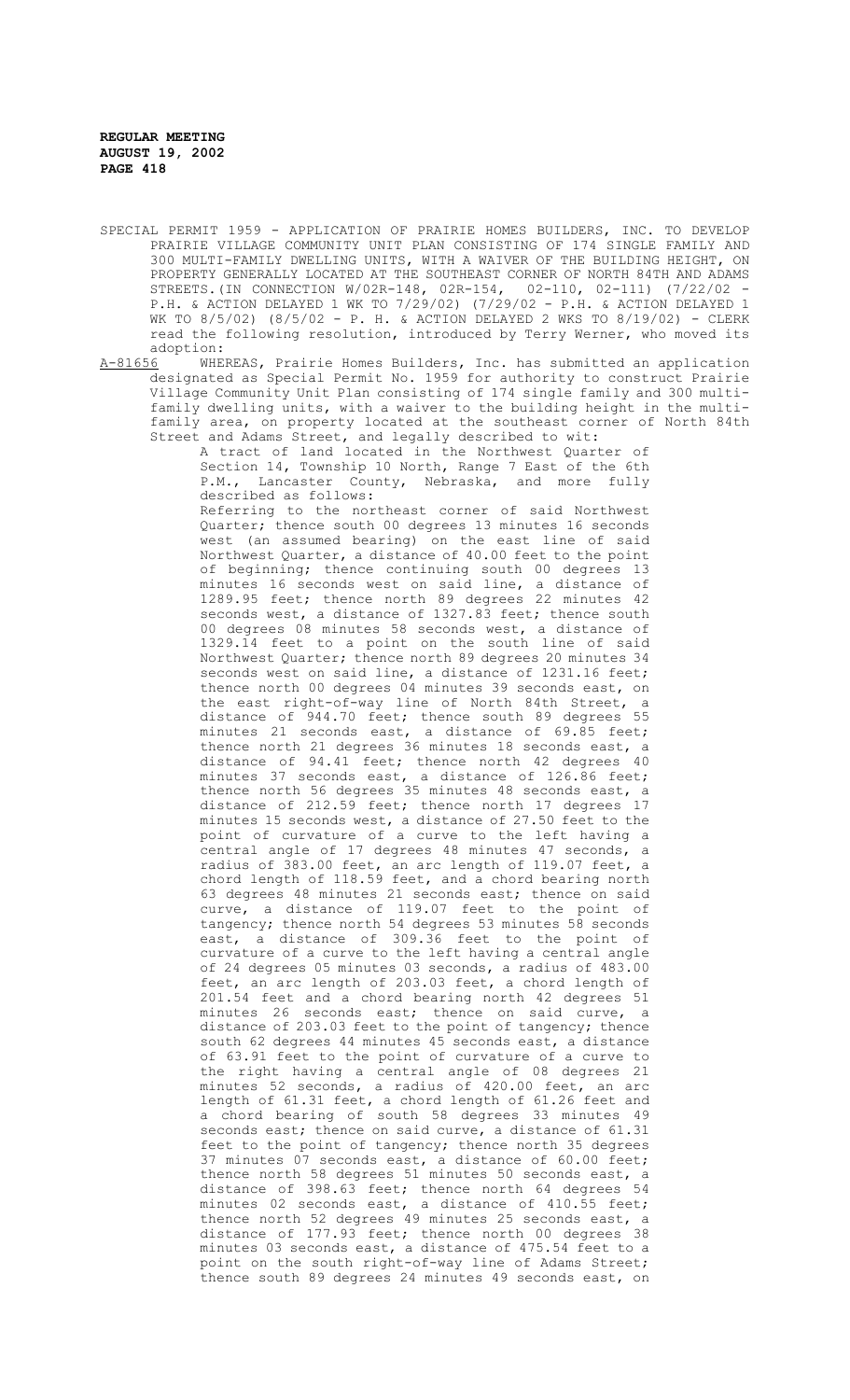said line, a distance of 705.49 feet to the point of beginning and containing a calculated area of 69.800 acres, including 0.933 acres of county road right-ofway, more or less;

WHEREAS, the real property adjacent to the area included within the site plan for this community unit plan will not be adversely affected; and WHEREAS, said site plan together with the terms and conditions

hereinafter set forth are consistent with the intent and purpose of Title 27 of the Lincoln Municipal Code to promote the public health, safety, and general welfare.

NOW, THEREFORE, BE IT RESOLVED by the City Council of the City of Lincoln, Nebraska:

That the application of Prairie Homes Builders, Inc., hereinafter referred to as "Permittee", to construct Prairie Village Community Unit Plan consisting of 174 single family and 300 multi-family dwelling units, on the property legally described above, be and the same is hereby granted under the provisions of Section 27.63.320 and Chapter 27.65 of the Lincoln Municipal Code upon condition that construction and operation of said community unit plan be in strict compliance with said application, the site plan, and the following additional express terms, conditions, and requirements:

1. This permit approves 474 dwelling units and an increase in the building height to 50 feet in the multi-family area on Lot 7, Block 10.<br>2.

Before receiving building permits:

- a. The Permittee must submit an acceptable reproducible final plan including five copies. b. The construction plans must conform to the
- approved plans. c. Final plats within the area of this community
	- unit plan must be approved by the City.

3. Before occupying the dwelling units all development and construction must be completed in conformance with the approved plans. 4. All privately-owned improvements must be permanently maintained by the Permittee on an appropriately established homeowners

association approved by the City Attorney.<br>5. The site plan approved The site plan approved by this permit shall be the basis for all interpretations of setbacks, yards, locations of buildings, location of parking and circulation elements and similar matters.

6. The terms, conditions, and requirements of this resolution shall be binding and obligatory upon the Permittee, its successors, and assigns. The building official shall report violations to

the City Council which may revoke the special permit or take such other action as may be necessary to gain compliance. 7. The Permittee shall sign and return the City's letter

of acceptance to the City Clerk within 30 days following approval of the special permit, provided, however, said 30-day period may be extended up to six months by administrative amendment. The City Clerk shall file a copy of the resolution approving the special permit and the letter of acceptance with the Register of Deeds, filing fees therefor to be paid in advance by the Permittee.

Introduced by Coleen Seng<br>by the following vote: AYES: Camp, Seconded by Seng & carried by the following vote: Cook, Friendt, McRoy, Seng, Svoboda, Werner; NAYS: None.

ACCEPTING AND APPROVING THE PRELIMINARY PLAT OF PRAIRIE VILLAGE ADDITION FOR 179 LOTS, WITH WAIVERS OF NON-RADIAL LOT LINES, SEWER DEPTH AND DOUBLE FRONTAGE LOTS ON PROPERTY GENERALLY LOCATED AT THE SOUTHEAST CORNER OF NORTH 84TH AND ADAMS STREETS.(IN CONNECTION W/02R-147, 02R-154, 02-110, 02-111) (7/22/02 - P.H. & ACTION DELAYED 1 WK TO 7/29/02) (7/29/02 - P.H. & ACTION DELAYED 1 WK TO 8/5/02) (8/5/02 - P. H. & ACTION DELAYED 2 WKS TO 8/19/02) - CLERK read the following resolution, introduced by Terry Werner, who moved its adoption:<br>A-81657 WHEREAS, Prairie Homes Bu

A-81657 WHEREAS, Prairie Homes Builders, Inc., Faith Evangelical Lutheran Church, and Jonathan Welles (hereinafter collectively "Subdivider") have submitted the preliminary plat of PRAIRIE VILLAGE ADDITION for acceptance and approval; and

WHEREAS, the Lincoln City - Lancaster County Planning Commission has reviewed said preliminary plat and made recommendations as contained in the letter dated May 2, 2002, which is attached hereto as Exhibit "A".

NOW, THEREFORE, BE IT RESOLVED by the City Council of the City of Lincoln, Nebraska:

That the preliminary plat of PRAIRIE VILLAGE ADDITION, located at the southeast corner of North 84th Street and Adams Street as submitted by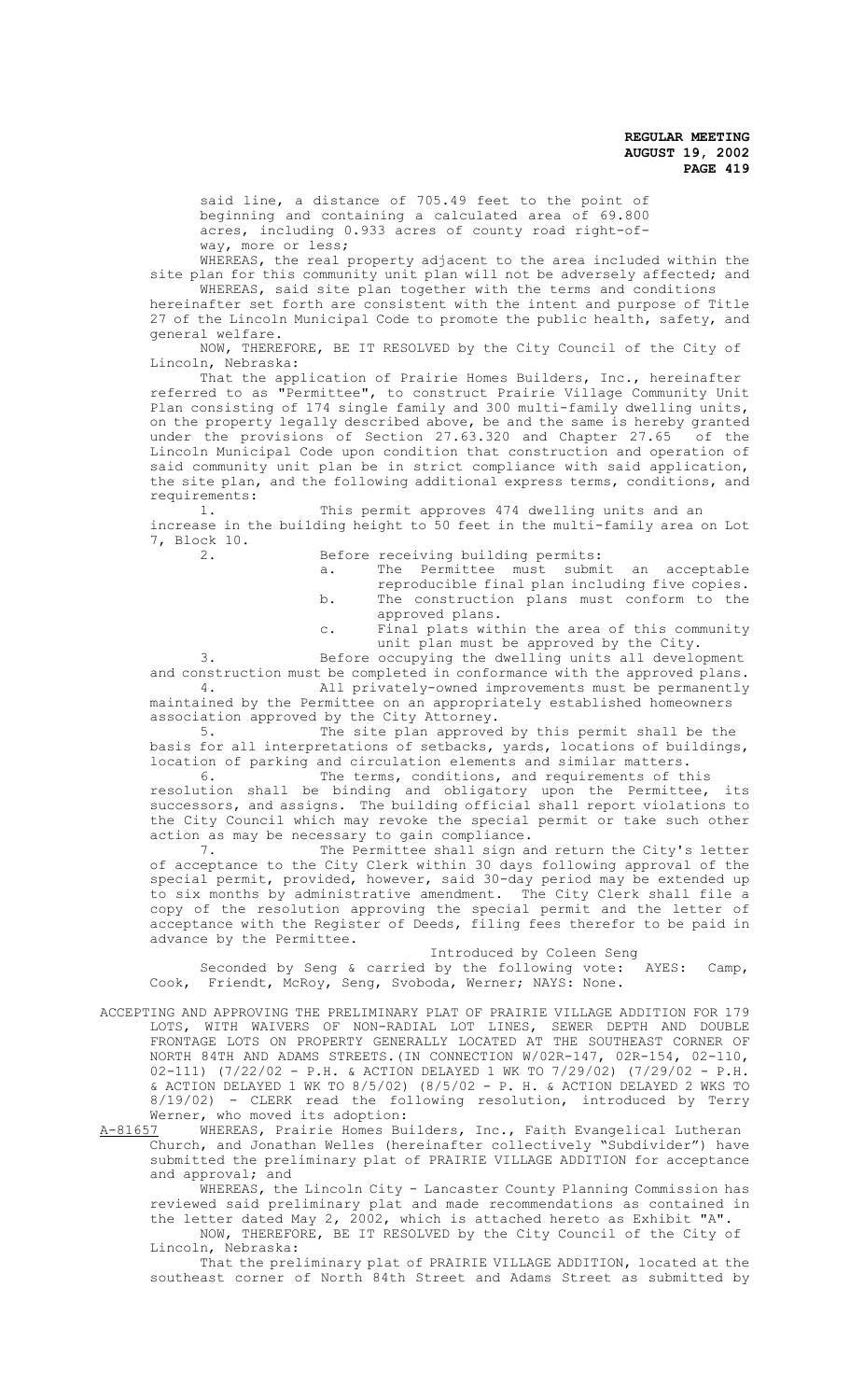> Subdivider is hereby accepted and approved, subject to the terms and conditions set forth in Exhibit "A", which is attached hereto and made a part of this resolution as though fully set forth verbatim.

> BE IT FURTHER RESOLVED that the City Council finds that the tract to be subdivided is surrounded by such development or unusual conditions that strict application of the subdivision requirements would result in actual difficulties or substantial hardship and the following modifications to the subdivision requirements are therefore approved:

> 1. The requirement of Section 3.6 of the Sanitary Sewer Design Standards relating to the standard depth of cover of sanitary

> sewers is waived to allow depths from 5' to 9' in North 91st Court.<br>2. The requirement of Section 26.23.140(c) of the Li The requirement of Section 26.23.140(c) of the Lincoln Municipal Code that side lines of any lot shall be radial if the street is curved is waived to permit non-radial lot lines in the southwest corner of the Lot 24, Block 9, where the lot intersects Wagon Drive.

> 3. The requirement of Section 26.23.140(e) of the Lincoln Municipal Code that the residential lot arrangement of a subdivision shall be accomplished in such a manner that there will be no lots with double frontage is waived to permit double frontage lots for Lots 1-6, Block 1, along Leighton Ave.

Introduced by Terry Werner<br>by the following vote: AYES: Camp, Seconded by Seng & carried by the following vote: AYES: Camp, Cook, Friendt, McRoy, Seng, Svoboda, Werner; NAYS: None.

SETTING THE HEARING DATE OF MONDAY, SEPTEMBER 9, 2002 @ 1:30 P.M. FOR THE APPLICATION OF VALENTINO'S OF LINCOLN, INC. DBA VALENTINO'S FOR AN ADDITION TO PREMISES OF 45' X 125', LOCATED AT 2701 S. 70TH STREET - CLERK read the following resolution, introduced by Coleen Seng, who moved its adoption:

A-81658 BE IT RESOLVED by the City Council, of the City of Lincoln, that a hearing date is hereby fixed for Mon., Sep. 9, 2002 at 1:30 p.m. or as soon thereafter as possible in the city Council Chambers, County-City Building, 555 S. 10th St., Lincoln, NE, for the purpose of considering the Application of Valentino's of Lincoln, Inc. dba Valentino's to expand its premises by 45' x 125', located at 2701 S. 70th Street.

If the Police Dept. is unable to complete the investigation by said time, a new hearing date will be set.

Introduced by Coleen Seng

Seconded by Svoboda & carried by the following vote: AYES: Camp, Cook, Friendt, McRoy, Seng, Svoboda, Werner; NAYS: None.

- SETTING THE HEARING DATE OF MONDAY, SEPTEMBER 9, 2002 @ 1:30 P.M. FOR THE APPLICATION OF IRIE INC. DBA DOC'S PLACE FOR A CLASS C LIQUOR LICENSE, LOCATED AT 140 N.  $8^{TH}$  ST., SUITE 150 - CLERK read the following resolution, introduced by Coleen Seng, who moved its adoption:<br>A-81659 BE IT RESOLVED by the City council, of the C
- A-81659 BE IT RESOLVED by the City council, of the City of Lincoln, that a hearing date is hereby fixed for Mon. Sep. 9, 2002 at 1:30 p.m. or as soon thereafter as possible in the City Council Chambers, County-City Building, 555 S. 10th St., Lincoln, NE, for the purpose of considering the Application of Irie Inc. dba Doc's Place for a Class C Liquor license, located at 140 N. 8th Street, Suite 150.

If the Police Dept. is unable to complete the investigation by said time, a new hearing date will be set.

Introduced by Coleen Seng

Seconded by Svoboda & carried by the following vote: AYES: Camp, Cook, Friendt, McRoy, Seng, Svoboda, Werner; NAYS: None.

SPECIAL PERMIT 1981 - APPLICATION OF JOEL AND KATHY SARTORE TO USE A PORTION OF THE GARAGE OF THE PROPOSED LANDMARK HITCHCOCK HOUSE AS A APARTMENT FOR AN EMPLOYEE OR EMPLOYEES ENGAGED IN THE UPKEEP OF THE PREMISES. (IN CONNECTION W/02-127) (8/12/02 - ACTION DELAYED TO 8/19/02) - CLERK read the following resolution, introduced by Annette McRoy, who moved its adoption:<br>A-81661 WHE

A-81661 MHEREAS, Joel and Kathy Sartore have submitted an application designated as Special Permit No. 1981 for authority to preserve the Hitchcock House as a designated landmark by rehabilitating and using a portion of the existing garage as an apartment for an employee or employees engaged in the upkeep of the premises on property located at 2733 Sheridan Boulevard, and legally described to wit:

The west half of Lot 5, all of Lots 6-8, and the east half of Lot 9, Block 11, Sheridan Park Addition, in the Southwest Quarter of Section 31, Township 10 North, Range 7 East of the 6th P.M., Lincoln, Lancaster County, Nebraska;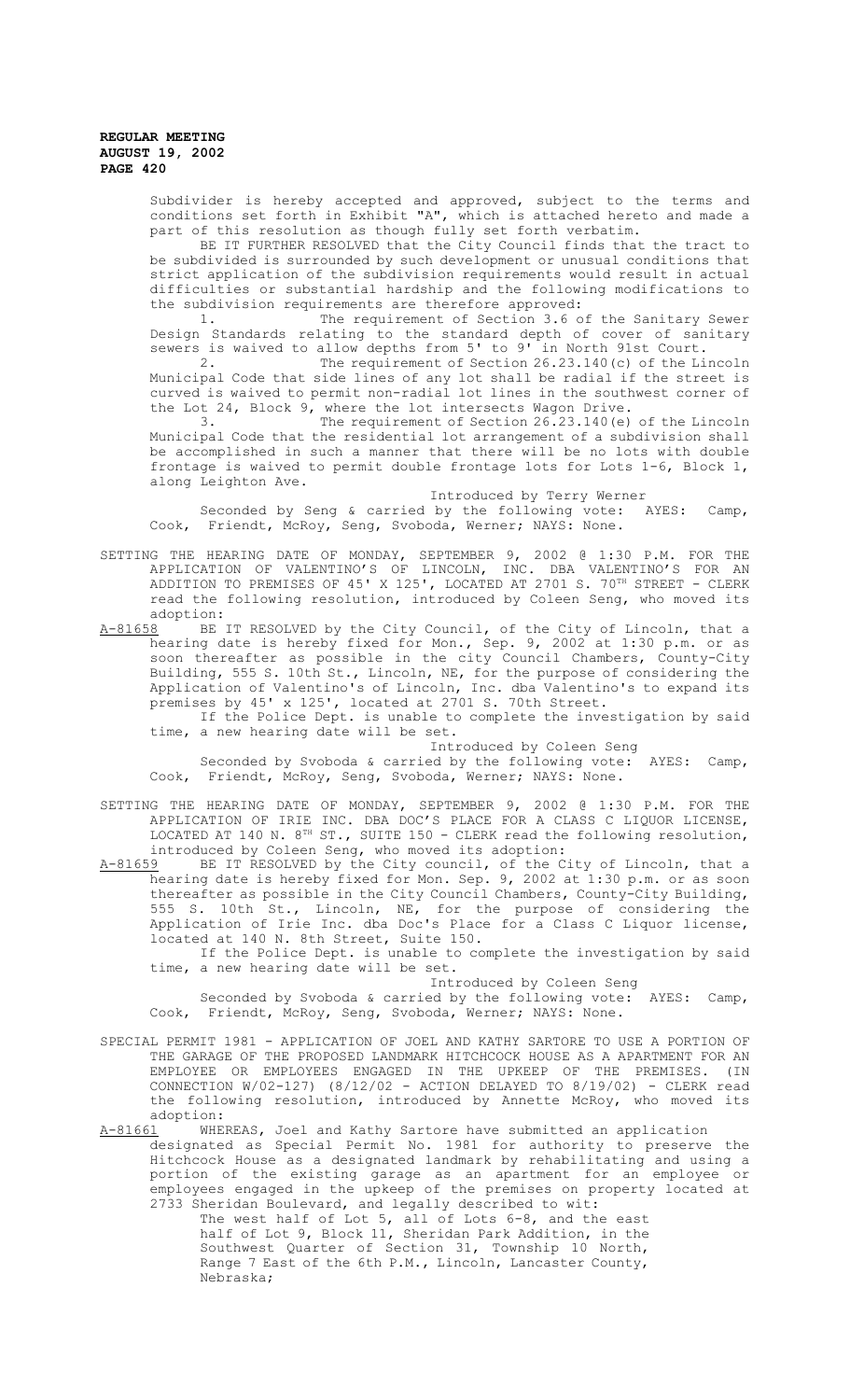WHEREAS, the real property adjacent to the area included within the site plan for this use of an historic landmark will not be adversely affected; and

WHEREAS, said site plan together with the terms and conditions hereinafter set forth are consistent with the intent and purpose of Title 27 of the Lincoln Municipal Code to promote the public health, safety, and general welfare.

NOW, THEREFORE, BE IT RESOLVED by the City Council of the City of Lincoln, Nebraska:

That the application of Joel and Kathy Sartore, hereinafter referred to as "Permittee", to preserve the Hitchcock House by rehabilitating and using a portion of the existing garage as an apartment for an employee or employees engaged in the upkeep of the premises, on the property legally described above, be and the same is hereby granted under the provisions of Section 27.63.400 of the Lincoln Municipal Code upon condition that construction and operation of said historic landmark be in strict compliance with said application, the site plan, and the following additional express terms, conditions, and requirements:<br>1. This permit approves the use of the

This permit approves the use of the upper floor of the garage on the Hitchcock House property for a residence for a person or persons employed in the upkeep of the premises.

2. The garage apartment shall not be considered to be a single-family dwelling separate and distinct from the Hitchcock House, but rather all the occupants of the garage apartment and the Hitchcock House shall meet the definition of "Family" as set forth in Lincoln Municipal Code § 27.03.220.<br>3.

The construction plans must conform to the approved plans.

Before occupying the garage apartment, all development and construction must be completed in conformance with the approved plans.<br>5. All privately-owned improvements must be permanently All privately-owned improvements must be permanently maintained by the Permittee.

6. The site plan approved by this permit represents the official approved permit, and shall be the basis for all interpretations of setbacks, yards, locations of buildings, location of parking and circulation elements, etc.<br>7. The te

The terms, conditions, and requirements of this resolution shall be binding and obligatory upon the Permittee, their successors, and assigns. The building official shall report violations to the City Council which may revoke the special permit or take such other

action as may be necessary to gain compliance. 8. The Permittee shall sign and return the City's letter of acceptance to the City Clerk within 30 days following approval of the special permit, provided, however, said 30-day period may be extended up to six months by administrative amendment. The City Clerk shall file a copy of the resolution approving the special permit and the letter of acceptance with the Register of Deeds, filing fees therefor to be paid in

Introduced by Annette McRoy

Seconded by Seng & carried by the following vote: AYES: Camp, Cook, Friendt, McRoy, Seng, Svoboda, Werner; NAYS: None.

APPLICATION OF PHO-SUHA INC. DBA "PHO-SUHA" FOR A CLASS J LIQUOR LICENSE AT 1819 O STREET.  $(8/5/02$  - ACTION DELAYED TO  $8/19/02$ ) - CLERK read the following

advance by the Permittee.

resolution, introduced by Ken Svoboda, who moved its denial:<br>A-81662 BE IT RESOLVED by the City Council of the City of Lincol BE IT RESOLVED by the City Council of the City of Lincoln, Nebraska: That after hearing duly had as required by law, consideration of the facts of this application, the Nebraska Liquor Control Act, and the pertinent City ordinances, the City Council recommends that the application of Pho-Suha Inc. dba "Pho-Suha" for a Class "J" liquor license for the license period ending April 30, 2003, at 1819 O Street, Lincoln, Nebraska, be refused for the following reasons:

1. The City Council has determined that the existing population of the City of Lincoln and the projected population growth of the City of Lincoln and within the area to be served are inadequate to support the proposed license.

2. The City Council has determined that the existing licenses are adequately serving the area.<br>3. The City Council has

The City Council has determined that issuance of the license would not be compatible with the nature of the neighborhood.

4. The applicant has not demonstrated the propriety of the issuance of such license.

5. The issuance of the license will not be required by the present or future public convenience and necessity.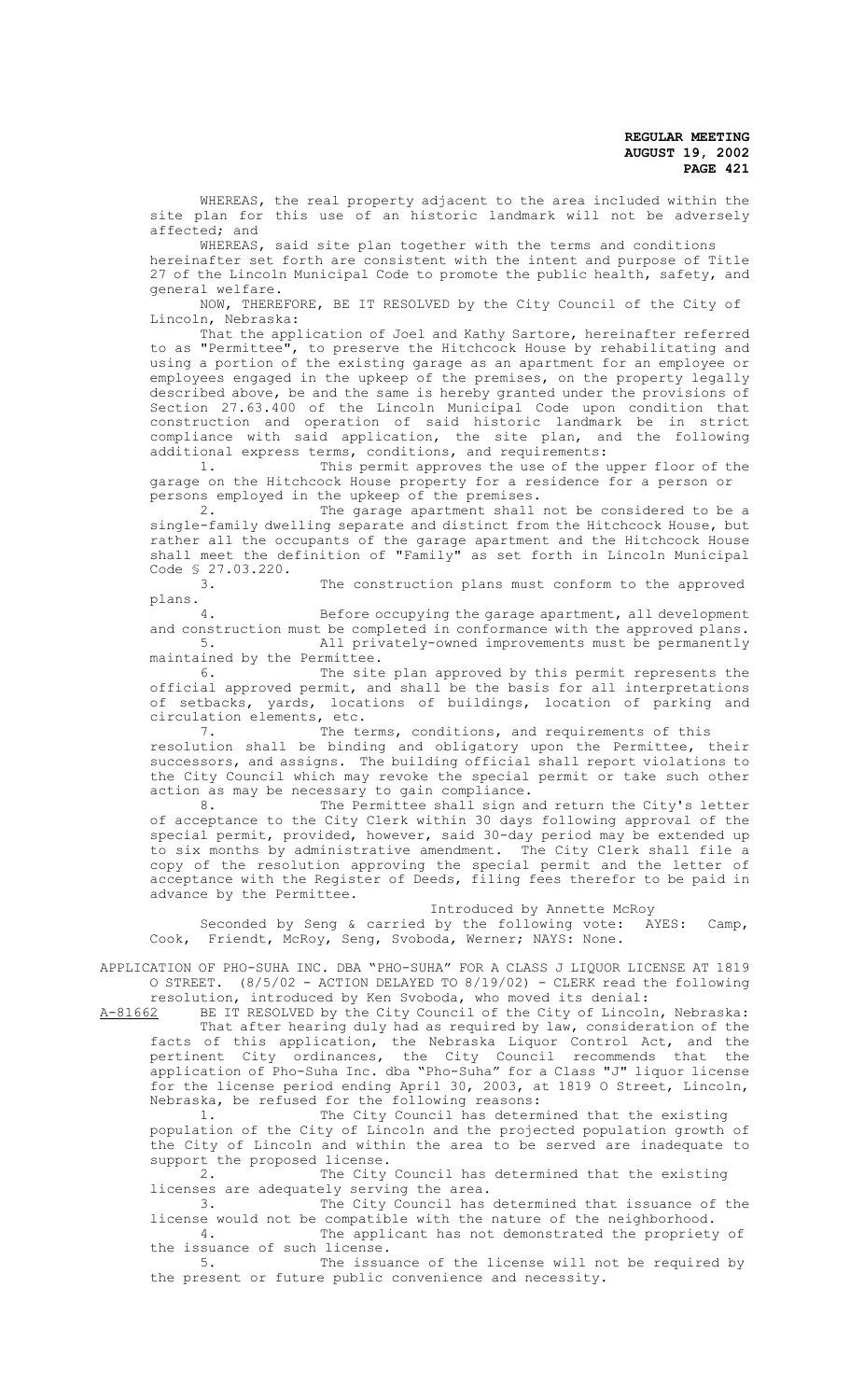> BE IT FURTHER RESOLVED that the City Clerk is directed to transmit a copy of this resolution to the Nebraska Liquor Control Commission. Introduced by Ken Svoboda

Seconded by Seng & carried by the following vote: AYES: Camp, Cook, Friendt, McRoy, Seng, Svoboda; NAYS: Werner.

MANAGER APPLICATION OF IRFAN OSMANOVIC FOR PHO-SUHA INC. DBA "PHO-SUHA AT 1819 O STREET. (8/5/02 - ACTION DELAYED TO 8/19/02) - CLERK read the following resolution, introduced by Ken Svoboda, who moved its denial:

A-81663 BE IT RESOLVED by the City Council of the City of Lincoln, Nebraska: That after hearing duly had as required by law, consideration of the facts of this application, the Nebraska Liquor Control Act, and the pertinent City ordinances, the City Council recommends that the application of Irfan Osmanovic as manager of Pho-Suha Inc. dba "Pho-Suha" located at 1819 O Street, Lincoln, Nebraska, be denied. The City Clerk is directed to transmit a copy of this resolution to the Nebraska Liquor Control Commission.

Introduced by Ken Svoboda Seconded by Seng & carried by the following vote: AYES: Camp, Cook, Friendt, McRoy, Seng, Svoboda; NAYS: Werner.

#### **PETITIONS & COMMUNICATIONS**

REPORT OF UNL MICROBIOLOGIST FOR WATER TESTING DONE IN THE MONTH OF JULY, 2002 CLERK presented said report which was placed on file in the Office of the City Clerk. (35-01)

### **REPORTS OF CITY OFFICERS**

INVESTMENT OF FUNDS FOR AUGUST 5 THROUGH AUGUST 9, 2002 - CLERK read the following resolution, introduced by Coleen Seng, who moved its adoption: A-81660 BE IT HEREBY RESOLVED BY THE CITY COUNCIL of the City of Lincoln, Nebraska:

That the attached list of investments be confirmed and approved, and the City Treasurer is hereby directed to hold said investments until maturity unless otherwise directed by the City Council. Introduced by Coleen Seng

Seconded by Svoboda & carried by the following vote: AYES: Camp, Cook, Friendt, McRoy, Seng, Svoboda, Werner; NAYS: None.

REPORT FROM CITY TREASURER OF TELECOMM. OCC. TAX FOR THE MONTH OF OF OCT., 2001: MERCHANT WIRED; FOR THE MONTHS OF APRIL - JUNE, 2002: AMERIVISION COMMUNICATIONS, INC.; FOR THE MONTH OF JUNE, 2002: GUARANTEED PHONE SERVICE, AMERICAN FARM BUREAU, INC., ACCESSLINE COMMUNICATIONS CORP., GE BUSINESS PROD. SOLUTIONS, IBM GLOBAL SERVICES-NS DIV., VERIZON SELECT SERVICES, INC., MCI WORLDCOM NETWORK SERVICES, INC., QUANTUM SHIFT COMMUNICATIONS, INTELLICAL OPERATOR SERVICES, BELL ATLANTIC COMMUNICATIONS, ALLTEL COMMUNICATIONS OF NEBRASKA, INC.; FOR THE MONTH OF JULY, 2002: WESTERN UNION COMMUNICATIONS, INC., D & D COMMUNICATIONS, INC., AND NPCR, INC. - CLERK presented said report which was placed on file in the Office of the City Clerk. (20)

#### **ORDINANCES - 1ST READING**

CHANGE OF ZONE 74HP - APPLICATION OF CINDY LOOPE FOR A LANDMARK DESIGNATION FOR THE EAST CAMPUS NEIGHBORHOOD LANDMARK DISTRICT GENERALLY LOCATED BETWEEN HOLDREGE STREET ON THE NORTH, IDYLWILD DRIVE ON THE WEST, APPLE STREET ON THE SOUTH AND N. 40TH STREET ON THE EAST - CLERK read an ordinance, introduced by Coleen Seng, for a Change of Zone 74HP application of Cindy Loope for a landmark designation for the East Campus Neighborhood Landmark District generally located between Holdrege Street on the north, Idylwild Drive on the west, Apple Street on the South and N. 40th Street on the east, the first time.

#### **ORDINANCES - 3RD READING**

AMENDING THE CORPORATE LIMITS OF THE CITY BY ANNEXING APPROXIMATELY 113.05 ACRES OF PROPERTY GENERALLY LOCATED AT THE SOUTHEAST CORNER OF NORTH 84TH AND ADAMS STREETS. (In connection w/02-111, 02R-147, 02R-148) (7/22/02 - P.H. & Action delayed 1 wk to 7/29/02) (7/29/02 - P.H. & Action delayed 1 wk to 8/5/02) (8/5/02 - P. H. & Action delayed 2 wks to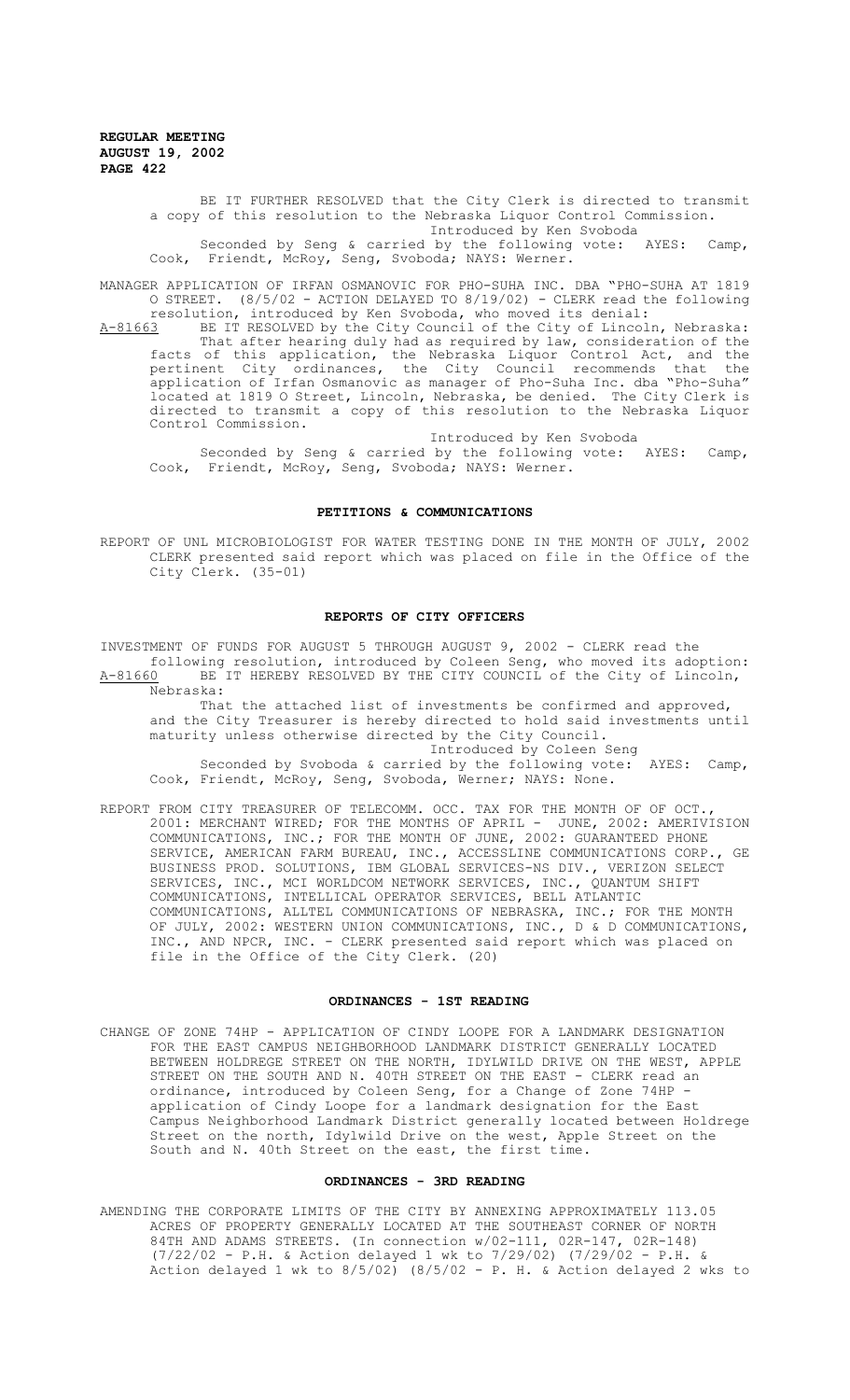8/19/02) - CLERK read an ordinance, introduced by Ken Svoboda, amending the corporate limits of the City by annexing approximately 113.05 acres of property generally located at the southwest corner of North 84th and Adams Streets, the third time.

SVOBODA Moved to pass ordinance as read.

Seconded by Seng & carried by the following vote: AYES: Camp, Cook, Friendt, McRoy, Seng, Svoboda, Werner; NAYS: None. The ordinance, being numbered **#18056**, is recorded in Ordinance Book 25, Page

CHANGE OF ZONE 3355 - APPLICATION OF PRAIRIE HOMES BUILDERS, INC. FOR A CHANGE OF ZONE FROM AG AGRICULTURAL DISTRICT TO R-3 RESIDENTIAL DISTRICT ON PROPERTY GENERALLY LOCATED AT THE SOUTHEAST CORNER OF NORTH 84TH AND ADAMS STREETS.(In connection 2/02-110, 02R-147, 02R-148) (7/22/02 - P.H. & Action delayed 1 wk to  $7/29/02$ ) (7/29/02 - P.H. & Action delayed 1 wk to 8/5/02) (8/5/02 - P. H. & Action delayed 2 wks to 8/19/02) - CLERK read an ordinance, introduced by Ken Svoboda, for a Change of Zone 3355, application of Prairie Homes Builders, Inc,. for a change pf zone from AG Agricultural District to R-3 Residential District on property generally located at the southeast corner of North 84th and Adams Street, the third time.<br>SVOBODA Moved to pass ord

Moved to pass ordinance as read.

Seconded by Seng & carried by the following vote: AYES: Camp, Cook, Friendt, McRoy, Seng, Svoboda, Werner; NAYS: None. The ordinance, being numbered **#18057**, is recorded in Ordinance Book 25, Page

APPROVING THE TRANSFER OF APPROPRIATIONS BETWEEN CERTAIN CAPITAL IMPROVEMENT PROJECTS WITHIN THE WATER CONSTRUCTION FUND, SANITARY SEWER CONSTRUCTION FUND, LANDFILL REVENUE FUND, 1997 STORM SEWER BOND ISSUE FUND, STREET CONSTRUCTION FUND, VEHICLE TAX FUND, PARKING LOT REVOLVING FUND, AND PARKING FACILITIES CONSTRUCTION FUND - CLERK read a resolution, introduced by Glenn Friendt, approving the transfer of appropriations between certain capital improvement projects within the water construction fund, sanitary sewer construction fund, landfill revenue fund, 1997 storm sewer bond issue fund, street construction fund, vehicle tax fund, parking lot revolving fund, and parking facilities construction fund, the third time.<br>FRIENDT Moved to pass ordinance as r

Moved to pass ordinance as read.

Seconded by Seng & carried by the following vote: AYES: Camp, Cook, Friendt, McRoy, Seng, Svoboda, Werner; NAYS: None. The ordinance, being numbered **#18058**, is recorded in Ordinance Book 25, Page

CHANGE OF ZONE 75HP - APPLICATION OF JOEL AND KATHY SARTORE FOR A LANDMARK DESIGNATION FOR THE HITCHCOCK HOUSE AT 2733 SHERIDAN BOULEVARD.(In connection w/02R-161) - CLERK read an ordinance, introduced by Glenn Friendt, for a Change of Zone 75HP - Application of Joel and Kathy Sartore for a landmark designation for the Hitchcock House at 2733 Sheridan Boulevard, the third time.

FRIENDT Moved to pass ordinance as read.

Seconded by Svoboda & carried by the following vote: AYES: Camp, Cook, Friendt, McRoy, Seng, Svoboda, Werner; NAYS: None. The ordinance, being numbered **#18059**, is recorded in Ordinance Book 25, Page

# **MISCELLANEOUS BUSINESS**

## **PENDING LIST -**

CAMP Moved to extend the Pending List to August 26, 2002. Seconded by Seng & carried by the following vote: AYES: Camp, Cook, Friendt, McRoy, Seng, Svoboda, Werner; NAYS; None.

SENG Moved to have the Impact Fee Slide show shown on 5 CITY TV on Thursday, August 22nd for public form. It is tentatively scheduled to be shown at 7:00 p.m. Seconded by McRoy & carried by the following vote: AYES: Cook, McRoy, Seng, Werner; NAYS: Camp, Friendt and Svoboda.

#### **UPCOMING RESOLUTIONS**

CAMP Moved to approve the resolutions to have Public Hearing on August 26, 2002.

Seconded by Seng & carried by the following vote: AYES: Camp, Cook, Friendt, McRoy, Seng, Svoboda, Werner; NAYS; None.